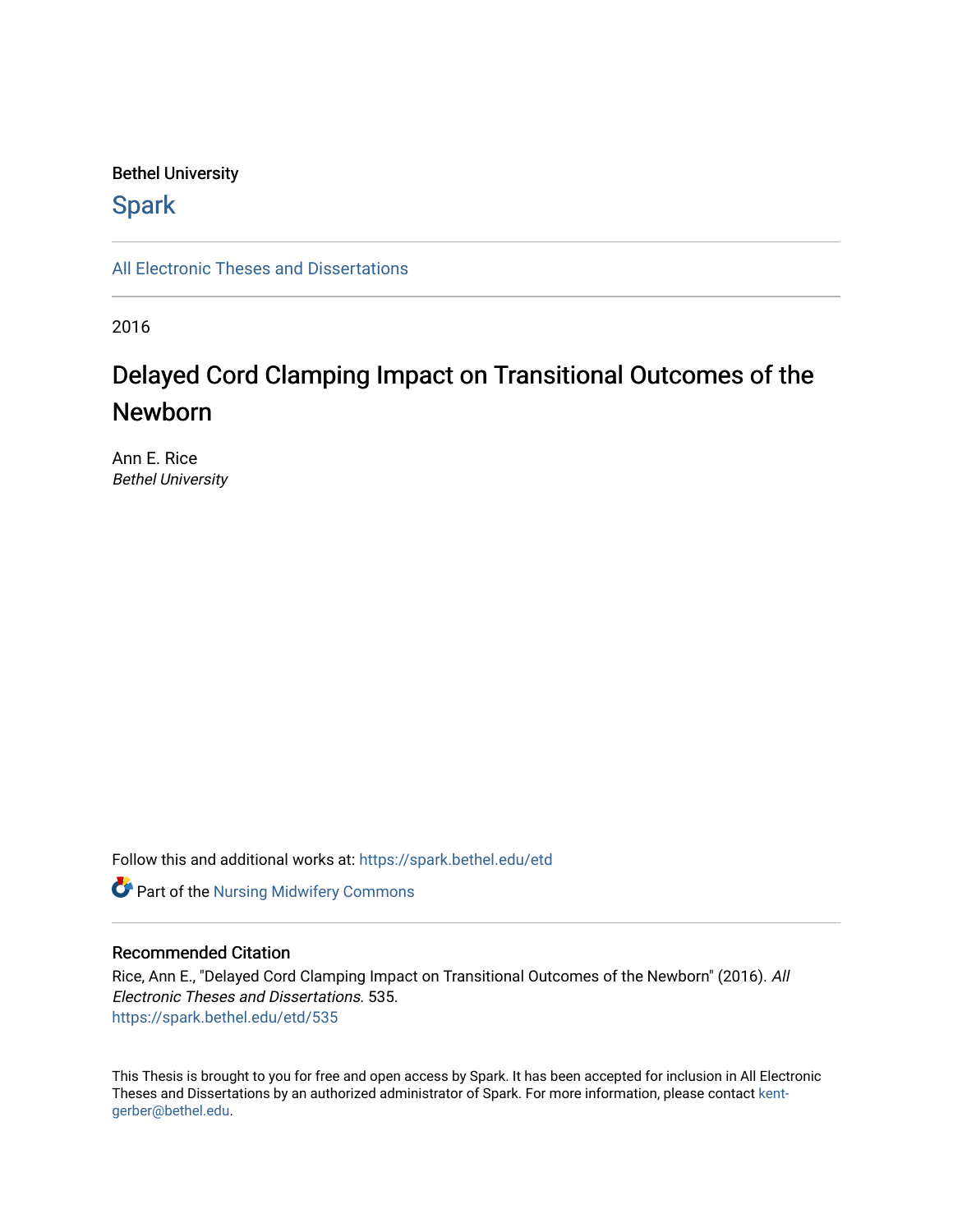## DELAYED CORD CLAMPING IMPACT ON TRANSITIONAL OUTCOMES OF THE NEWBORN

# A MASTERS PROJECT SUBMITTED TO THE GRADUATE FACULTY OF THE GRADUATE SCHOOL BETHEL UNIVERSITY

BY

ANN E. RICE

IN PARTIAL FULFILLMENT OF THE REQUIREMENTS FOR THE DEGREE OF MASTER OF SCIENCE IN NURSE-MIDWIFERY

MAY 2016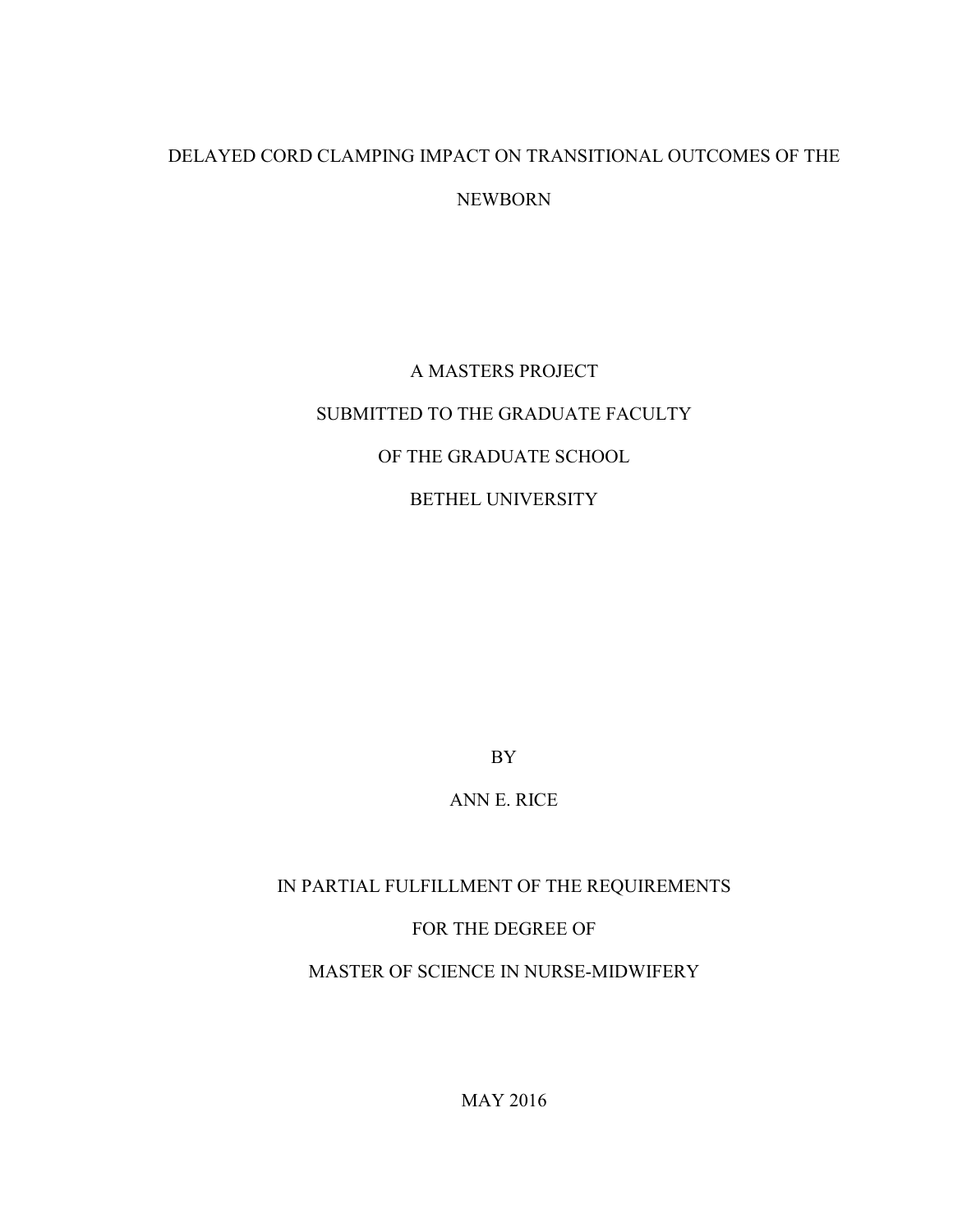### BETHEL UNIVERSITY

Delayed Cord Clamping Impact on Transitional Outcomes of the Newborn

Ann Elizabeth Rice

May 2016

## Approvals:

| Project Advisor Name:                           | Bernita Missal            |
|-------------------------------------------------|---------------------------|
| Project Advisor Signature:                      | Dernita Missal            |
| Second Reader Name:                             | Katrina Wu (Anderson)     |
| Second Reader Signature:                        | Faturalinderson           |
| Director of Graduate Nursing Program Name:      | Dr. Jane Wrede, APRN, CNM |
| Director of Graduate Nursing Program Signature: | fame Wurde                |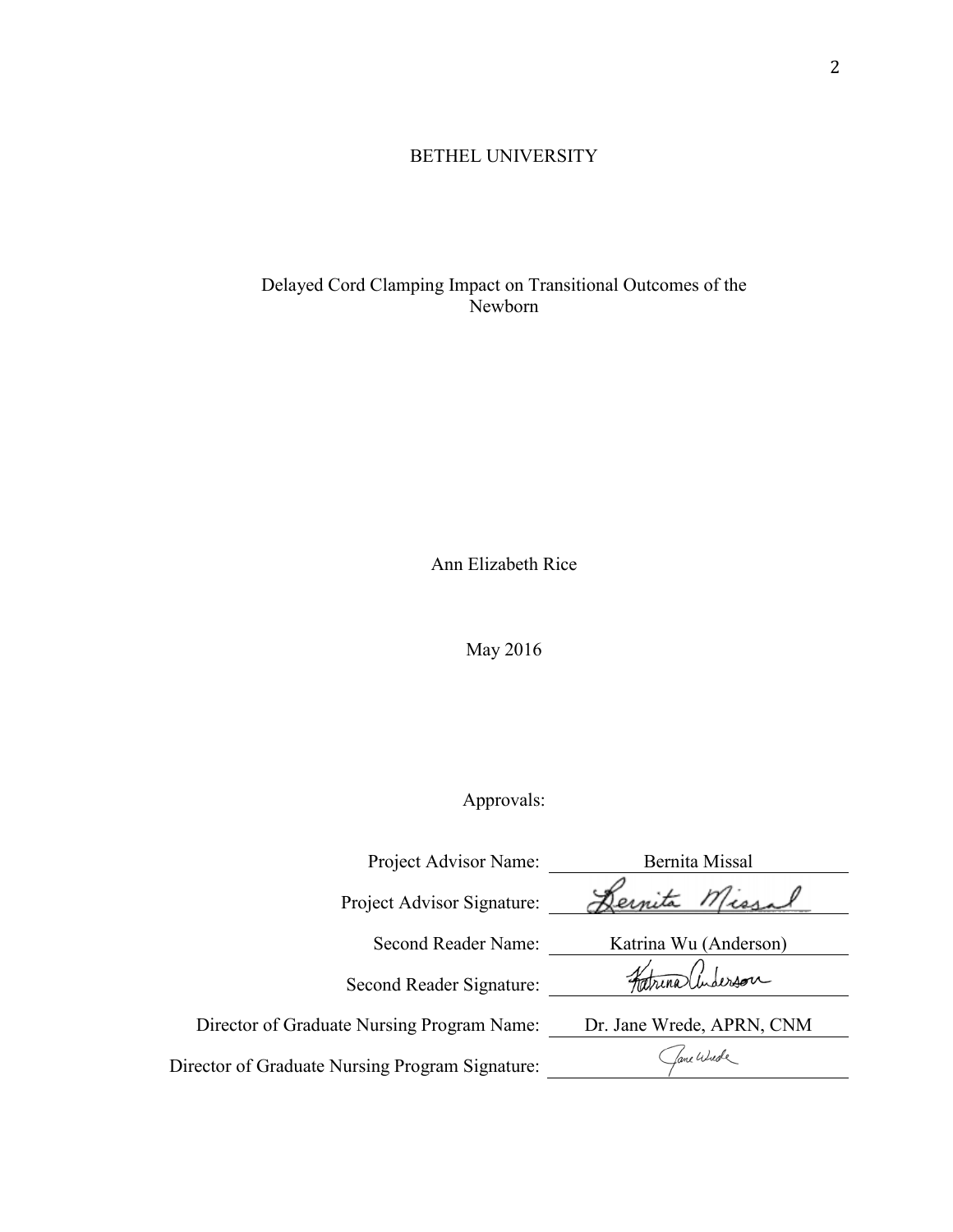#### **Acknowledgments**

 I would first like to thank God, for without him I would not be where I am today. I would also like to thank my husband, James, and my children, Charles and Lauren, for all of their help, understanding, patience, nights and days without me, and love during all these years of working to become a Nurse-Midwife. I would like to thank my mom, Virginia, for the countless hours of babysitting help, editing my papers and listening to me cry on the phone. I also appreciate my other family members who have provided support including Luann, Erika, Larry, Brittany, Steven, Kelsey, Julie, Bill and Carol. It has been a very long, painful journey and I could have not graduated without all of them. Also, I would like to thank my fellow classmates, co-workers and my friends who continued to encourage me that all of this would be worth it once I was done. It was all of your constant support that allowed me to accomplish my goals.

 Finally, thank you Dr. Bernie Missal. I completed my capstone paper because you were always positive, never gave up on me and always greeted me with a smile. I greatly appreciate your time, advice, help, support, and kindness. I would also like to thank Katrina Wu, my second reader, for her time, support, and feedback.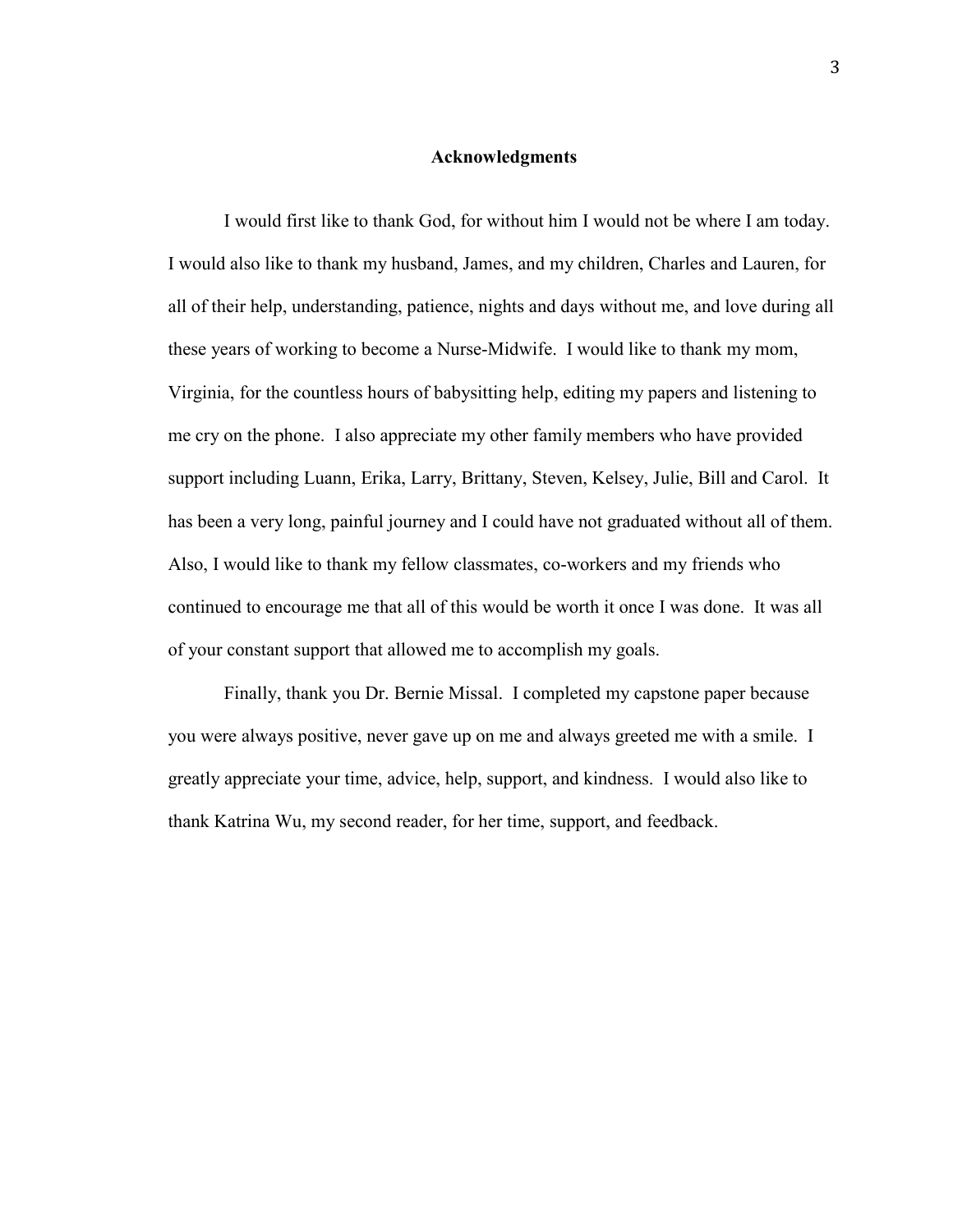#### **Abstract**

**Background:** Currently in the United States, after a baby is born, the umbilical cord is immediately clamped; this is a routine obstetric procedure despite lack of evidence supporting this practice (Elchenbaum-Pikser, 2009). The practice of cord clamping varies with each provider from immediate cord clamping, to delayed cord clamping (which can vary from 1 to 5 minutes) to cord clamping after pulsation of the cord ceases. The procedure of cord clamping is a practice choice made by each medical provider and is based largely on personal preference, not evidence.

**Purpose:** The purpose of this review and synthesis of literature is to examine studies focused on the impact of delayed cord clamping versus immediate cord clamping, both with full-term and preterm infants: *Does delayed cord clamping impact transitional outcomes of the newborn?* 

**Results:** While utilizing Imogene King's Theory on Goal Attainment, twenty articles were found for appraisal and review using the John Hopkins Research Evidence Appraisal Tool. The key findings of the appraised research include the following: benefits of delayed cord clamping, effects of delayed cord clamping on third stage of labor, and practice differences.

**Conclusion:** Delayed cord clamping requires only a small change in practice and is free while offering significant benefits to the newborn and maternal outcomes. Nurse-Midwives have the capability to change immediate cord clamping practice by educating other providers, staff, and parents.

**Implications for Research and Practice:** Implications for research include more studies on preterm babies and keeping the cord intact during resuscitation, delayed cord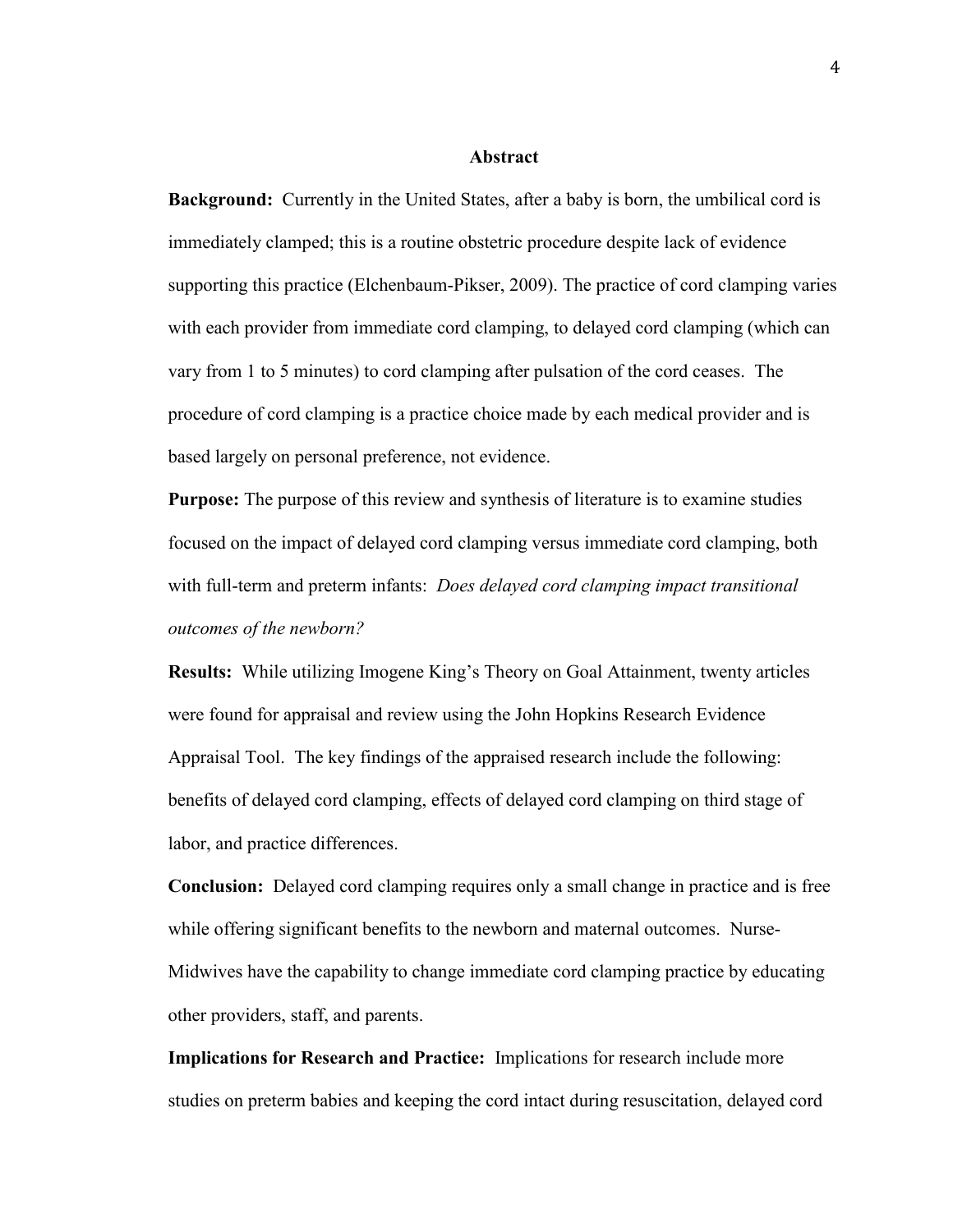clamping with Cesarean deliveries, as well as delayed cord clamping with high-risk pregnancy and/or high-risk infants. Even though there is more research that needs to be conducted on delayed cord clamping, current practice needs to be changed. The conclusions of this review support delayed cord clamping by all providers. Nurse-Midwives have the power to promote change in provider practices by providing education on the advantages of delayed cord clamping. Nurse-Midwives can provide evidence-based research to recommend and implement change in personal preferences on delayed cord clamping by implementing protocols to unite all providers' practices. **Keywords:** delayed cord clamping, immediate cord clamping, early cord clamping, preterm infants, term infants, neonatal outcomes, maternal outcomes, and pregnancy.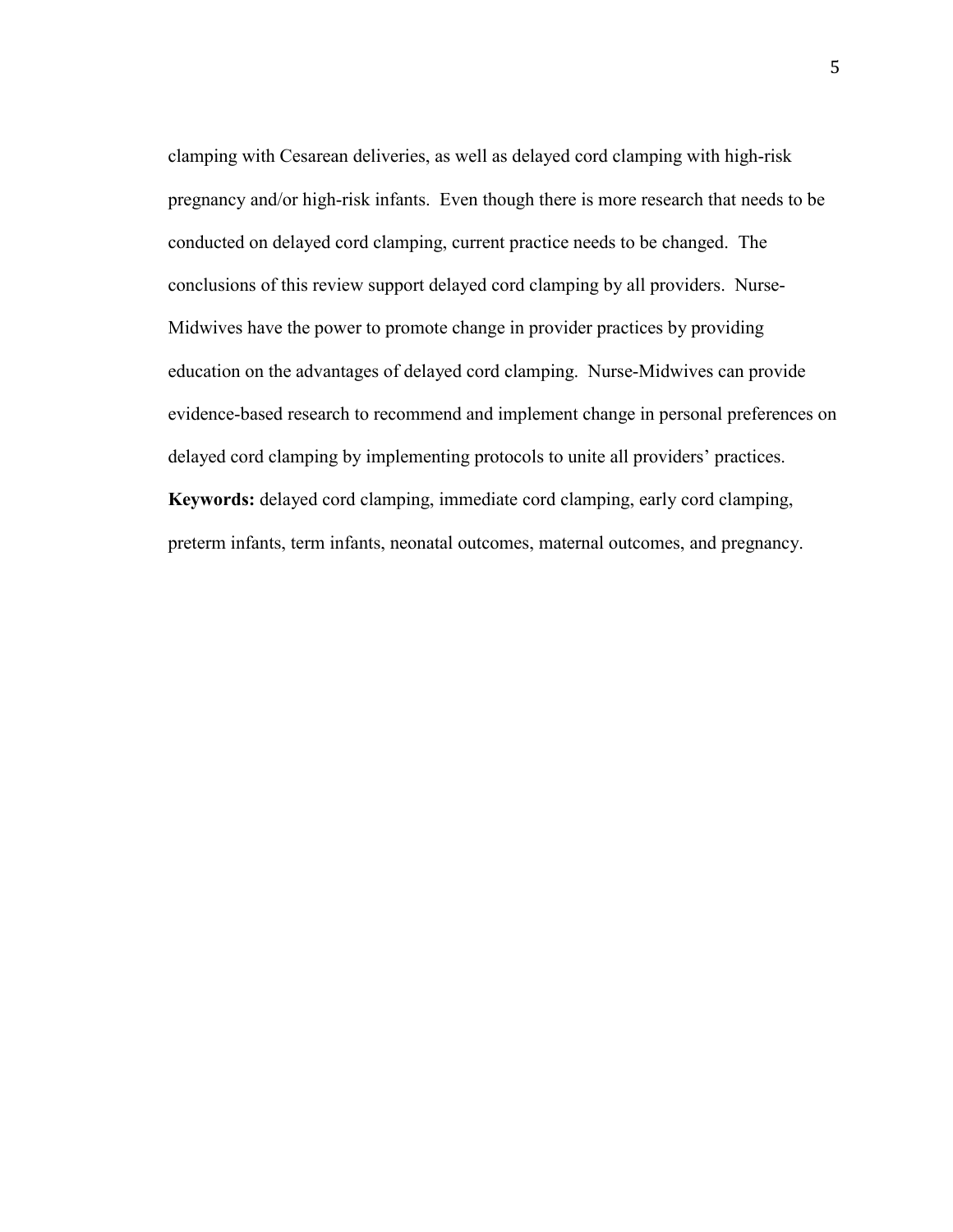## **Table of Contents**

| Criteria for Including or Excluding Research Studies17 |
|--------------------------------------------------------|
|                                                        |
|                                                        |
|                                                        |
|                                                        |
| .19                                                    |
|                                                        |
|                                                        |
|                                                        |
|                                                        |
|                                                        |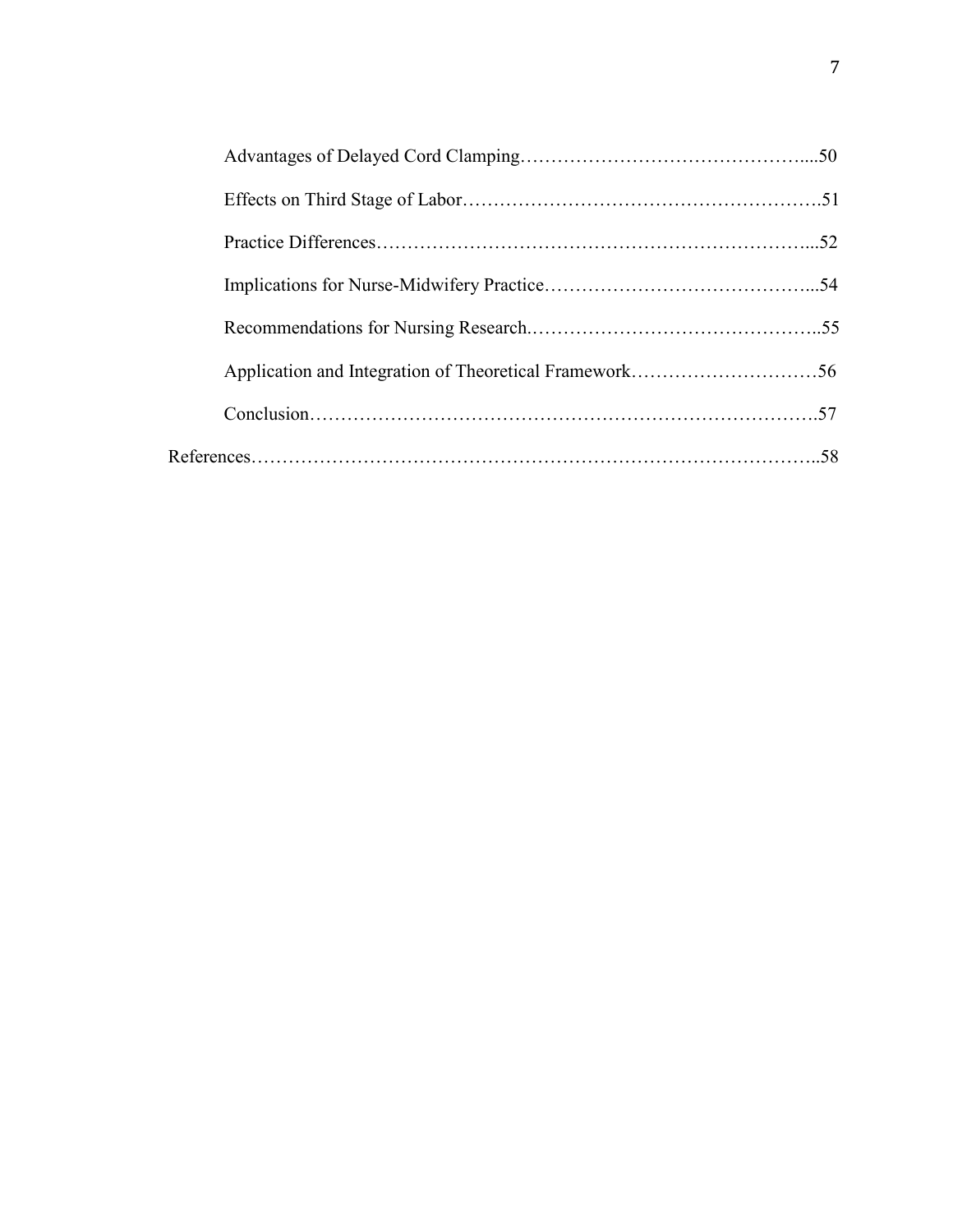#### **Chapter One: Introduction**

As soon as an infant is delivered, the newborn stays linked to the mother by the placenta and umbilical cord. During this time a placental transfusion is occurring from which the blood is transferred from the placenta to the infant. Placental transfusions can add between one-quarter and one-third of the total blood volume of the newborn (80-85 ml/kg) and delayed cord clamping (DCC) can reduce the hypovolemic damage, several long term difficulties and even disability associated with early cord clamping (ECC) (Holvey, 2014). For nearly sixty years, immediate umibillical cord clamping was initiated as part of several interventions in the third stage of labor to prevent postpartum hemorrhage, along with routine administration of prophylactic uterotonic drugs and controlled cord traction. Presently, cord clamping immediately after birth is the typical obstetric practice in the United States despite limited supportive evidence verifying its benefits (Elchenbaum-Pikser, 2009). The current practice of delayed cord clamping varies by provider from clamping and cutting the cord immediately after birth to delayed clamping and cutting of the cord based on the medical providers' preference of one to five minutes or waiting until pulsation ceases. The amount of time between birth and cord clamping is a personal choice in practice that is made by each individual medical provider.

#### **Need for Critical Review of a Nursing Problem**

 Even though ideal timing has been discussed for more than 60 years, present-day practice in the United States is to clamp the cord right after delivery (ACNM, 2014). Also, there is no firm description of what defines early cord clamping versus late or delayed cord clamping (ACNM, 2014). According to the American College of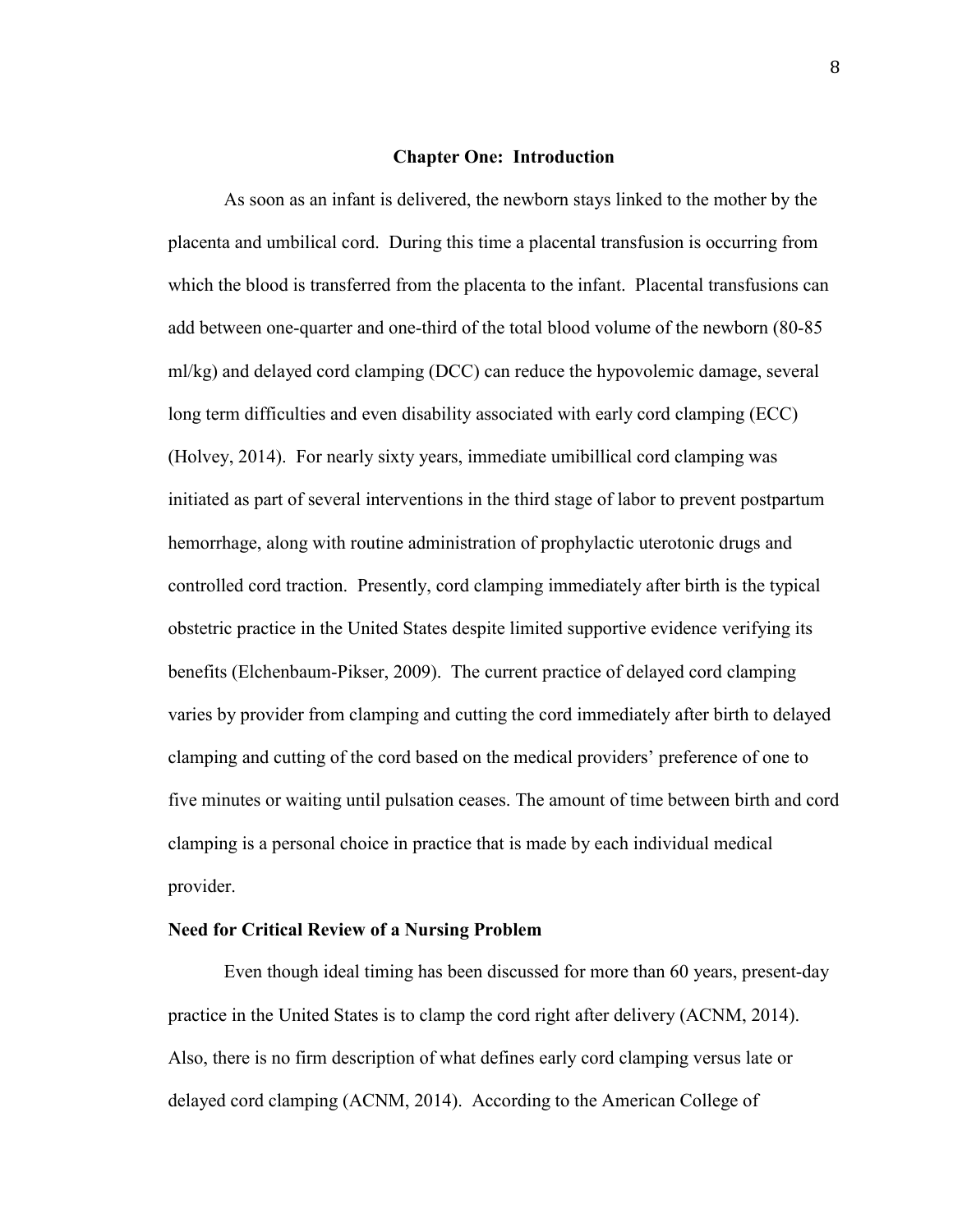Obstetricians and Gynecologists (2012), presently, there is a lack of evidence that supports or disproves the advantages of delayed umbilical cord clamping for term newborns that are born in the United States. This lack of a firm description and limited evidence to support or disprove delayed cord clamping goes against the World Health Organization (WHO) recommendations of "late cord clamping (performed after one to three minutes after birth)" for all newborns (WHO, 2014). Appropriate evidence demonstrates that there is a need for this critical review due to limited research to defend or invalidate the practice, no firm definition of delayed cord clamping differing views of practitioners and different practices by practitioners on the timing of clamping cord after delivery. These views and practices include immediate clamping of the cord, delayed clamping of the cord ranging in a specific timeframe, to lastly, clamping the cord after pulsation ceases. The high prevalence of immediate cord clamping or differing variations of cord clamping and potential harm with no benefits of this practice necessitate a critical review of the literature.

#### **Delayed Cord Clamping**

For better maternal and newborn health and nutrition outcomes, delayed umbilical cord clamping is recommended no earlier than one minute after delivery (WHO, 2014). One of the first interventions in the birth process is clamping and cutting of the umbilical cord after birth. While the precise time frame of when to clamp the cord had been studied and disputed for over six decades, current practice in the United States still consists of immediate cord clamping after birth. Placental transfusion is the time period after delivery where the infant is still attached to the umbilical cord and placenta. Throughout this timeframe if the cord is not clamped immediately, the infant is receiving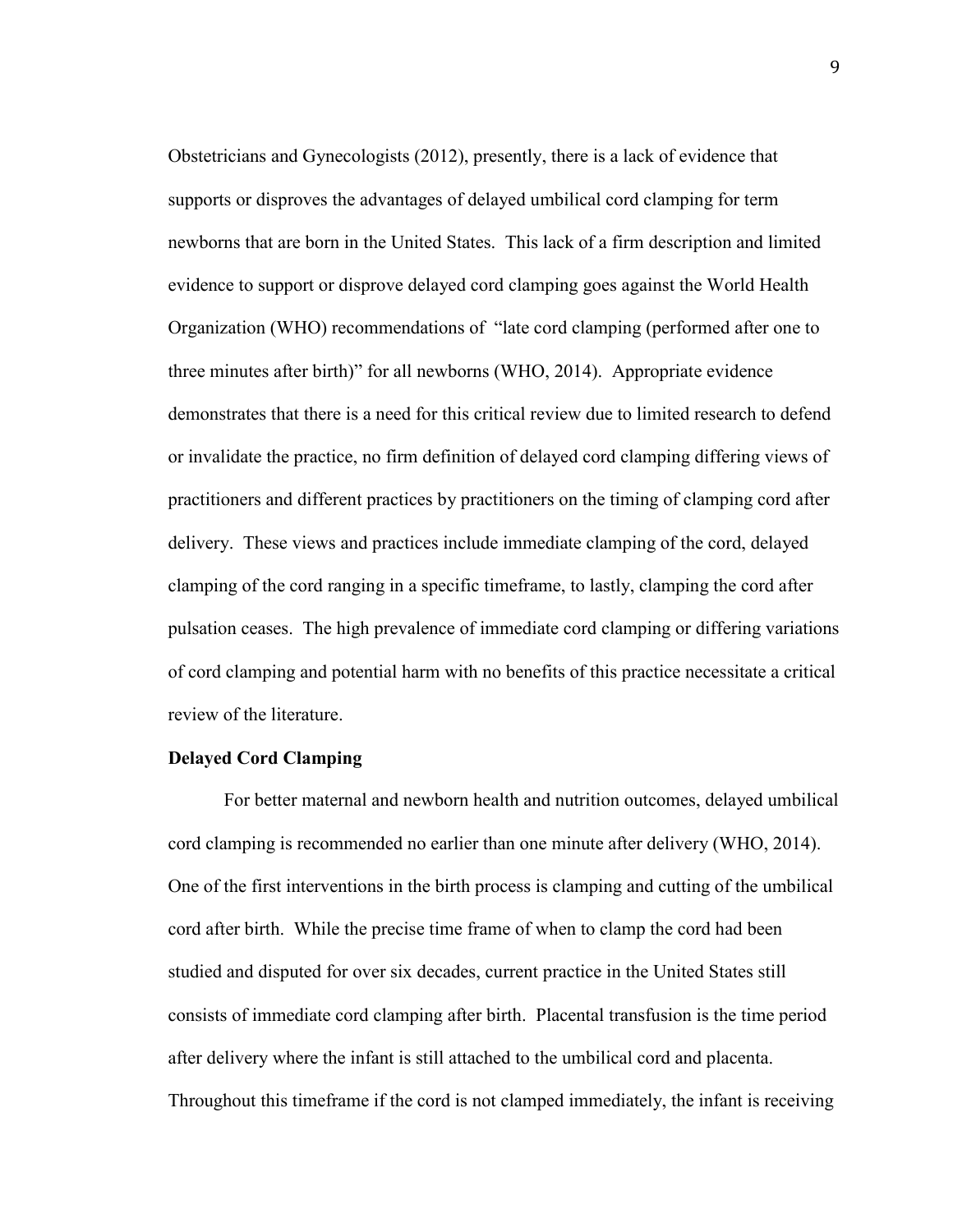a transfusion of blood from the placenta until the cord is clamped or the cord stops pulsating. Placental transfusion can contribute between one-quarter and one-third of the total blood volume of the newborn (80-85 ml/kg) and delayed cord clamping (DCC), can reduce the hypovolemic damage, long term difficulties and even disability associated with early cord clamping (ECC) (Holvey, 2014). Although providers delivering babies have the unique ability to promote placental transfusion and all the benefits of delayed cord clamping, this has been avoided in deliveries. Reasons for this include concerns of not being able to adequately resuscitate the newborn, effects on management of the mother and third stage of labor, effects on management of the delivery, and possibly negative effects on the newborn. In the United States after birth in most deliveries, the cord is immediately clamped and cut, and the newborn is taken to the warmer for further assessment, drying, vital signs, and weight. Delayed cord clamping increases both the mean Hct and the mean ferritin levels (Ranjit et al., 2015). A study by Gyorkos et al. (2012) assessed the efficiency of a DCC hospital policy change on newborn anemia and hemoglobin (Hgb) level at four and eight months of age. The study found that the DCC mean infant Hgb levels increased and anemia decreased.

#### **Effects on the Third Stage of Labor**

To avoid postpartum hemorrhage, active management of the third stage of labor is recommended. This includes the administration of Pitocin immediately after birth, late cord clamping and cutting, and controlled cord traction (WHO, 2014). Despite the WHO's statement on active management of the third stage of labor, immediate cord clamping practice still continues. A study by Andersson et al. (2013) indicated that delayed cord clamping did not have a considerable effect on maternal postpartum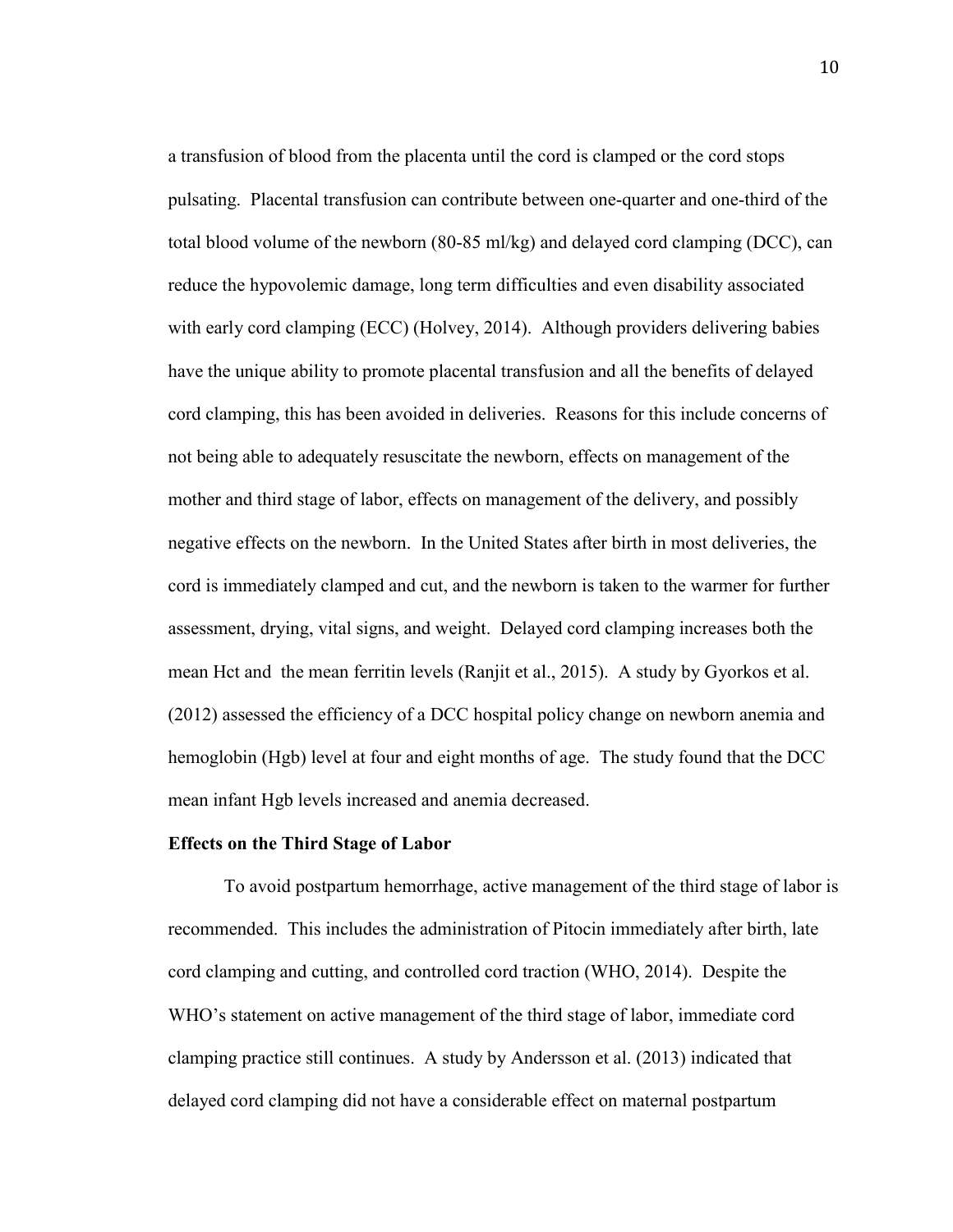hemorrhage or on the proportion of valid blood gas samples. The American College of Nurse-Midwives position statement on delayed cord clamping states that the practice of delayed cord clamping has not been related to an increase in maternal hemorrhage and should not delay the administration of oxytocic drugs to the mother as needed (ACNM, 2014). Delayed cord clamping provides many benefits to the newborn and mother and does not increase the risk of postpartum hemorrhage.

#### **Practice Differences**

Currently, there is no established definition of delayed cord clamping. The exactness of 'delay' is individualized and can range in timeframe from 30 seconds to three minutes, once cord pulsation has ceased or after the third stage of labor is complete (Cord Clamping.com, n.d.). The American College of Obstetricians and Gynecologists (ACOG) states there is a lack of evidence to support or disprove the advantages of delayed cord clamping. ACOG supports delayed cord clamping in preterm infants and suggests neonatal advantages of delayed cord clamping in term infants for only 30 to 60 seconds below the level of the placenta. Recommendations from improved infant and maternal health and nutrition outcomes by the World Health Organization is that delayed umbilical cord clamping is not preformed before 60 seconds after birth for all gestational ages in infants that do not require positive pressure ventilation (WHO, 2014). For all births cord clamping one to three minutes after birth is recommended while also starting neonatal cares (WHO, 2014). According to The American College of Nurse-Midwives, delayed cord clamping is recommended for five minutes when the term newborn is placed skin-to-skin or two minutes if the newborn is placed below the level of the introitus (ACNM, 2014). In preterm newborns ACNM recommends delayed cord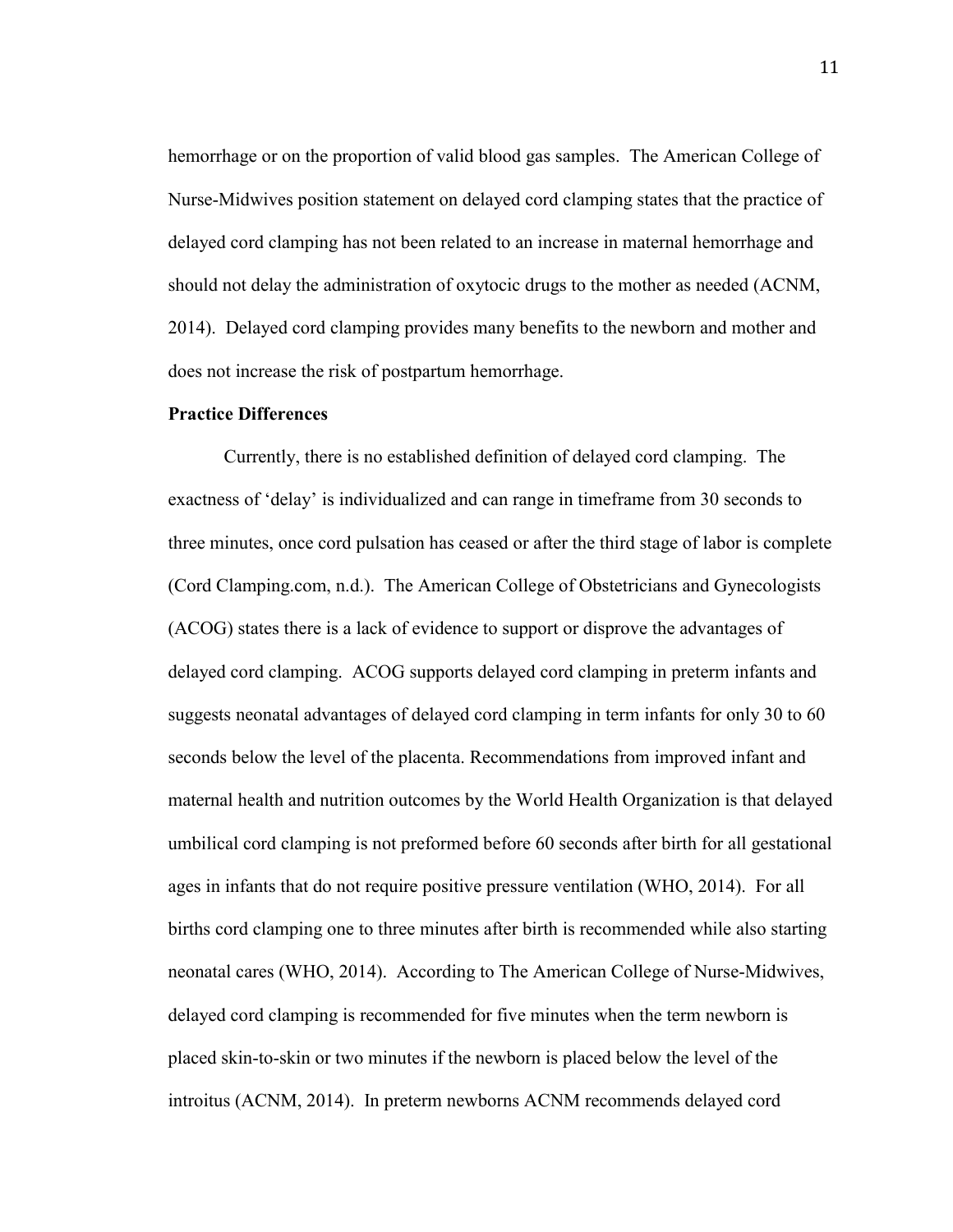clamping for 30 to 60 seconds (ACNM, 2014). The American Academy of Pediatrics (AAP) supports ACOGs statement of delayed cord clamping in preterm infants of 30 to 60 seconds (The American Academy of Pediatrics (AAP), 2013). The AAP does not sanction delayed cord clamping for term newborns or those requiring resuscitation (AAP, 2013).

The benefits to the newborn necessitate consideration of practicing delayed cord clamping of both term and preterm infants that do not require resuscitation. This patience in practice after birth is more than a change in training but offers both physiological and psychological benefits to both the newborn and the mother. It is the responsibility of all providers caring for women and newborns during the birth process to provide evidencebased care.

#### **Significance to Midwifery**

Delayed cord clamping (DCC) is significant to the practice of midwifery because patients are requesting this procedure; it provides benefits to the newborn and a better maternal birth experience for the mother overall. Nurse-midwives have the ability to change cord clamping practices by advocating for delayed cord clamping and by providing education related to all the benefits to newborns. The influence of nursemidwives to provide improved newborn outcomes contributes to guiding a multidisciplinary, collaborative approach to implement this practice. This modification in practice contributes to physiological and psychological change for both the newborn and the mother. This change in practice is free while producing healthier newborns and more satisfied mothers. Midwifery has an obligation and the opportunity to improve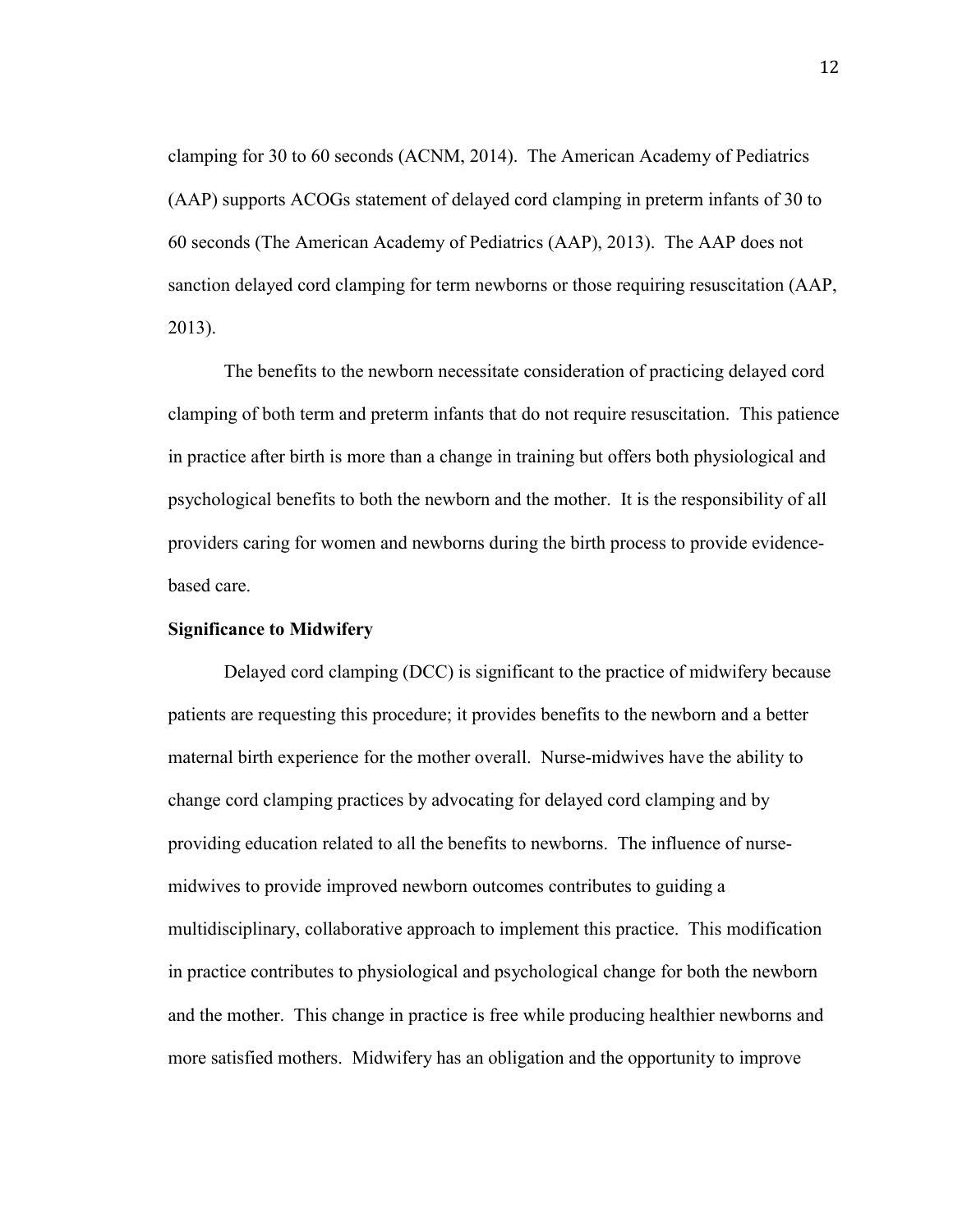newborn and maternal outcomes by implementing and educating other providers, delivery teams, patients and their families about delayed cord clamping.

#### **Theoretical Framework**

 In the 1960's Imogene King's Theory of Goal Attainment was first presented. The rudimentary idea of the theory is that the nurse-midwife and patient convey knowledge, establish goals with one another, and then undertake actions to attain those goals (Nursing Theory, 2015). It explains an interpersonal relationship that permits an individual to blossom and grow in order to achieve particular lifetime goals (Nursing Theory, 2015). The three interrelating classifications in her theory include the personal system, the interpersonal system, and the social system. The interpersonal system centers on interaction, communication, transaction, role and stress, which extrapolate to the midwives role in educating parents on DCC and discussing it for their birth plan. The social system concept of the theory is based on organization, authority, power, status, and decision-making; this system allows the midwife to individualize and change her practice and initiate delayed cord clamping. Also, it encourages educating the organization, such as other providers and nurses on the benefits of delayed cord clamping for newborns and mothers.

 King's theory describes nursing as course of action, response and interaction. A midwife and patient can communicate information about their view on labor and the birth process and delayed cord clamping. According to King's theory, the midwife focuses on the treatment of the patient, and the goal of the health care of patient, which is implementation of delayed cord clamping.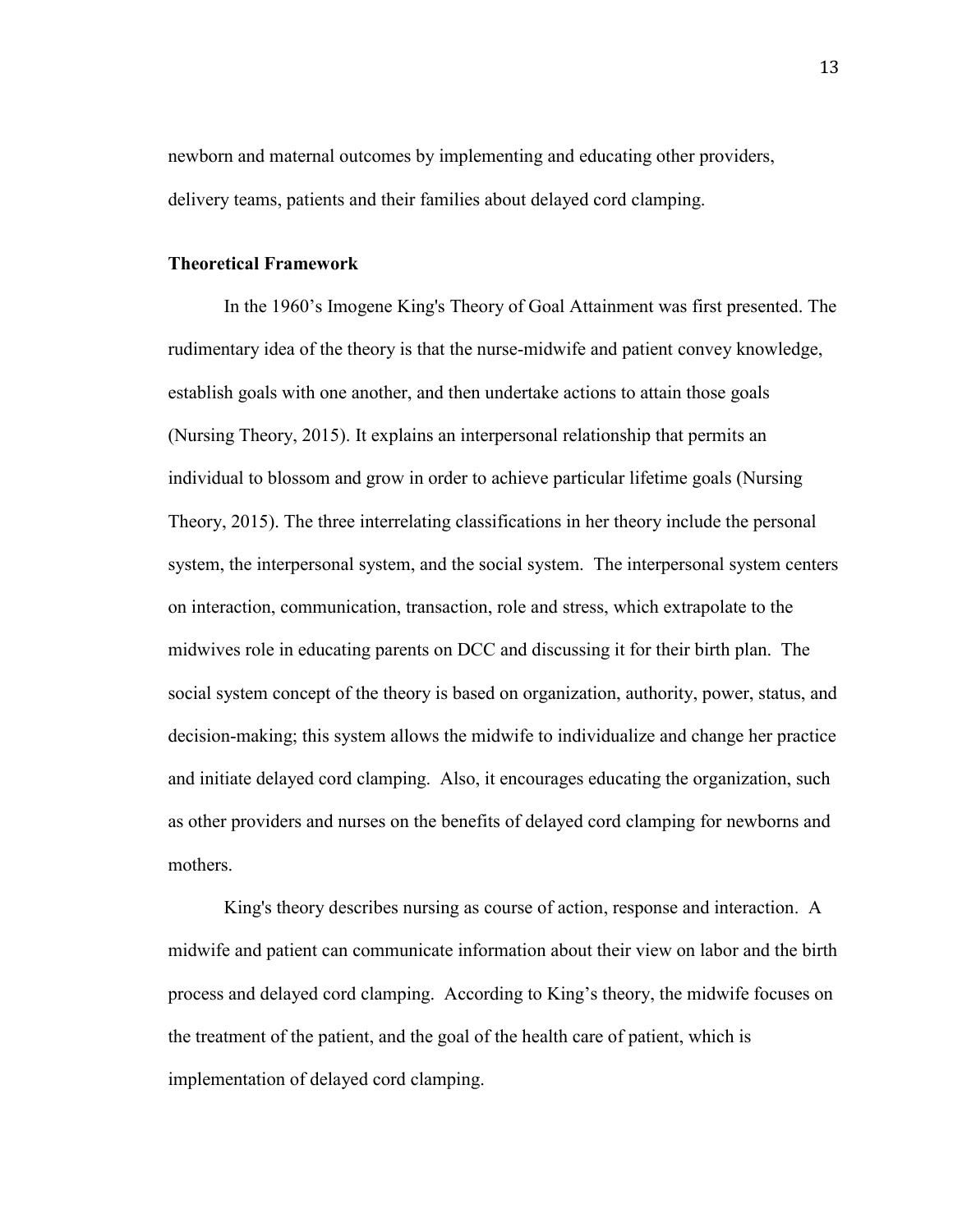#### **Statement of Purpose**

 The purpose of this review and synthesis of literature is to examine studies focused on the question of delayed cord clamping versus immediate cord clamping in term and preterm infants improve maternal and neonatal outcomes: *Does delayed clamping, impact transitional outcomes of the newborn?*

#### **Summary**

Midwives are the leaders in delayed cord clamping and are in a crucial position to enhance the benefits to the newborn and maternal outcomes at birth. Practicing, advocating, and promoting delayed cord clamping will improve patient outcomes to both the neonate and the mother. Holistically caring for the mother newborn dyad through integration of Imogene King's Theory of Goal Attainment and implementation of delayed cord clamping will improve transitional outcomes of the newborn and the maternal birth experience.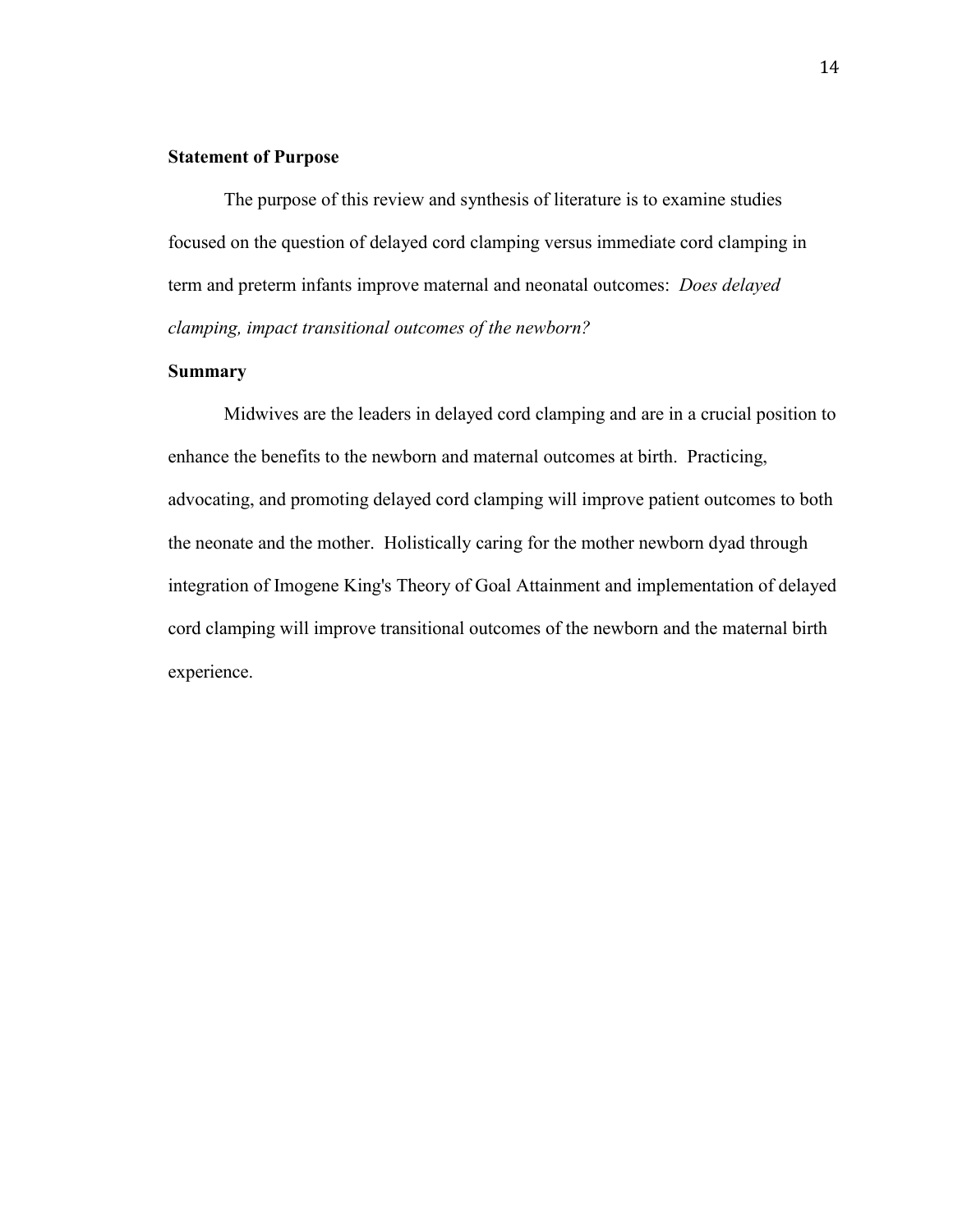#### **Chapter Two: Methods**

This chapter will examine the method utilized in the critical appraisal of the literature. Studies associated with delayed cord clamping and their effects on birth outcomes were included. Exploration tactics of research studies that respond to the research question will be reviewed. In addition, inclusion and exclusion conditions for the research studies and the types and numbers of studies obtained in the searches will be explained. Lastly, the appraisal method for deciding the quality and level of evidence will be expounded upon.

#### **Search Strategies Used to Identify Research Studies**

The purpose of this critical appraisal of the literature is to determine if delayed cord clamping impact transitional outcomes for the newborn and maternal experience*.* A primary search was done using the Cumulative Index to Nursing and Allied Health Literature (CINAHL) database entering the key words, "delayed cord clamping" and "neonatal and maternal outcomes." This search revealed eight items, published between 2006 and 2015. A second search with Ovid database using the same key words retrieved no articles. A third search, again using Ovid database, found fourteen items published between 2009 and 2015 when entering the key phrase "delayed cord clamping". Other databases used to conduct the literature synthesis from published research papers included Pub Med and Google Scholar. Keywords included: "delayed cord clamping," "immediate cord clamping," "preterm infants," "term infants," "neonatal outcomes," "maternal outcomes," and "pregnancy." Ninety-three articles were identified through the search and 20 were assessed. The references within the research studies were examined producing additional information for study. Inclusion criteria included term newborns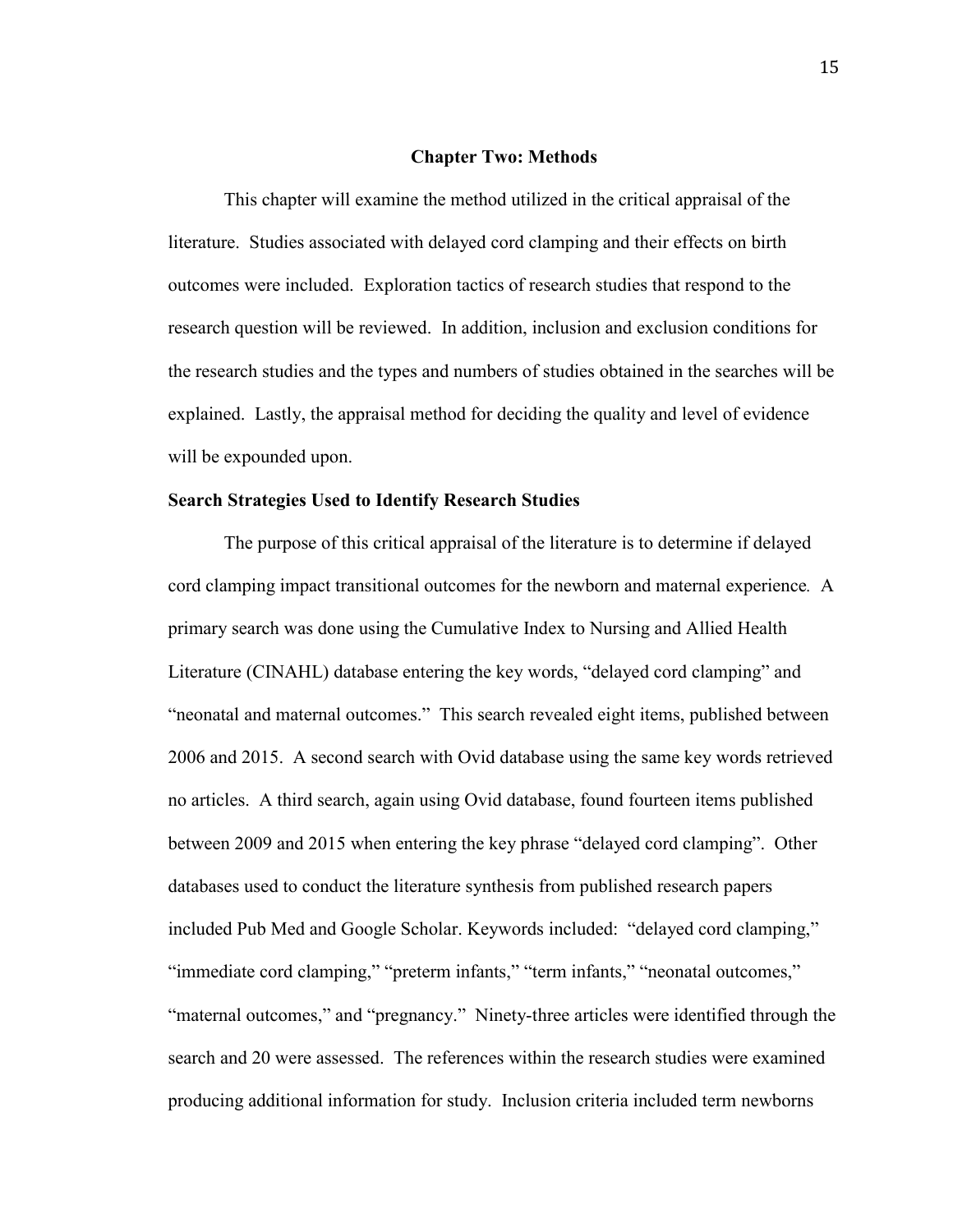and preterm newborns starting at 24 weeks, vaginal and Cesarean deliveries, international studies, adequate sample size, randomized control trials, quantitative studies, and literature reviews (Mercer, 2001) wrote most of the literature reviews that were appraised and chosen because of her expertise in maternal child nursing; she is respected and well known in the midwifery profession. Exclusion criteria included infants that needed resuscitation, high- risk pregnancies and low quality studies.

 The John Hopkins Nursing Evidence-Based Practice Model and Guidelines were used to evaluate the research studies in this literature review (Dearhorlt & Dang, 2012). Based on this model, studies were evaluated according to level and quality of evidence. Level I research studies consist of experimental studies, which are either randomized control trials (RCT), or systematic reviews of RCTs with or without a meta-analysis (Dearholt & Dang, 2012). Level II research studies consist of quasi-experimental studies, which are a mixture of RCTs and quasi-experimental studies with or without metaanalysis (Dearholt & Dang, 2012). Level III research studies consist of non-experimental studies, qualitative studies, or a mixture of RCTs, quasi-experimental and nonexperimental studies with or without meta-analysis (Dearholt & Dang, 2012). Level IV studies are thoughts, clinical practice guidelines, or consensus panels (Dearholt & Dang, 2012).

Research studies are measured as high quality if the outcomes are simplified and if they have an adequate subject size, design, suitable control, and a final conclusion. Research studies are measured as good quality if there are moderately reliable outcomes, if they have a suitable sample size, design, a little control, and moderately final conclusions. Research studies are considered low quality if there is minimal evidence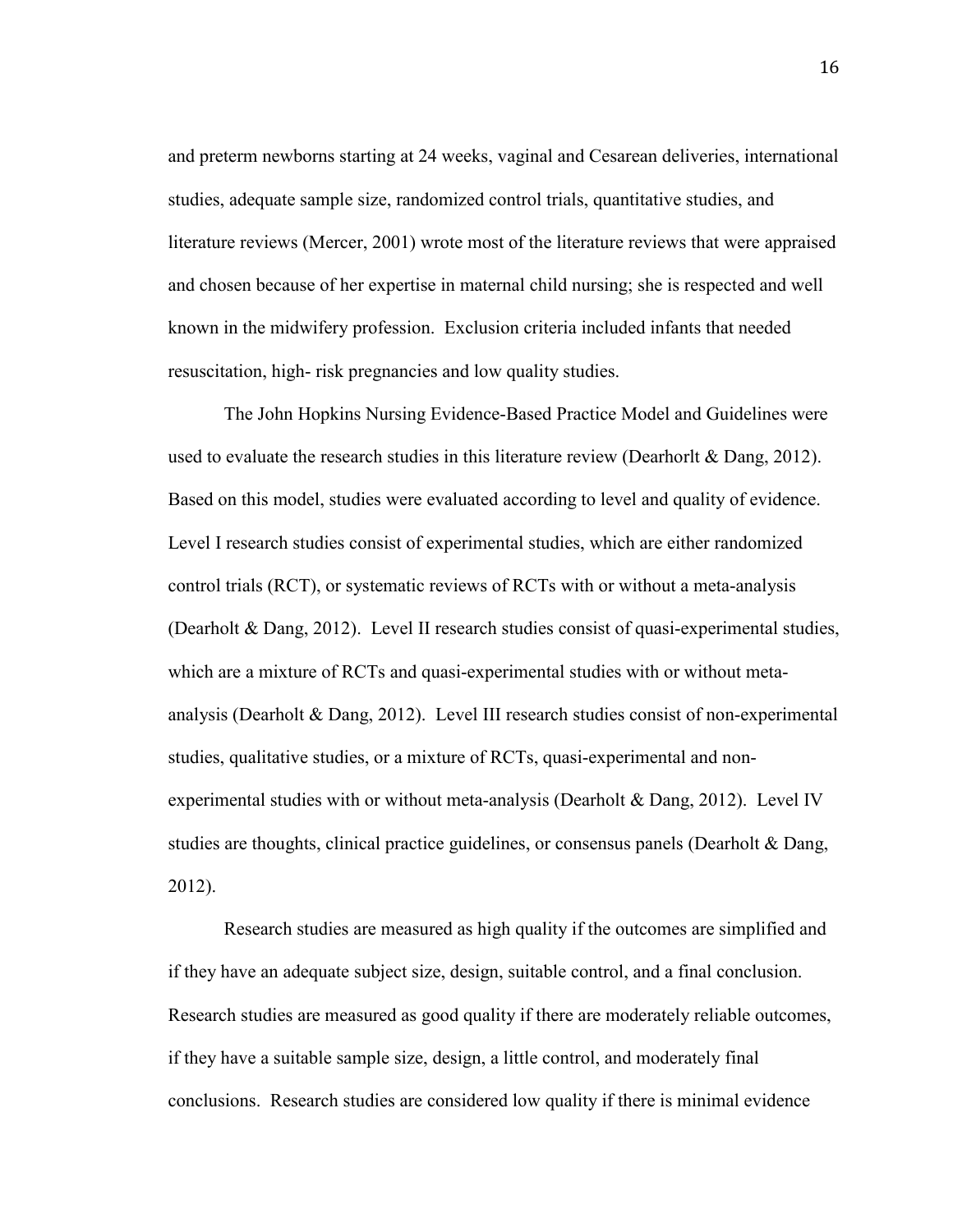with varying results, inadequate sample size for the study, and a closing argument cannot be determined (Dearholt & Dang, 2012).

The research was examined based on the purpose of the study, literature review, research designed, data collection, setting, sample size, results, conclusions as well as recommendations. In addition, the studies were reviewed to decide if they sufficiently addressed the research question. To verify the quality of evidence, the studies had to meet certain requirements such as reliable results, an adequate sample size, sufficient control, and final conclusions and the studies could not be outdated. Also, included from the literature review are reliable suggestions for delayed cord clamping (Dearholt  $\&$ Dang, 2012).

#### **Criteria for Including or Excluding Research Studies**

Random controlled trials, observational study, and cohort study research studies of high and good quality were incorporated into the matrix. Although it was hard to find high and good quality review articles that related to the purpose of this review, articles that addressed the effects of delayed cord clamping were included into this review. Also, the research studies of various practices regarding the timing of delayed cord clamping were included. Both, high quality or good quality qualitative studies were included. Articles relating to delayed cord clamping; as well as expert opinions in maternal child health were included in the review.

#### **Number and Types of Studies Selected**

Ninety-three articles correlated to delayed cord clamping, timing of cord clamping, preterm versus term cord clamping, risk of postpartum hemorrhage related to delayed cord clamping, and the impact on the newborn. Twenty out of ninety-three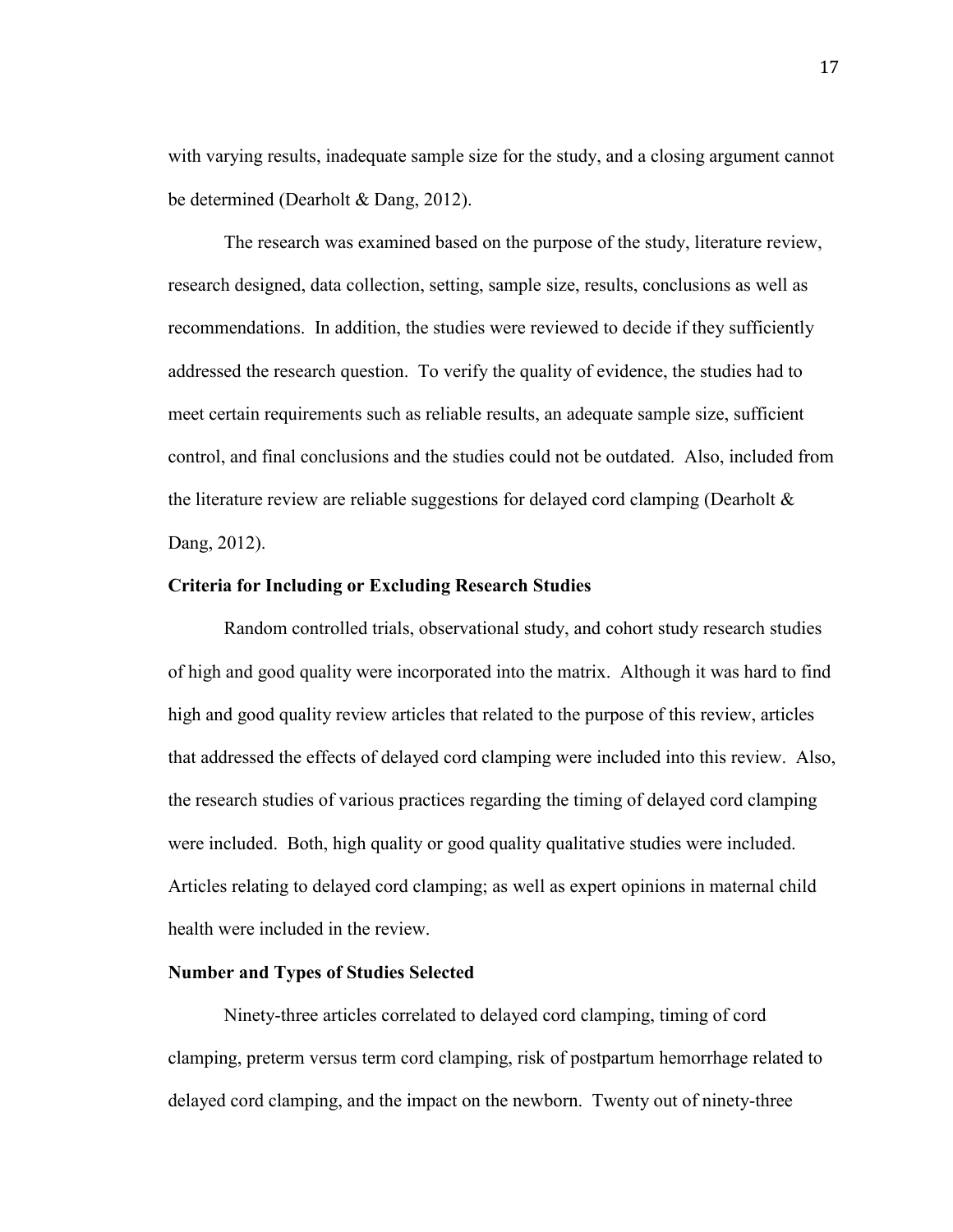articles were selected based on the design of the study using mostly randomized control trails and qualitative studies.

#### **Criteria for Evaluating Research Studies**

Each study was reviewed and organized based on the type of research design, meta-analysis, literature review, and expert opinion in maternal child health. Studies were omitted if they were of low quality or did not pertain to the review question. Based on the results from the search, all studies were reviewed for an association between delayed cord clamping and newborn and maternal outcomes. Of the articles 20 included in the critical review, six were random controlled trials, two were quasi- experimental, one was non-experimental, two were observational study, one cohort study, one qualitative, and seven literature reviews.

 Studies that were included in the final review are shown in Table 1. The matrix was used as an organizational tool for the literature for this critical appraisal. The headings included in the final matrix were as follows: citation, purpose, sample, design, measurement, results/conclusions, recommendations, level and quality.

#### **Summary**

The inclusion of 20 studies for the final matrix provided detailed appraisal of the research. This chapter explained the search and evaluation tactics used for this critical appraisal of the literature. Inclusion and exclusion criteria were reviewed, as well as the procedure used to select studies for the matrix.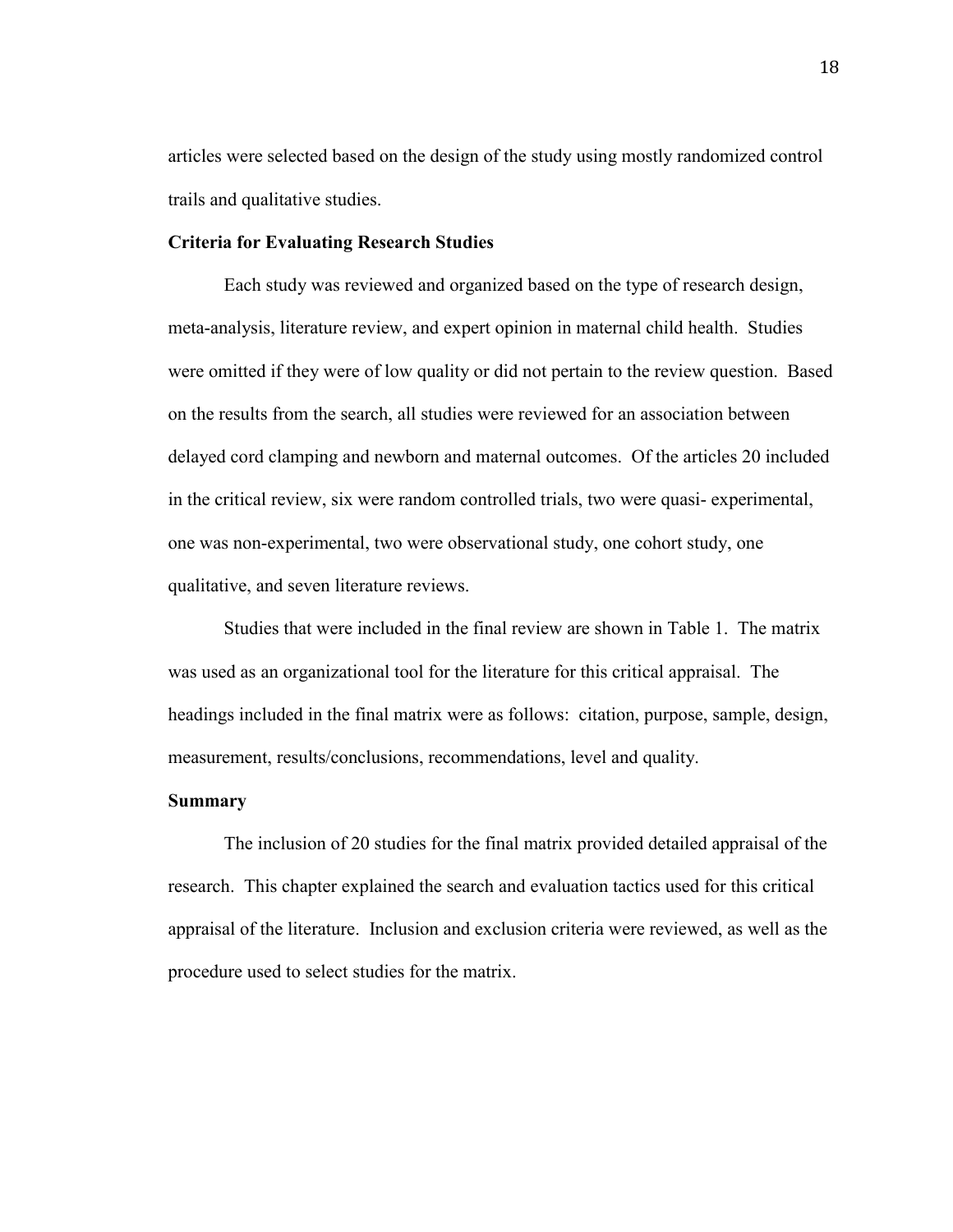#### **Chapter III: Literature Review and Analysis**

This chapter synthesizes the major findings of the literature to identify and analyze the impact of delayed clamping and its effects on transitional outcomes of the newborn. This synthesis will offer a summary and review of significant findings of delayed cord clamping benefits, its effects on the third stage of labor, and its lack of generalized practice guidelines. The strengths and weaknesses of the investigations will be discussed.

#### **The Matrix**

To organize the research studies and analyze trends, the matrix format was used. Factors leading to benefits for the newborn were reviewed. Twenty studies were arranged into a matrix using the following titles: citation, purpose, sample, design, measurement, results/conclusions, recommendations, level and quality. The matrix organized the studies in alphabetical order by author(s).

After reviewing each study, results were synthesized and suggestions for practice were distinguished. The matrix is represented by Table 1.

#### **Advantages of Delayed Cord Clamping**

There are several advantages to delayed cord clamping which include the following: better short and long-term anemia status and hematological values; improved ventricular functions; higher blood pressure at four hours of age; lower arterial O2 saturation at four hours of age; no significant difference in jaundice; a decreased need for mechanical ventilation and surfactant in preterm newborns; improved oxygenation; and a lower incidence of necrotizing enterocolitis (Baenziger et al., 2007; Grajeda et al., 1997; Gyorkos et al, 2012; Kugelman et al., 2007; Ranjit et al., 2015, Yigit et al., 2015). If the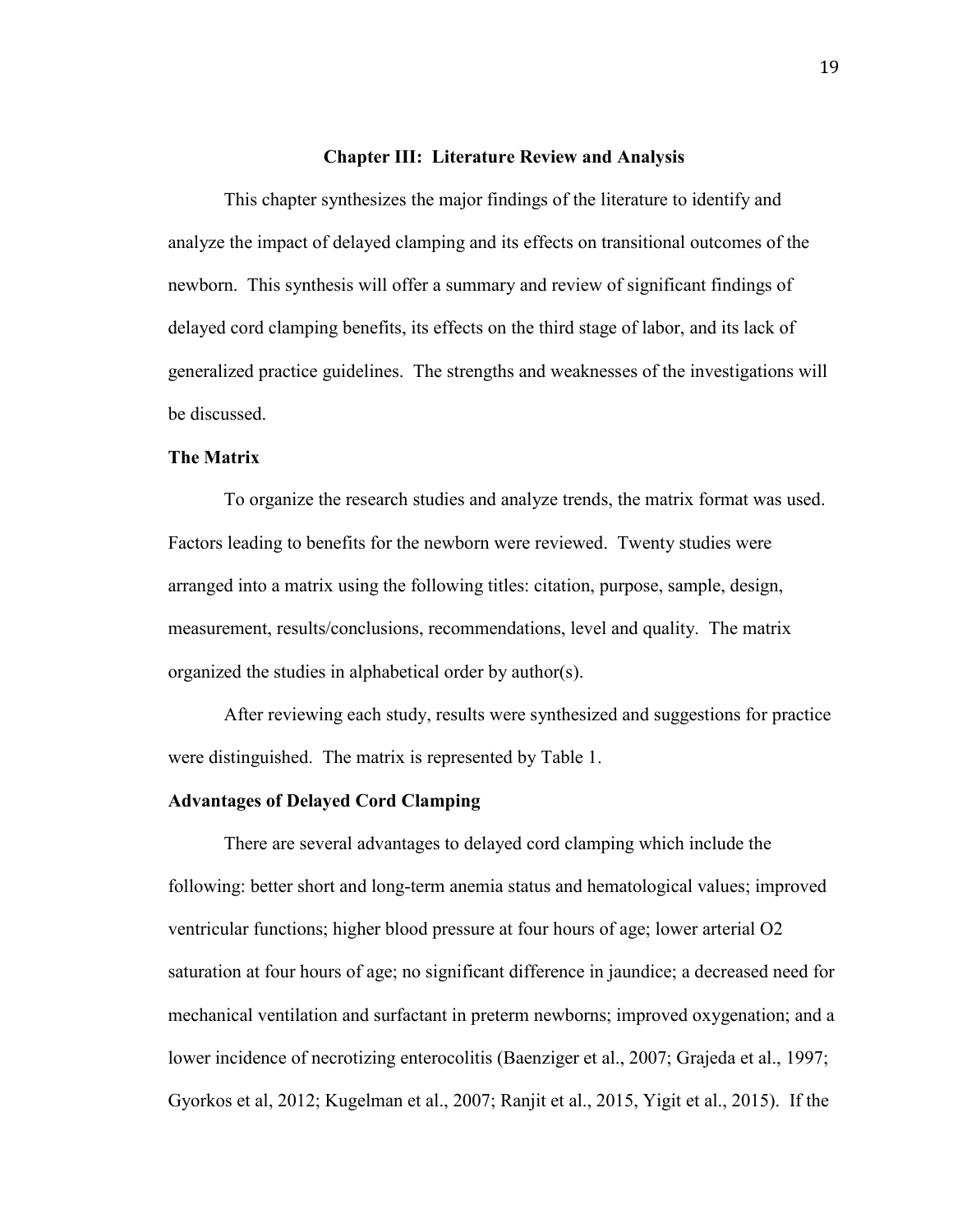umbilical cord is clamped three minutes after birth of a term infant or after pulsation ceases with the newborn held beneath the level of the placenta the newborn will obtain roughly 20 to 35 ml/kg more blood than with immediate cord clamping (Yao et al., 1968). An observational study of umbilical cord clamping practice of maternity care providers in a tertiary care center found that if immediate intervention is not preformed, a substantial quantity of fetal blood from the placental will transfer to the infant after birth, a process defined as "placental transfusion" (Hutton et al., 2013). In a study conducted by Aziz et al. (2012) it was reported that babies (24-33 weeks) who were in the experimental group of delayed cord clamping (DCC) were less likely to have problems with thermoregulation of a temperature less than 36.3 C, had an increased hemoglobin level, and experienced decreased rates of necrotizing enterocolitis (NEC). A study by Gyorkos et al. (2012) assessed the efficiency of a DCC hospital policy modification on infant anemia and hemoglobin (Hgb) level at four and eight months of age. The study investigated a pre/post hospital policy change to DCC by following a group of Peruvian mothers and infants until eight months postpartum. The study found that implementation of DCC resulted in an improvement of newborn mean Hgb levels by 0.89 gdl-1 and a reduction in anemia at eight months of age.

 A randomized control trial conducted by Grajeda et al. (1997) examined ways to develop cost-effective interventions, such as delayed cord clamping to increase hematologic status in children. In this study, 69 Guatemalan infants were indiscriminately allocated into one of the three groups at the birth: immediate cord clamping at delivery, cord clamping when pulsation ceased horizontally to the placenta, and clamping of the cord after pulsation ceased with the newborn beneath the level of the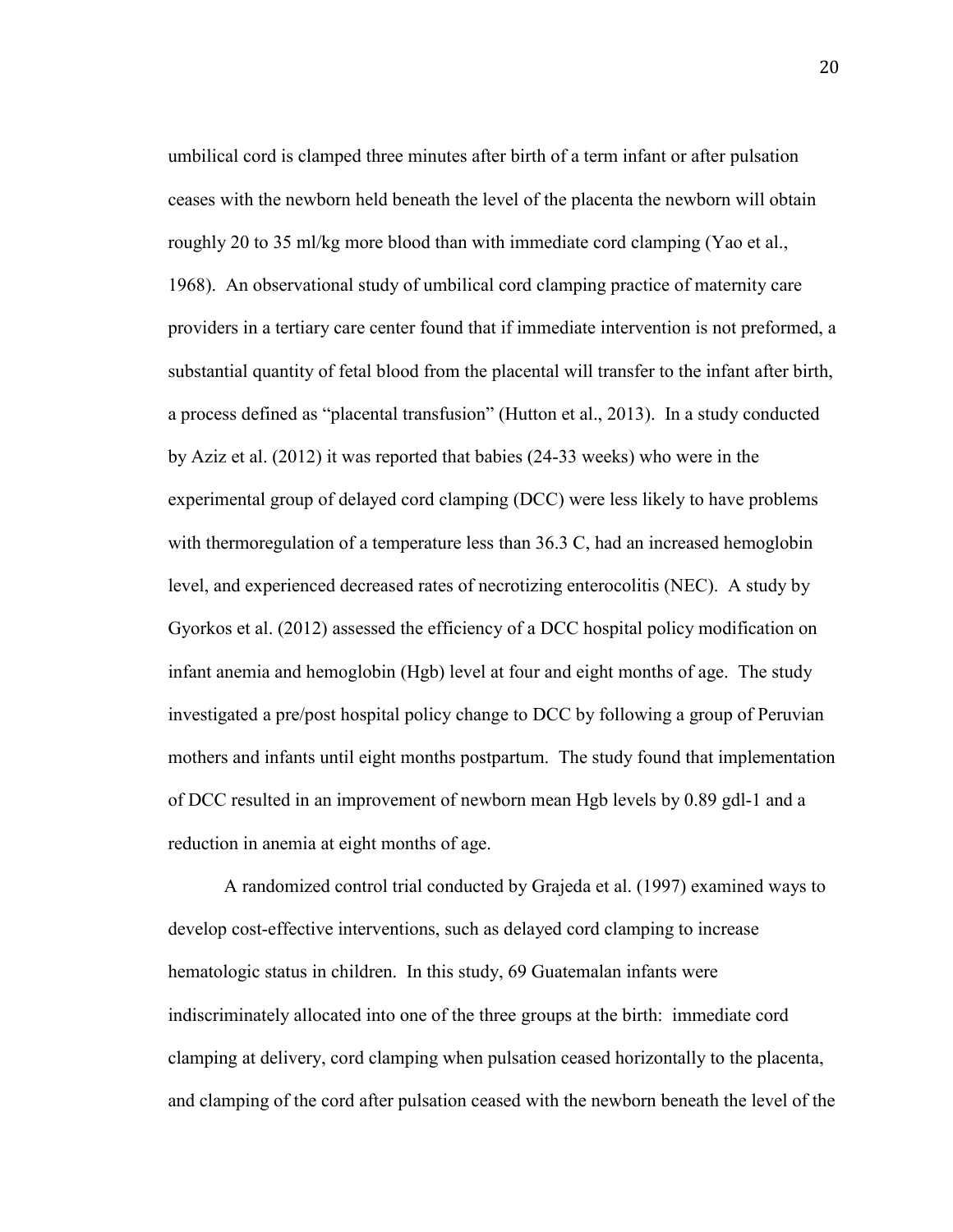placenta. Both maternal and newborn hemoglobin levels were drawn at delivery and two months postpartum. At delivery, the infants in all groups had similar hemoglobin levels. However, at two months post birth, newborns in both delayed cord clamping groups had considerably higher hematocrit and hemoglobin levels compared to those in the immediate cord clamping group. The percentage of hematocrit (Hct) values <0.33 was 88% in the control group compared with 42% in-group two (cord clamping when pulsation ceased horizontally to the placenta), and 55% in-group three (clamping of the cord after pulsation ceased with the newborn beneath the level of the placenta)  $(P=0.01)$ (Grajeda et al., 1997). A study was preformed on preterm infants six weeks after birth by Ranjit et al. (2015) using a randomized control trial to compare hematocrit and serum ferritin levels using early cord clamping (ECC) versus delayed cord clamping (DCC) practices. The study showed that at six weeks of age the infants in the DCC group had significantly higher mean Hct  $(27.3 + 3.8\% \text{ vs. } 31.8 + 3.5\% \text{, p} \text{ value } 0.00)$  and mean serum ferritin (136.9 + 83.8 ng/mL vs. 178.9 + 92.8 ng/mL, p value 0.037) (Ranjit et al., 2015). At day one the Hct was considerably increased in the DCC group  $(50.8 + 5.2\%)$ vs. 58.5+ 5.1 %, p value of 0.00) (Ranjit et al., 2015).

 A study by Baenziger et al. (2007) researched the effects of placentofetal transfusion on cerebral oxygenation in preterm infants by near-infrared spectroscopy. Thirty-nine preterm infants at 30 weeks 4 days gestational age were randomly assigned to the control group of conventional deliveries with no delayed cord clamping or the experimental group where mothers received Oxytocin, the newborn was positioned 15 cm beneath the placenta, and delayed cord clamping for 60 to 90 seconds was preformed. At four and 24 hours after birth with the use of a near-infracted spectroscopy cerebral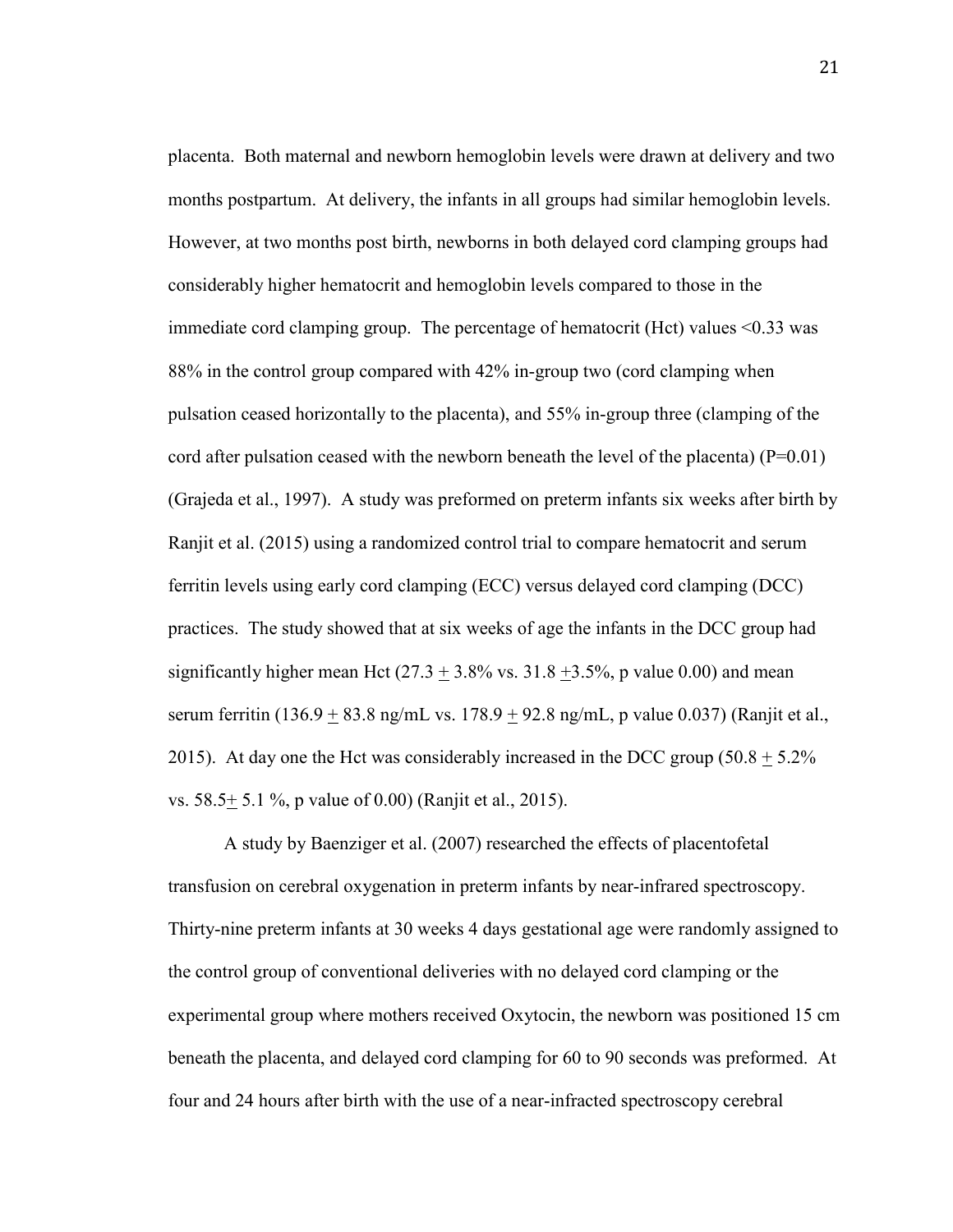hemoglobin concentrations, cerebral blood volume, and regional oxygenation were assessed. At four hours of age  $(6.1 \text{ vs. } 5.8 \text{ ml}/100 \text{ g of tissue})$  or 24 hours of age  $(6.2 \text{ vs. } 1.8 \text{ ml})$ 6.2 ml/100g of tissue) there was no difference in cerebral blood volume between the two groups (Baenziger et. al., 2007). In the experimental group cerebral tissue oxygenation was higher at four hours (69.9% compared to 65.5% in the control group) and at 24 hours (71.3% compared to 68.1% in the control group). A sample size of 35 preterm neonates was used in a prospective masked, randomized controlled study conducted by Kugelman et al. (2007). This study examined whether delayed cord clamping (30 to 45 seconds) or immediate cord clamping (five to ten seconds) would result in higher hematocrit (Hct) and blood pressure levels in neonates less than 35 weeks gestation. The results concluded that DCC was associated with higher diastolic blood pressure, higher initial Hct, and a decreased need for surfactant and mechanical ventilation in neonates less than 1500 grams compared to the immediate cord clamping (ICC) group. A study by Yigit et al. (2015) constructed a physiologically accurate and detailed lumped parameter model (LPM) of the transition from fetal-to-neonatal circulation at birth to compare DDC versus ICC as well as the impact on hemodynamics and respiration in the transitioning circulation of a term infant. The results showed that the placental transfusion volume was 31.3 ml in the DCC group, which improved neonatal blood volume by 11.7%; however, in the ICC group, placental flow suddenly stopped and no placental transfusion was found (Yigit et al., 2015). Generally, the DCC group had increased arterial blood pressures by 20% compared to the ICC group. Also, there was 20% higher cardiac output with the DCC group compared to the ICC group (Yigit et al., 2015). The study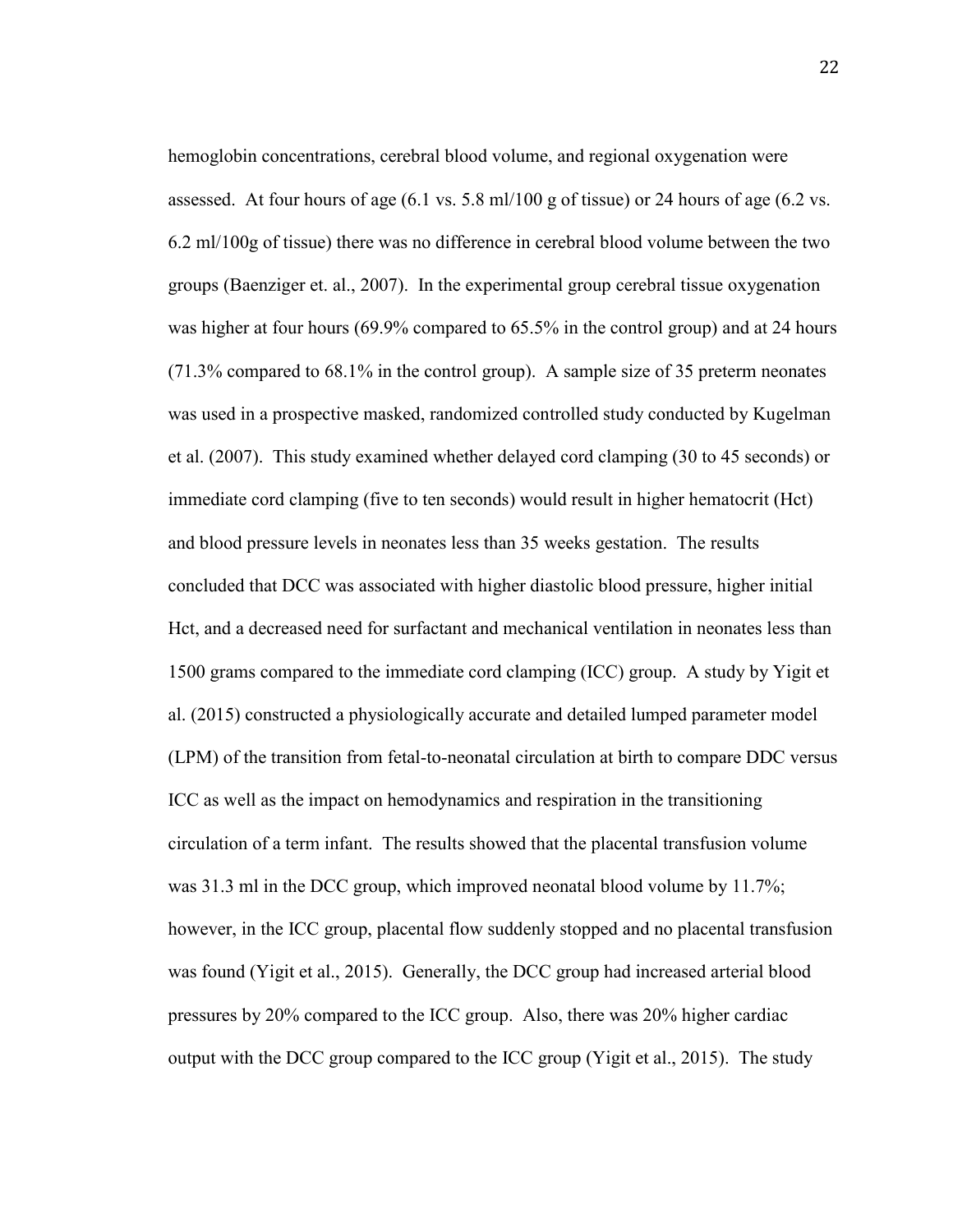found that DCC improves the oxygen saturation during the early transitional period when lungs are not yet fully active.

The results were similar in multiple appraised articles (Conner, & Macones, 2014; Garofalo, & Abenhaim, 2012; Holvey, 2014; Rabe et al., 2012). These studies support the practice that delayed cord clamping is not harmful to the newborn.

The articles included in the matrix that focused on the advantages of delayed cord clamping and its effects on newborn outcomes were all level I to level V; in addition, these sources received high to good quality appraisal using the John Hopkins Research Evidence Appraisal Tool. Identified strengths of the reviewed articles include three randomized control trails, randomization of sample groups, a level of high statistical analysis, well-defined limitations and needs for future research, as well as detailed literature reviews. Inclusion criteria were also used which included: high and good quality studies; review articles that addressed the effects of DCC and various timing of DCC; and quality and expert opinions. Four out of twelve articles were level V strength of evidence due to being literature reviews and finding limited research on this topic. Other limitations of the eight remaining articles that were not literature reviews include small samples sizes, inconsistencies in data collection due to human factors, limited sites used for data collection, and a homozygous sample causing it to be hard to generalize data.

#### **Effects on the Third Stage of Labor**

 Postpartum hemorrhage remains a major complication worldwide (Khan et al., 2006). To prevent postpartum hemorrhage, active management of the third stage is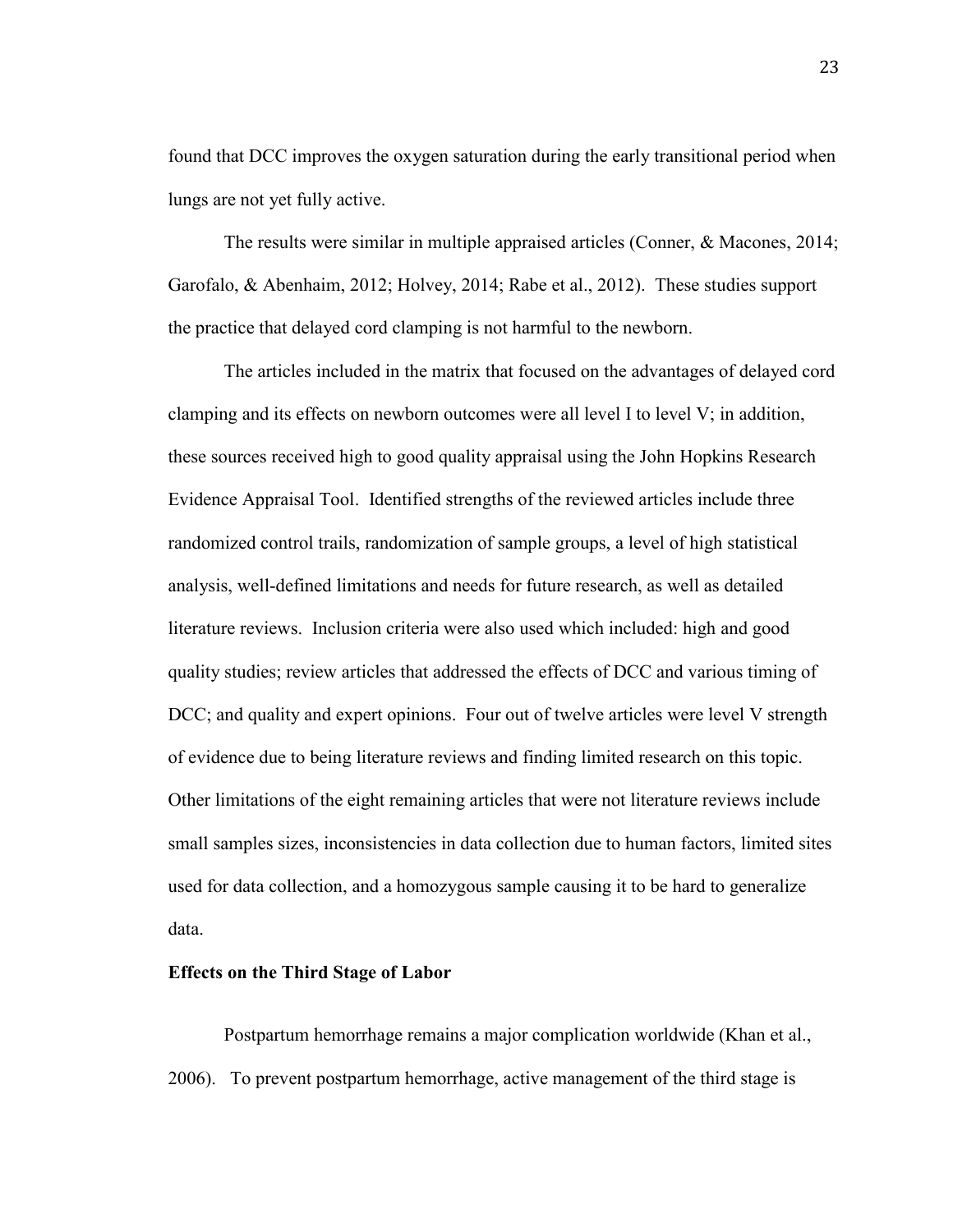recommended which includes administration of Pitocin right after birth, late cord clamping and cutting, and controlled cord traction (WHO, 2014). A randomized control trial by Andersson et al. (2013) studied the effects of cord clamping on the length of the third stage of labor, maternal postpartum hemorrhage (PPH), and umbilical cord blood gas sampling. This study was conducted in a Swedish county hospital where 382 term deliveries from low-risk pregnancies were randomized to either the DCC group  $(\geq 180$ seconds,  $n = 193$ ) or the ECC group ( $\leq 10$  seconds,  $n = 189$ ) (Andersson et al., 2013). The estimated blood loss was determined by the midwife and cord gas samples were taken from both the DCC and ECC groups. The results of the study found that DCC, compared with ECC, did not have a considerable effect on length of the third stage of labor, maternal postpartum hemorrhage or on cord blood gas sample results.

This particular study by Andersson et al. (2013) was of good quality and was a Level I in strength. These researchers strengthened their study by providing using healthy, pregnant women who were non-smokers with an uncomplicated, singleton pregnancy and an expected vaginal delivery of an at term fetus with a cephalic presentation; in addition, these women could understand Swedish. A weakness of this study is that the sample size was small and not powered to show a difference in PPH. The midwife who estimated the blood loss was not blinded and this could cause bias. The study also has limited power to find a small difference in the proportion of valid blood gases. Another weakness in the current study, as well as in other studies investigating PPH, is that it is impossible to accurately measure maternal bleeding.

There are limited research studies available on delayed cord clamping and the effects on the third stage of labor. Only one article by Andersson et al. (2013) focused on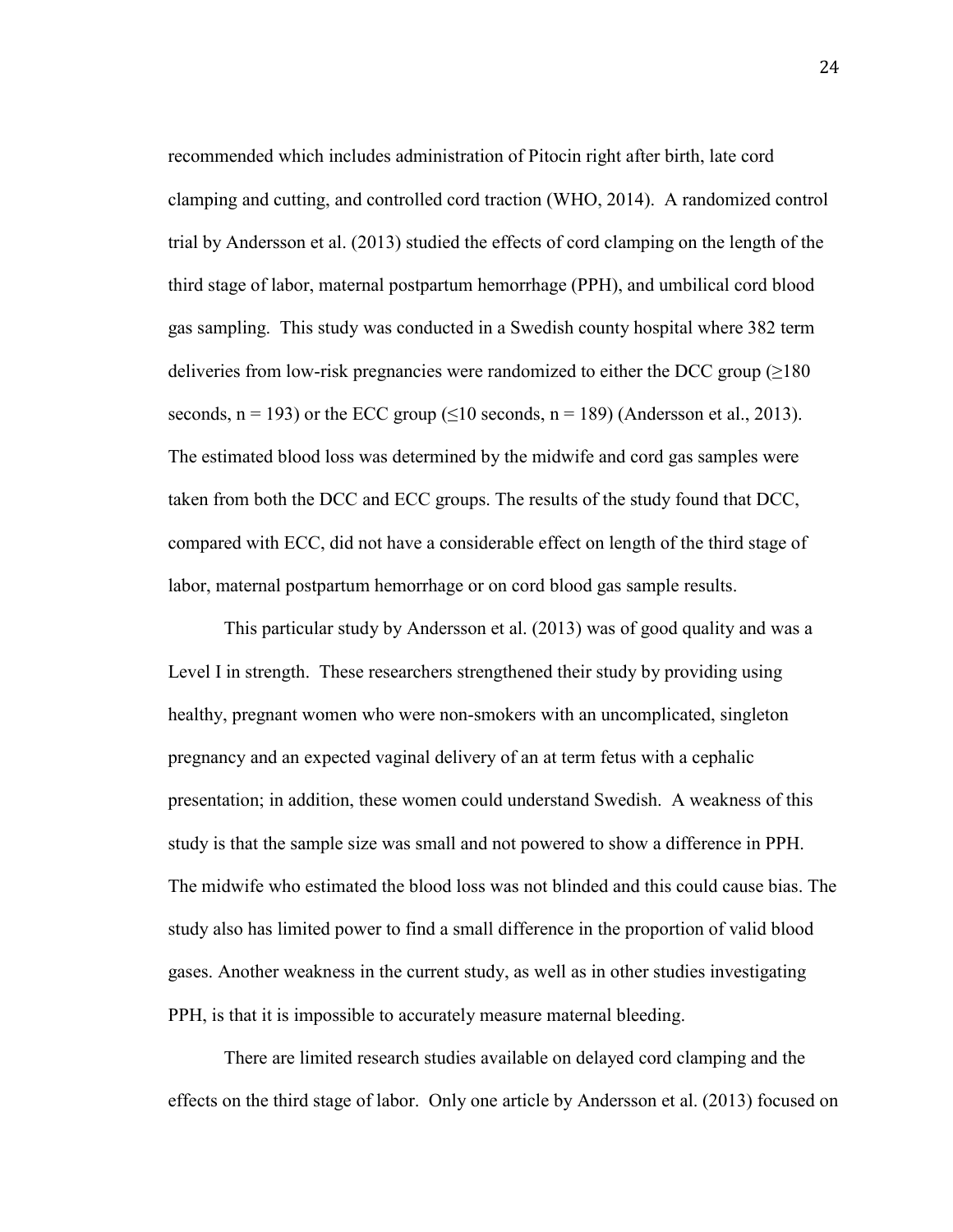the effects of delayed cord clamping during the third stage of labor. It was deemed high quality based on the John Hopkins Research Appraisal Tool. Strengths of this study included: inclusion criteria for consistency; statistically significant results; and quality literature reviews. Limitations to this study include the staff was not blinded collecting the data, inconsistencies in measurement, and scarcity of data concerning maternal outcomes.

#### **Practice Differences**

 Research supports delayed cord clamping in both term and preterm infants (Coggins & Mercer, 2009). Evidence supports DCC if the situation allows, which means waiting about three minutes until pulsations cease before clamping the cord. Research supports the benefits of DCC in preterm infants below the level of the placenta, and/or milking the cord for 30 to 45 seconds after birth (Coggins & Mercer, 2009). In a study by Aziz et al. (2012), delayed cord clamping practice was implemented after a staff orientation. A policy of DCC (45 seconds) was instituted for all eligible newborns born at a gestational age of 24-33 weeks. When the newborn was born, the NICU team was responsible to report both at the time of birth and at 45 seconds post birth to facilitate delayed cord clamping. Meanwhile the delivering provider wrapped the newborn in a warm, sterile towel and positioned the baby 20 cm below the introitus for a vaginal birth or on the mother's lap during a Caesarean section. Results of the study concluded that delayed cord clamping in preterm newborns is safe, applicable, practical and has minimal negative impact on early neonatal outcomes (Aziz et al., 2012).

The study by Aziz et al. (2012) was appraised to be of good quality and is considered a Level III in terms of strength of evidence. The researchers strengthened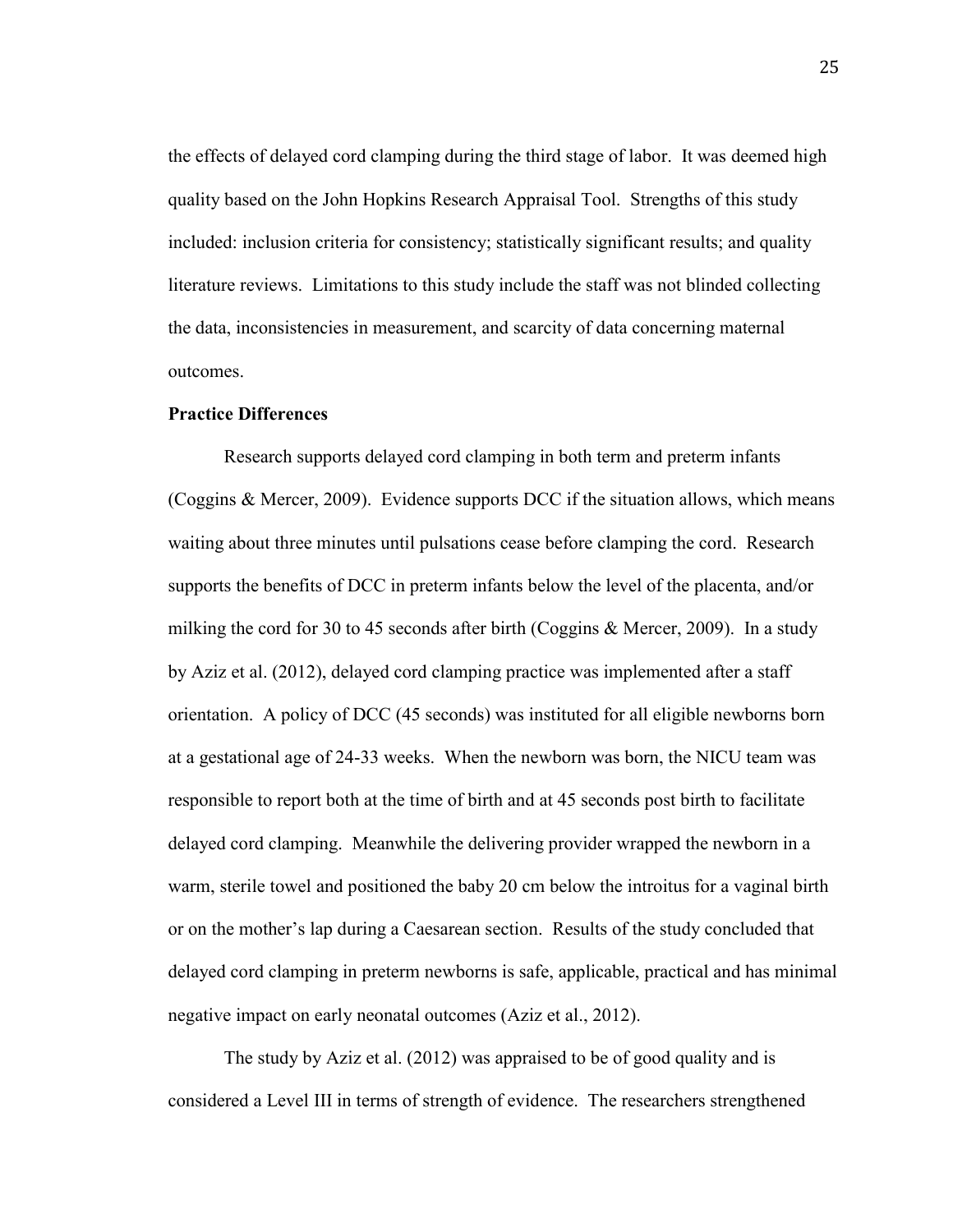their work by using delayed cord clamping protocol and choosing outcome measures that were based on practices of present randomized controlled trials in preterm infants. DCC was not performed for high-risk pregnancies or fetal intolerance to labor, such as an antepartum hemorrhage, fetal compromise in a multiple gestation pregnancy, cord prolapse, or any obstetrical concern before or during delivery. Staff education was provided on DCC and a protocol of DCC for 45 seconds for all eligible newborns born between 23 and 32 weeks 6 days gestational age was put into place. An algorithm was also created to help with clarification. Limitations of the study included no randomization, even though the patients who were eligible for DCC were of similar birth weights and gestational ages, ranging from 23 to 32 weeks 6 days. Also, the rates of compliance were measured only for deliveries that met the qualifications for DCC and not to meet the change in policy. Other limitations included human, clinical, and administrative influences. Also, if the neonatal team missed a precipitous delivery or lacked documentation, the birth was coded as noncompliant. During the study, DCC was applied to more mature newborns, largely to alleviate anxiety of delivering extremely preterm neonates. The study evolved as the delivering team became more comfortable with DCC and less likely to abandon the protocol. The study also supported a consideration of a "hands-off," gentler approach to facilitating transition in very premature babies.

A study by Gyorkos et al. (2012) assessed the value of a hospital policy change toward DCC on infant anemia and hemoglobin (Hgb) level at four and eight months of age. Results from implemented hospital policy change resulted in a delay of clamping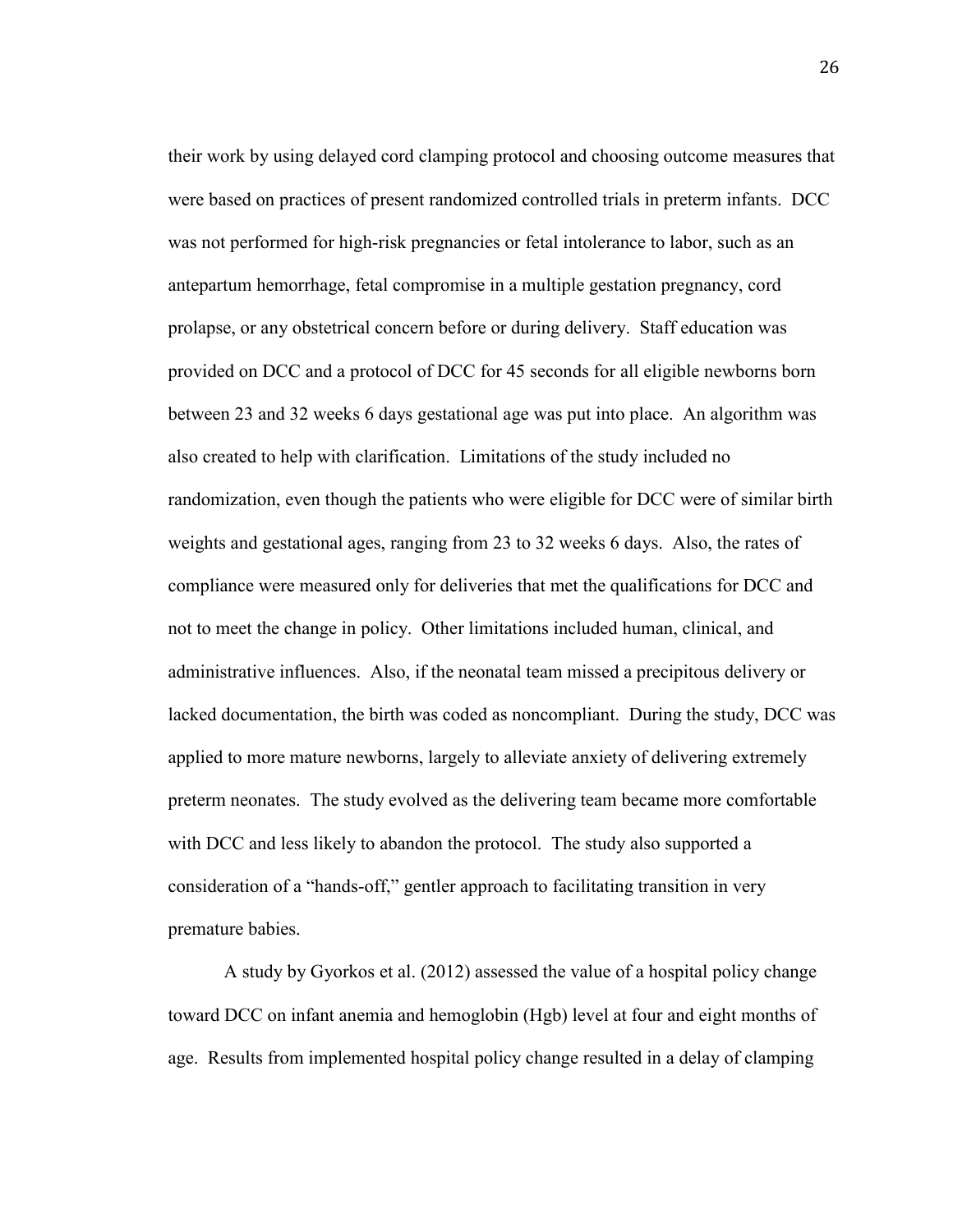the cord from a mean  $(+SD)$  of 57s  $(+32)$  preintervention to a mean  $(+SD)$  of 170s  $(+87)$ postintervention (Gyorkos et al., 2012).

 A qualitative study by Oddie et al. (2014) interviewed providers on the variety of practices employed by units preforming DDC at very preterm births. Four main themes emerged which included inconsistency in guidelines, assessing suitability for DCC, opposing urgencies, and nervousness about timing of DCC. The study found differences in nature and application of placental transfusion techniques used at very preterm births.

 An observational study by Hutton et al. (2013) used a stopwatch to time the interval when the newborn was born to the umbilicus until the umbilical cord was clamped. The study found that most newborns had their umbilical cord clamped right after birth, with more than half being clamped at or before 15 seconds of birth; the average umbilical cord clamping time was 12 seconds. It was also noted during this study that the obstetricians were more likely to preform immediate cord clamping compared to family practice doctors and midwives. The average clamping time was 12 seconds for obstetricians, 19 seconds for family practice doctors, and 81 seconds for midwives (Hutton et al., 2013). It was noted that the average clamping time was longer with natural, spontaneous births without interventions on a low-risk unit.

 A questionnaire was used by Mercer et al. (2000) to study the current cord clamping practices and beliefs of American nurse-midwives. The questionnaire was composed of nine multiple choice questions asking about cord clamping practices of normal babies and distress babies, placement of the newborn right after birth, management of a nuchal cord, meconium stained amniotic fluid, practice examples of distress infants, and references or resources on rationale for practice. Of 157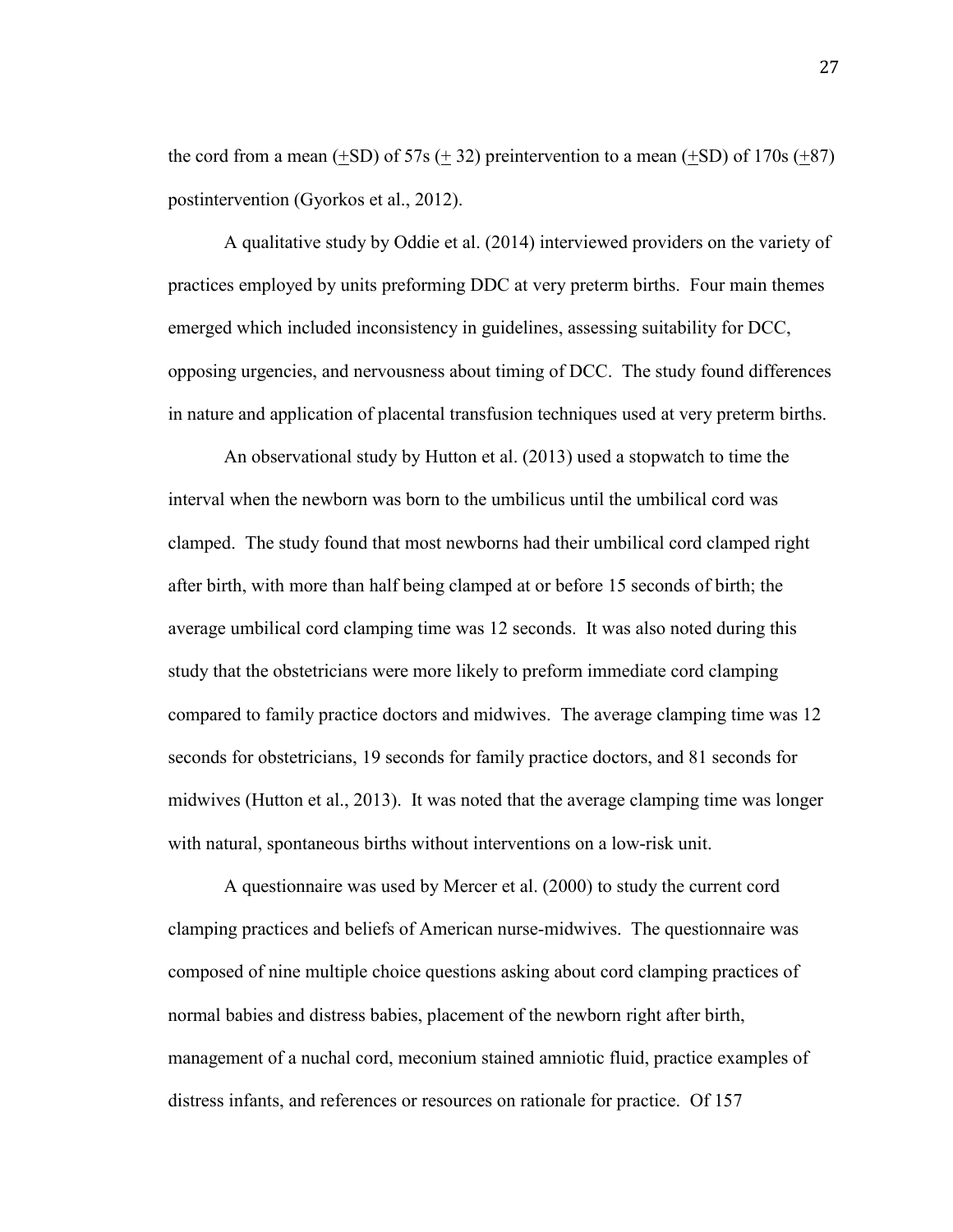respondents, the results found ECC were preformed when the infant appeared distressed (89%), while only 6.4% chose intermediate cord clamping and 4.5 % chose late cord clamping. In addition, 87% of the providers placed the newborn on the mother's abdomen after birth. When asked to provide resources for decisions on practice, 78% of the respondents provided no references for how they practice.

 A study by Ononeze et al. (2009) was preformed to determine obstetricians' attitudes towards delayed cord clamping. A questionnaire composed of two questions explored obstetricians' practice of delayed cord clamping in preterm deliveries to determine whether or not they preformed DCC. This survey was given to obstetricians from 43 different units in various countries including the United Kingdom and other European countries, the United States, Canada, and Australia. The results of the questionnaire indicated that 9.3% of respondents practice DCC all of the time, 53.4% practiced DCC sometimes and 37.2% had never practice DCC (Ononeze et al., 2009). The main reason for not preforming delayed cord clamping, according to the study, was difficulties encountered with implementation in clinical practice.

 A randomized control study by Vain et al. (2014) assessed if gravity affects the volume of a placental transfusion. After birth vigorous babies were randomly assigned to be held for two minutes before cord clamping at the introitus or the mother's abdomen. In each group, the babies were weighted immediately after birth and then two minutes following birth after the cord was clamped. Also, venous bilirubin and hematocrit concentrations were obtained at 36 and 38 hours. The study results found that the volume of placental transfusion was not affected by the position of the newborn baby before cord clamping (Vain et al., 2014).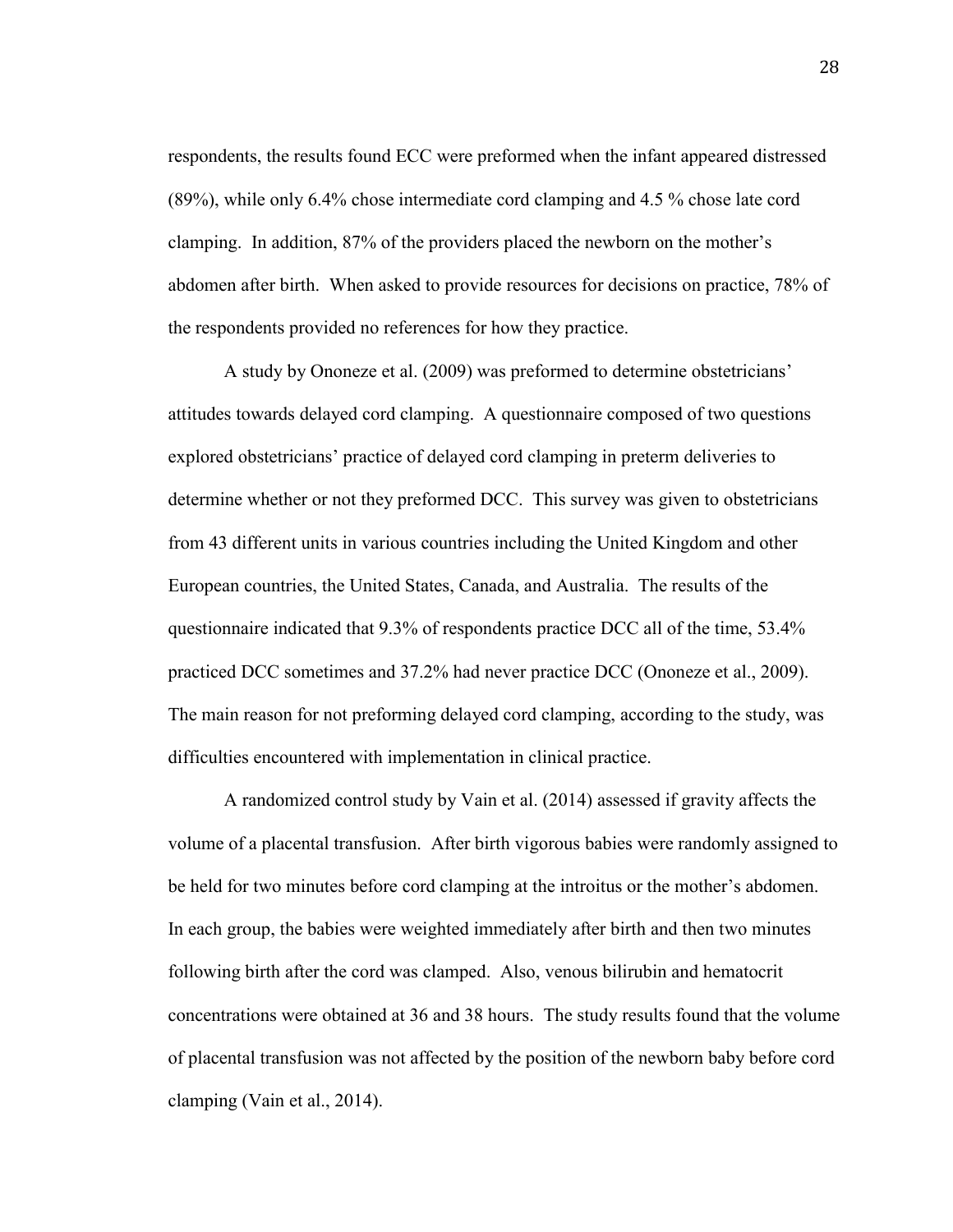The articles included in this critical appraisal that addressed practice differences in delayed cord clamping are of high or good quality. The appraised articles provided strengths in inclusion criteria, a high level of statistical analysis, and sample randomization. Limitations include only one randomized control trial, small samples, limited generalizability, altered practice because of knowledge of the study being undertaken, inconsistencies in data collection and limited studies on delayed cord clamping and maternal outcomes.

#### **Summary**

The matrix contains 20 critically appraised articles that examine delayed cord clamping advantages, the effects on the third stage of labor, and the differences in practice. The John Hopkins Research Evidence Appraisal Tool was utilized to assess the level of evidence and the quality of each article. All articles met the standards to be appraised as high to good quality literature. Recommendations for midwifery have been acknowledged in the matrix as well. The main focus of the appraised literature is the benefits of delayed cord clamping. Delayed cord clamping is free, requires minimal training, and carries significant benefits to both the newborn and to the mother-infant dyad concerning transitioning from intrauterine to extrauterine life and to facilitating bonding. The major findings of the reviewed literature show that delayed cord clamping has multiple physiological benefits to the newborn, has no effect in the change of active management during the third stage of labor, and shows major differences in practices of cord clamping. Their needs to be more research on delayed cord clamping, but one area that needs further research is focusing on delayed cord clamping and maternal satisfaction of her birthing experience.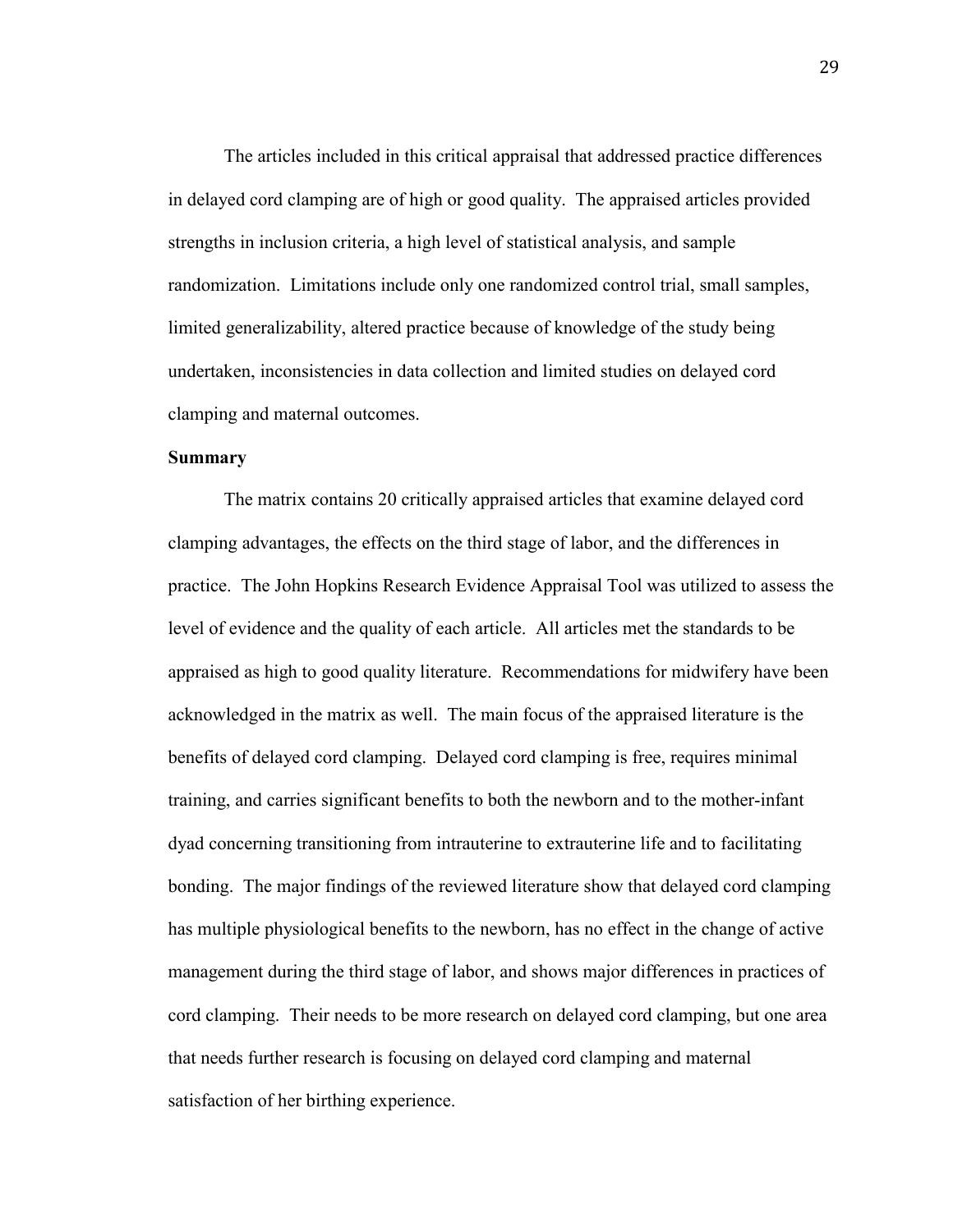| Table 1              |                    |                |             |                 |                             |                   |         |
|----------------------|--------------------|----------------|-------------|-----------------|-----------------------------|-------------------|---------|
| Citation             | Purpose            | Sample         | Design      | Measurement     | Results/Conclusions         | Recommendations   | Level   |
|                      |                    |                |             |                 |                             |                   | $\&$    |
|                      |                    |                |             |                 |                             |                   | Quality |
| Andersson, O.,       | To investigate the | 382 term       | Secondary   | PPH &           | Differences of DCC &        | Delayed cord      | Level   |
| Hellström-Westas,    | effect of delayed  | deliveries     | analysis of | proportion      | ECC groups to PPH           | clamping is a     |         |
| L., Andersson, D.,   | cord clamping      | after a low-   | a parallel- | valid blood gas | $(1.2\%, p = 0.8)$ and      | feasible method   | Quality |
| Clausen, J.,         | (DCC) compared     | risk pregnancy | group,      | samples.        | severe PPH $(-2.7\% , p$    | from an obstetric | B.      |
| Domellöf, M. (2013). | with early cord    | in a Swedish   | single-     | Maternal EBL    | $= 0.3$ ) small & non-      | perspective.      | (good)  |
| Effects of delayed   | clamping (ECC)     | county         | center,     | by midwife.     | significant.                |                   |         |
| compared with early  | on maternal        | hospital       | randomized  | Samples-blood   | Proportion valid blood      |                   |         |
| umbilical cord       | postpartum         |                | controlled  | gas taken from  | gas samples similar         |                   |         |
| clamping on maternal | hemorrhage         |                | trial       | 1 umbilical     | between DCC (67%, n         |                   |         |
| postpartum           | (PPH) and          |                |             | artery $\&$     | $= 130$ ) & ECC (74%,       |                   |         |
| hemorrhage and cord  | umbilical cord     |                |             | umbilical vein, | $n = 139$ ) groups, with    |                   |         |
| blood gas sampling:  | blood gas          |                |             | pulsating       | $6\%$ (95% confidence       |                   |         |
| A randomized trial.  | sampling.          |                |             | unclamped       | interval: $-4\% - 16\%$ , p |                   |         |
| Acta Obstetricia et  |                    |                |             | cord in DCC     | $= 0.2$ ) fewer valid       |                   |         |
| Gynecologica         |                    |                |             | group $\&$      | samples after DCC.          |                   |         |
| Scandinavica.        |                    |                |             | double-CC in    | DCC vs. ECC did not         |                   |         |
| $W22(5)$ , 567.      |                    |                |             | ECC. Valid      | have a significant          |                   |         |
| doi:10.1111/j.1600-  |                    |                |             | arterial-venous | effect on maternal          |                   |         |
| 0412.2012.01530.x    |                    |                |             | difference      | postpartum                  |                   |         |
|                      |                    |                |             | $-0.02$ or less | hemorrhage or on the        |                   |         |
|                      |                    |                |             | for pH $\&$ 0.5 | proportion of valid         |                   |         |
|                      |                    |                |             | kPa or more for | blood gas samples.          |                   |         |
|                      |                    |                |             | $pCO2$ .        |                             |                   |         |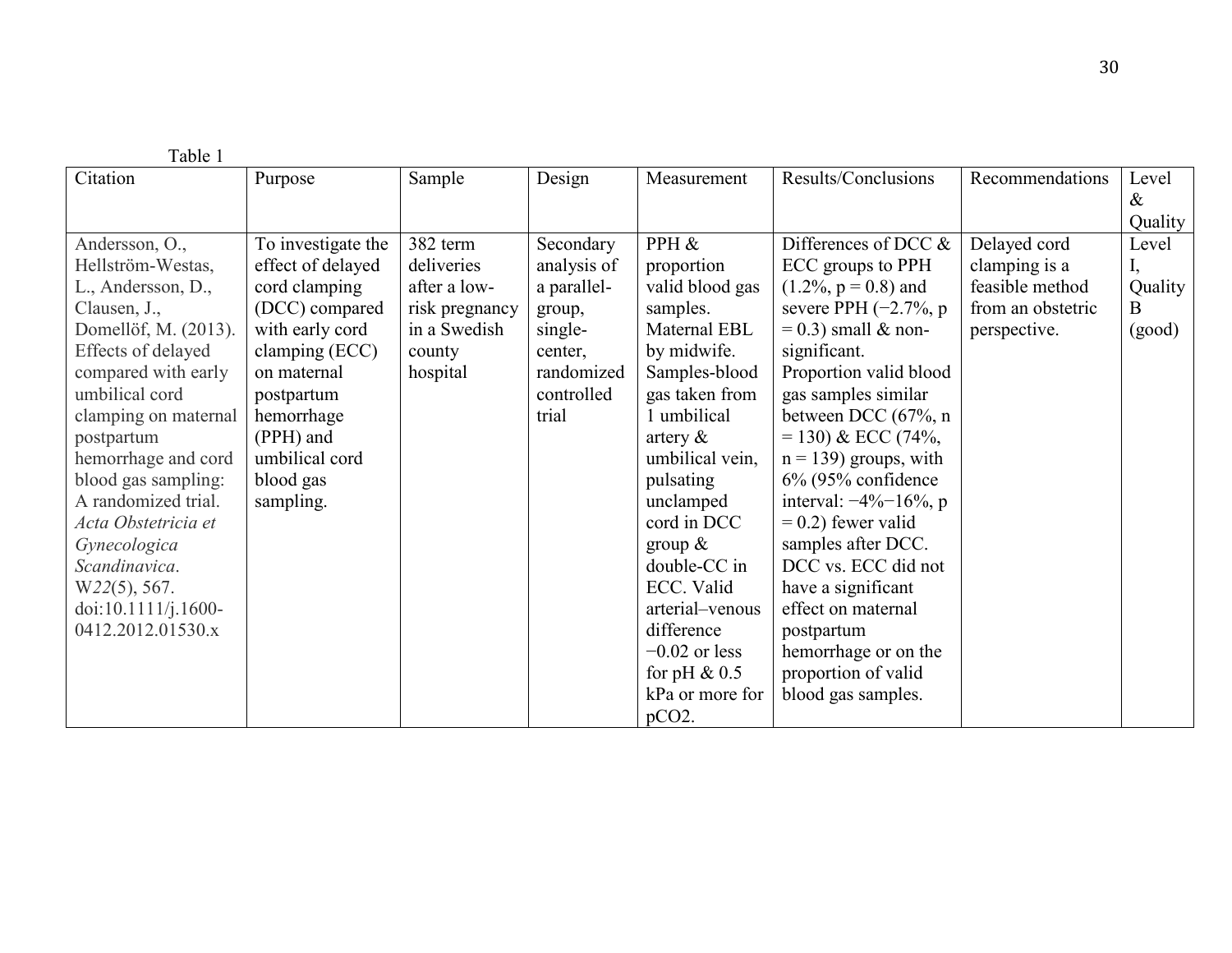| Citation               | Purpose         | Sample         | Design        | Measurement   | Results/Conclusions     | Recommendations   | Level   |
|------------------------|-----------------|----------------|---------------|---------------|-------------------------|-------------------|---------|
|                        |                 |                |               |               |                         |                   | $\&$    |
|                        |                 |                |               |               |                         |                   | Quality |
| Aziz, K., Chinnery,    | To describe the | Eligible       | Observational | Compliance    | Implementing DCC        | Longer evaluation | Level   |
| H.,                    | implementation  | babies born    | study,        | was logged by | for preterm deliveries  | of morbidity $\&$ | Ш,      |
| & Lacaze-              | and outcomes of | between 28     | Quantitative  | NICU staff.   | is complex, involves    | mortality is      | Quality |
| Masmonteil, T.         | DCC in preterm  | and 32 weeks   |               | Audit process | obstetric & neonatal    | needed.           | B       |
| (2012).                | babies.         | gestational    |               | for chart     | team training, $\&$     | Consider extended | (good)  |
| A single-center        |                 | age, and later |               | review.       | requires modification   | DCC to 60 secs in |         |
| experience of          |                 | to all those   |               | "Plan, Do,    | of timing of            | babies up to 36   |         |
| implementing           |                 | younger than   |               | Study, Act"   | resuscitation           | weeks gestational |         |
| delayed cord           |                 | 33 wks.        |               | cycles.       | interventions to        | age.              |         |
| clamping               |                 |                |               | Algorithm     | timing of CC. DCC       | Need a RCT to     |         |
| in babies born at less |                 |                |               | was           | in eligible babies less | confirm           |         |
| than                   |                 |                |               | developed.    | than 33 wks gestation   | conclusions and   |         |
| 33 weeks' gestational  |                 |                |               | Once the baby | 68% compliance.         | inferences due to |         |
| age.                   |                 |                |               | was expelled  | DCC in preterm          | gestation of      |         |
| National Association   |                 |                |               | the NICU      | babies appears          | eligible for DCC. |         |
| of Neonatal Nurses     |                 |                |               | team was      | practical, safe, and    |                   |         |
| $12(6)$ : 371-376:     |                 |                |               | responsible   | applicable, and has     |                   |         |
| $\dot{\text{doi:}}$    |                 |                |               | for           | minimal impact on       |                   |         |
| 10.1097/ANC.0b013      |                 |                |               | announcing    | early neonatal          |                   |         |
| e3182761246            |                 |                |               | 45 secs after | outcomes.               |                   |         |
|                        |                 |                |               | birth for     |                         |                   |         |
|                        |                 |                |               | DCC.          |                         |                   |         |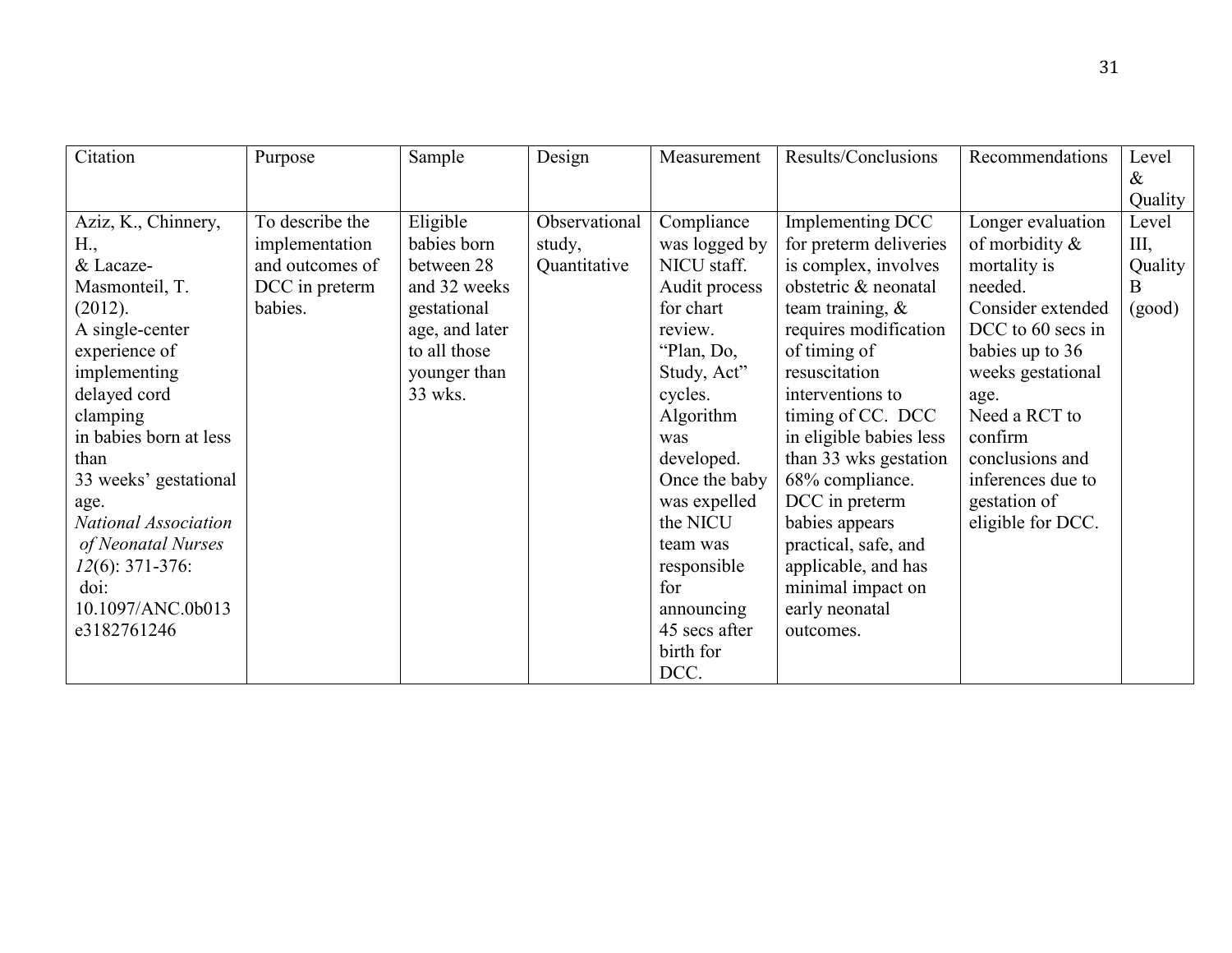| Citation               | Purpose            | Sample         | Design       | Measurement           | Results/Conclusions   | Recommendations    | Level                     |
|------------------------|--------------------|----------------|--------------|-----------------------|-----------------------|--------------------|---------------------------|
|                        |                    |                |              |                       |                       |                    | $\&$                      |
|                        |                    |                |              |                       |                       |                    | Quality                   |
| Baenziger, O.,         | To investigate the | 39 preterm     | $\mathbf{A}$ | Ages 4, 24, & 72      | Hct higher infants    | Recommend          | Level                     |
| Stolkin, F., Keel, M., | effect of          | infants with a | randomized,  | hrs, cerebral O2      | in experiment group   | practicing PFT to  | $\mathbf{I}_{\mathbf{z}}$ |
| Von Siebenthal, K.,    | placentofetal      | median         | controlled   | measured by           | vs. control group 4,  | reduce the need    | Quality                   |
| Fauchere, J.,          | transfusion (PFT)  | gestational    | trials       | deoxyhemoglobin,      | 24, & 72 hours of     | for transfusion of | B                         |
| DasKundu, S., Dietz,   | on cerebral        | age of 30.4    |              | Oxyhemoglobin,        | age. Mean arterial    | packed RBC.        | (good)                    |
| V., Bucher, H., Wolf,  | oxygenation in     | weeks,         |              | sum of the total      | BP higher in          |                    |                           |
| M. (2007).             | preterm infants by | randomly       |              | Hgb, & regional       | experimental group    | Use of a larger,   |                           |
| The influence of the   | near-infrared      | assigned to an |              | tissue O <sub>2</sub> | vs. control group at  | multicenter trial. |                           |
| timing of cord         | spectroscopy.      | experiment     |              | saturation by         | 4 hrs. No             |                    |                           |
| clamping on            |                    | group or       |              | NIRS. Using tHb       | difference at 24 $\&$ |                    |                           |
| postnatal cerebral     |                    | control group. |              | & hct cerebral        | 72 hrs. Arterial O2   |                    |                           |
| oxygenation in         |                    |                |              | blood volume          | sat. lower in infants |                    |                           |
| preterm neonates: a    |                    |                |              | calculated. HR,       | experimental group    |                    |                           |
| randomized,            |                    |                |              | arterial blood        | at 4 hrs., but not    |                    |                           |
| controlled trial.      |                    |                |              | pressure, hct,        | older infants. No     |                    |                           |
| Pediatrics. 119(3).    |                    |                |              | arterial oxygen       | difference            |                    |                           |
|                        |                    |                |              | saturation were       | experimental group    |                    |                           |
|                        |                    |                |              | recorded.             | vs. control group     |                    |                           |
|                        |                    |                |              | Oxygenation           | HR. 6 infants         |                    |                           |
|                        |                    |                |              | index=mean            | experiment group &    |                    |                           |
|                        |                    |                |              | airway pressure x     | 12 infants control    |                    |                           |
|                        |                    |                |              | fraction of           | group needed          |                    |                           |
|                        |                    |                |              | inspired oxygen x     | mechanical            |                    |                           |
|                        |                    |                |              | 100.                  | ventilation. O2       |                    |                           |
|                        |                    |                |              |                       | index did not differ. |                    |                           |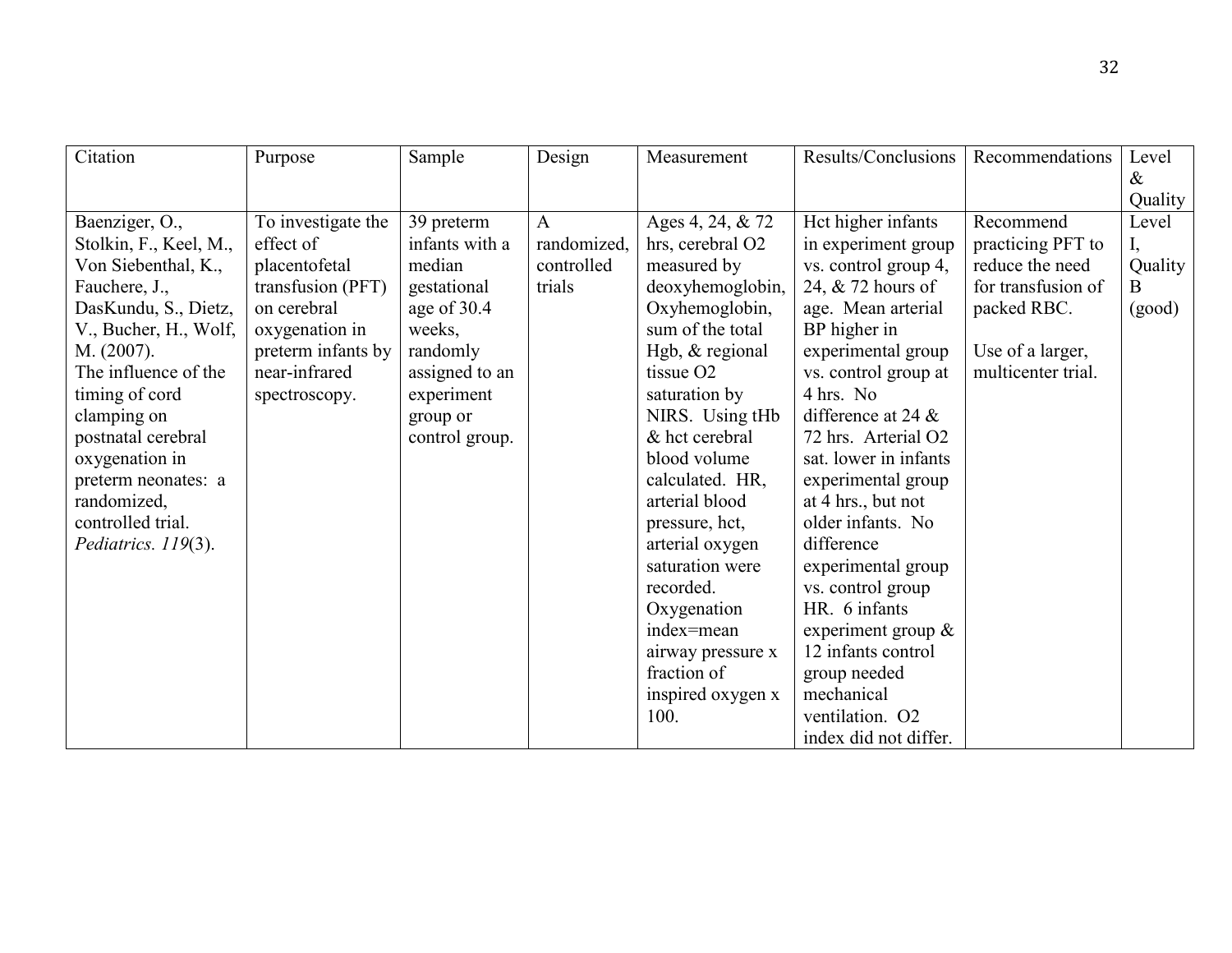| Citation                                                                                                                                                                                                 | Purpose                                                                                                                                                                                                                                                                | Sample                                                                                                                                                 | Design               | Measurement                                                                                 | Results/Conclusions                                                                                                                                                                                                                                                                                                                               | Recommendations                                                                                                                                                                                                                                                                                                                                                                                                                                               | Level<br>$\&$                                    |
|----------------------------------------------------------------------------------------------------------------------------------------------------------------------------------------------------------|------------------------------------------------------------------------------------------------------------------------------------------------------------------------------------------------------------------------------------------------------------------------|--------------------------------------------------------------------------------------------------------------------------------------------------------|----------------------|---------------------------------------------------------------------------------------------|---------------------------------------------------------------------------------------------------------------------------------------------------------------------------------------------------------------------------------------------------------------------------------------------------------------------------------------------------|---------------------------------------------------------------------------------------------------------------------------------------------------------------------------------------------------------------------------------------------------------------------------------------------------------------------------------------------------------------------------------------------------------------------------------------------------------------|--------------------------------------------------|
| Coggins, M., Mercer,<br>J. (2009). Delayed<br>Cord Clamping<br>Advantages for<br>Infants. Association<br>of Women's Health,<br>Obstetric, and<br><b>Neonatal Nurses</b><br>$(AWHONN)$ 13(2):<br>132-138. | Reviews the<br>current theory<br>used to explain<br>why delayed cord<br>clamping offers<br>and advantage to<br>infants, examines<br>the recent<br>evidence and<br>provides clinical<br>recommendations<br>for nursing<br>practice for labor<br>and delivery<br>nurses. | Term and<br>preterm<br>newborn<br>infants at<br>birth. A meta-<br>analysis of 15<br>controlled<br>trials (both<br>randomized &<br>non-<br>randomized). | Literature<br>Review | Most citations<br>are from<br>randomized-<br>control trails<br>(RCTs) and<br>meta-analyses. | Evidence supports<br>delayed cord clamping<br>at birth in both term and<br>preterm infants.<br>If circumstances permit<br>waiting until pulsations<br>cease before clamping<br>(about 3 minutes).<br>Preterm infants benefit<br>from a delay of at least<br>30 to 45 secs, if held<br>below the level of the<br>placenta, and/or cord<br>milking. | No evidence-based<br>recommendations<br>SGA term infants $\&$<br>term infants born<br>mothers DM or<br>HTN.<br>Discuss with<br>colleagues about<br>evidence of DCC to<br>help challenge<br>commonly held<br>beliefs.<br>Practicing logistics<br>where to put infant<br>for DCC providers<br>& nurses, maybe<br>skin-to-skin<br>on the maternal<br>abdomen. OB or<br>neonatal RNs in<br>unique spot to<br>facilitate change.<br>Discuss DCC RNs<br>& providers | Quality<br>Level<br>V,<br>Quality<br>B<br>(good) |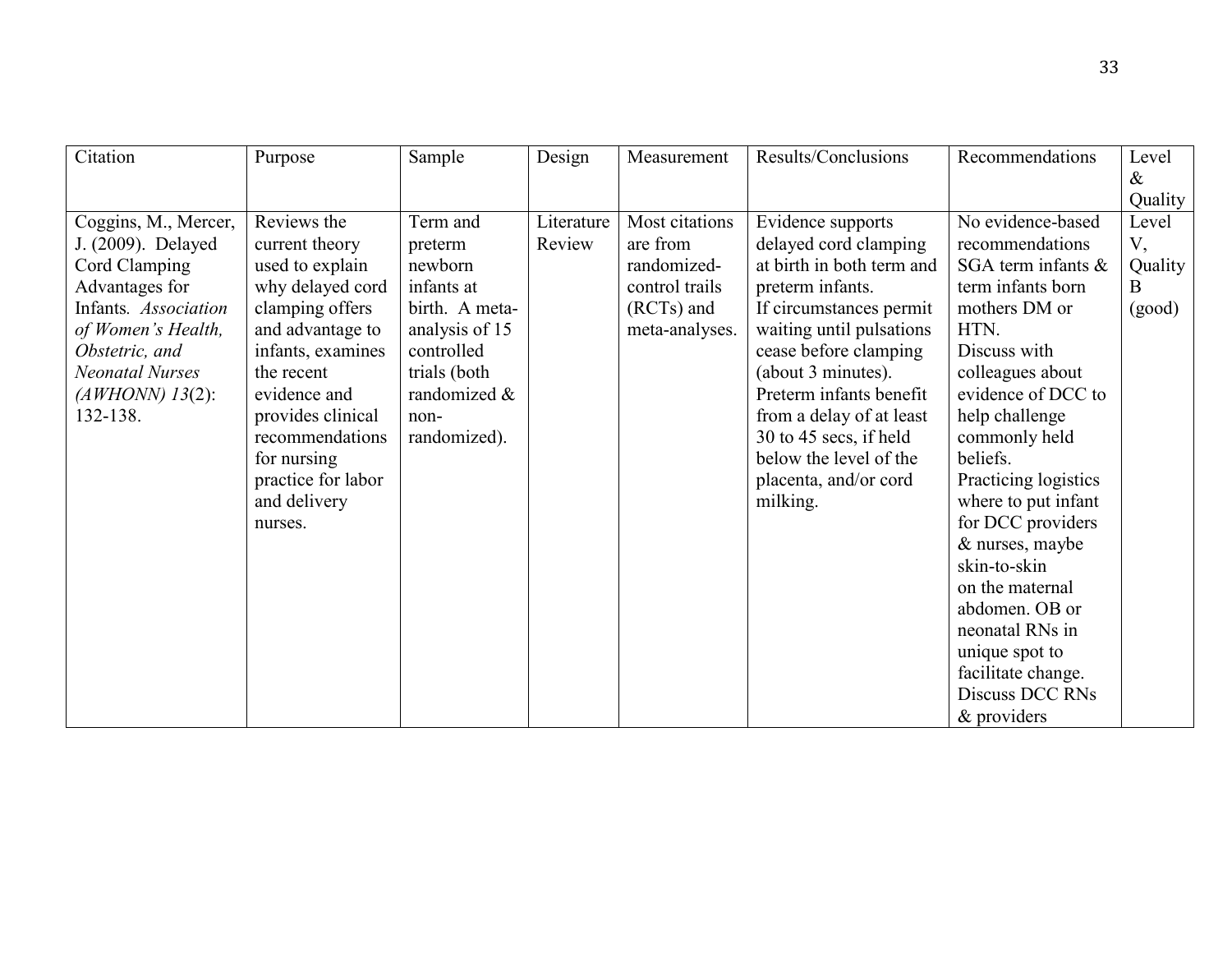| Citation                  | Purpose            | Sample           | Design      | Measurement  | Results/Conclusions   | Recommendations      | Level   |
|---------------------------|--------------------|------------------|-------------|--------------|-----------------------|----------------------|---------|
|                           |                    |                  |             |              |                       |                      | $\&$    |
|                           |                    |                  |             |              |                       |                      | Quality |
| Conner, S. N., & Macones, | To confirm or      | Eligible Term    | Systematic  | A 2008       | DCC preterm           | Research on          | Level   |
| G. A. (2014). Delayed     | refute the         | and Preterm      | Review,     | Cochrane     | infants 30–60 secs    | evaluating optimal   | V,      |
| umbilical cord clamping.  | potential for      | infants.         | 36 studies. | review       | below placenta $=$    | timing of umbilical  | Quality |
|                           | benefits from      | 11 trials of     |             | assessed the | neonatal benefits.    | cord clamping, the   | B.      |
| Contemporary OB/GYN,      | delayed umbilical  | $2,989$ women    |             | effect of    | Improved              | management of the    | (good)  |
| 59(6), 46.                | cord clamping in   | $&$ infants.     |             | umbilical    | transitional          | third stage of labor |         |
|                           | term infants,      | 10 trials of     |             | cord         | circulation, better   | in relation to       |         |
|                           | especially in      | ECC vs. DCC      |             | clamping in  | rbc volume, and       | umbilical cord       |         |
|                           | settings with rich | clamping in      |             | term infants | decreased risk blood  | clamping, and the    |         |
|                           | resources.         | 454 preterm      |             | on maternal  | transfusion.          | timing of umbilical  |         |
|                           |                    | infants (at less |             | and fetal    | Insufficient          | cord clamping in     |         |
|                           |                    | than 37 weeks    |             | outcomes.    | evidence exists to    | relation to the      |         |
|                           |                    | of gestation).   |             |              | support or to         | initiation of        |         |
|                           |                    | Another          |             |              | refute the benefits   | voluntary or         |         |
|                           |                    | review           |             |              | from DCC in term      | assisted ventilation |         |
|                           |                    | analyzed the     |             |              | infants that are born | in the neonate.      |         |
|                           |                    | results from     |             |              | in settings with rich |                      |         |
|                           |                    | 15 eligible      |             |              | resources.            |                      |         |
|                           |                    | studies (738)    |             |              | Limited studies on    |                      |         |
|                           |                    | premature        |             |              | maternal outcomes     |                      |         |
|                           |                    | infants).        |             |              | & incidence of        |                      |         |
|                           |                    |                  |             |              | postpartum            |                      |         |
|                           |                    |                  |             |              | hemorrhage is r       |                      |         |
|                           |                    |                  |             |              | similar between ICC   |                      |         |
|                           |                    |                  |             |              | groups and LCC        |                      |         |
|                           |                    |                  |             |              | groups.               |                      |         |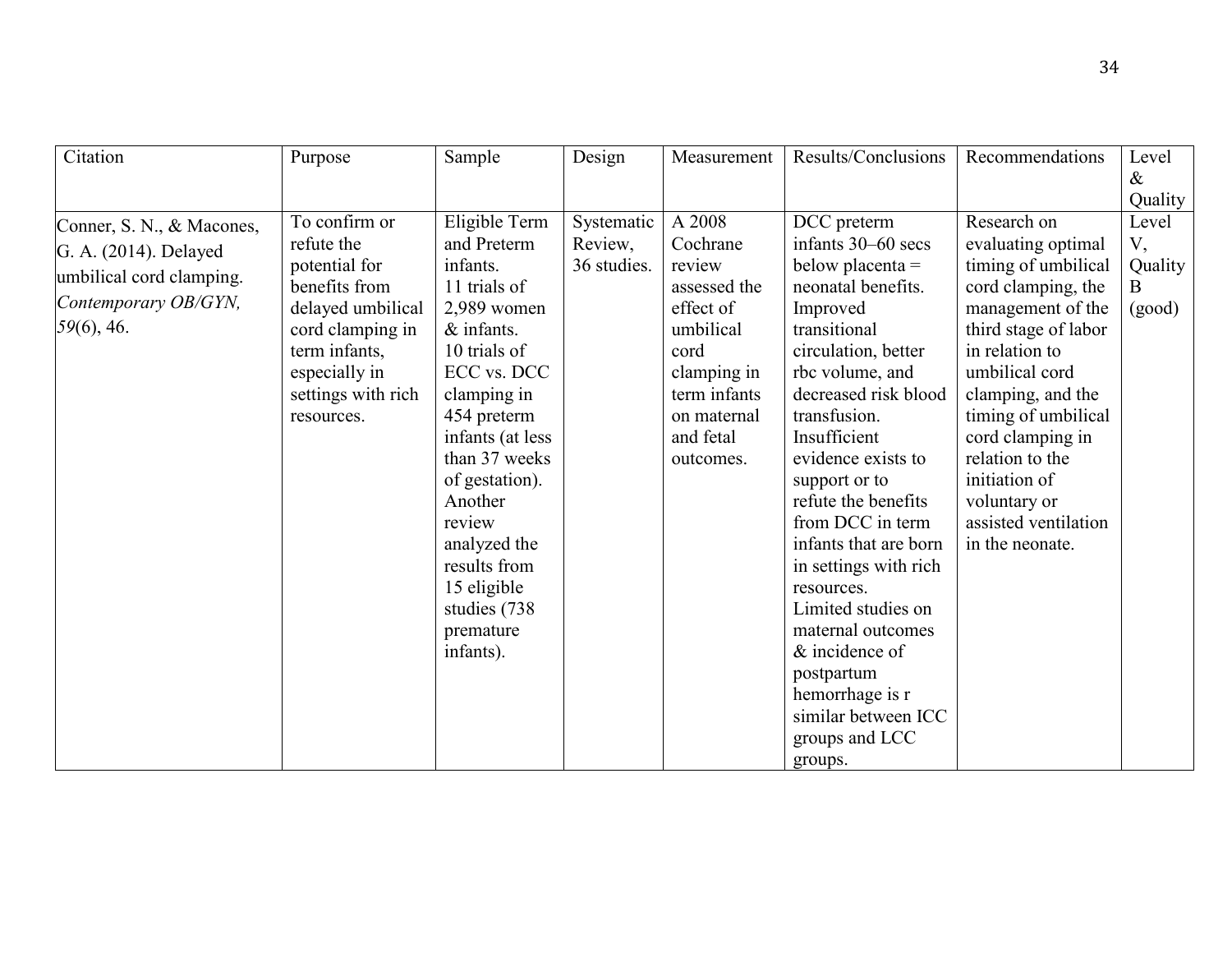| Citation                                                                                                                                                                                                      | Purpose                                                                                   | Sample                                                            | Design               | Measurement                                                                                                                                                                                                                                                                                                   | Results/Conclusions                                                                                                                                                                                                                                                                                                                                                                                                                                                                         | Recommendations                                                                                                                                                                                                                                                                                                                                                                                                                            | Level                                                     |
|---------------------------------------------------------------------------------------------------------------------------------------------------------------------------------------------------------------|-------------------------------------------------------------------------------------------|-------------------------------------------------------------------|----------------------|---------------------------------------------------------------------------------------------------------------------------------------------------------------------------------------------------------------------------------------------------------------------------------------------------------------|---------------------------------------------------------------------------------------------------------------------------------------------------------------------------------------------------------------------------------------------------------------------------------------------------------------------------------------------------------------------------------------------------------------------------------------------------------------------------------------------|--------------------------------------------------------------------------------------------------------------------------------------------------------------------------------------------------------------------------------------------------------------------------------------------------------------------------------------------------------------------------------------------------------------------------------------------|-----------------------------------------------------------|
|                                                                                                                                                                                                               |                                                                                           |                                                                   |                      |                                                                                                                                                                                                                                                                                                               |                                                                                                                                                                                                                                                                                                                                                                                                                                                                                             |                                                                                                                                                                                                                                                                                                                                                                                                                                            |                                                           |
| Garofalo, M.,<br>Abenhaim, H.<br>(2012). Early Versus<br>Delayed Cord<br>Clamping in Term<br>and Pretem Births: A<br>Review. Journal of<br>Obstetrics and<br>Gynecology Canada<br>$(JOGC)$ 34(6): 525-<br>531 | A Review of<br>early versus<br>delayed cord<br>clamping in term<br>and preterm<br>births. | Term and<br>preterm births.<br>Searching<br>multiple<br>databases | Literature<br>Review | Selected<br>systematic<br>reviews and<br>randomized<br>controlled<br>trails. Search<br>terms used<br>were "cord<br>clamping",<br>"timing of cord"<br>clamping",<br>"delayed vs.<br>early cord<br>clamping,"<br>placental<br>transfusion,"<br>"umbilical cord<br>blood banking,"<br>and "PH cord<br>clamping." | Benefits of delaying<br>cord clamping (DCC)<br>in the term baby seen<br>to outweigh the risks<br>of adverse outcomes,<br>including neonatal<br>jaundice requiring<br>phototherapy.<br>DCC in preterm<br>infants by at least 30<br>secs, or possibly even<br>milking the cord in<br>these babies, is<br>beneficial and should<br>be considered<br>whenever possible.<br>Insufficient evidence<br>to date to support a<br>recommendation to<br>delay cord clamping in<br>non-vigorous infants | The definition of<br>timing for ECC and<br>DCC varies in the<br>studies. The position<br>of the baby at the<br>time of cord<br>clamping and the<br>use of uterotonics<br>are not described in<br>many studies,<br>making it difficult to<br>assess their role in<br>placenta transfusion.<br>Benefits of delayed<br>cord clamping in<br>term infants<br>outweigh risks in<br>both areas where<br>iron deficiency is<br>endemic and in high | $\&$<br>Quality<br>Level<br>V,<br>Quality<br>B.<br>(good) |
|                                                                                                                                                                                                               |                                                                                           |                                                                   |                      |                                                                                                                                                                                                                                                                                                               | requiring resuscitation.                                                                                                                                                                                                                                                                                                                                                                                                                                                                    | income countries.                                                                                                                                                                                                                                                                                                                                                                                                                          |                                                           |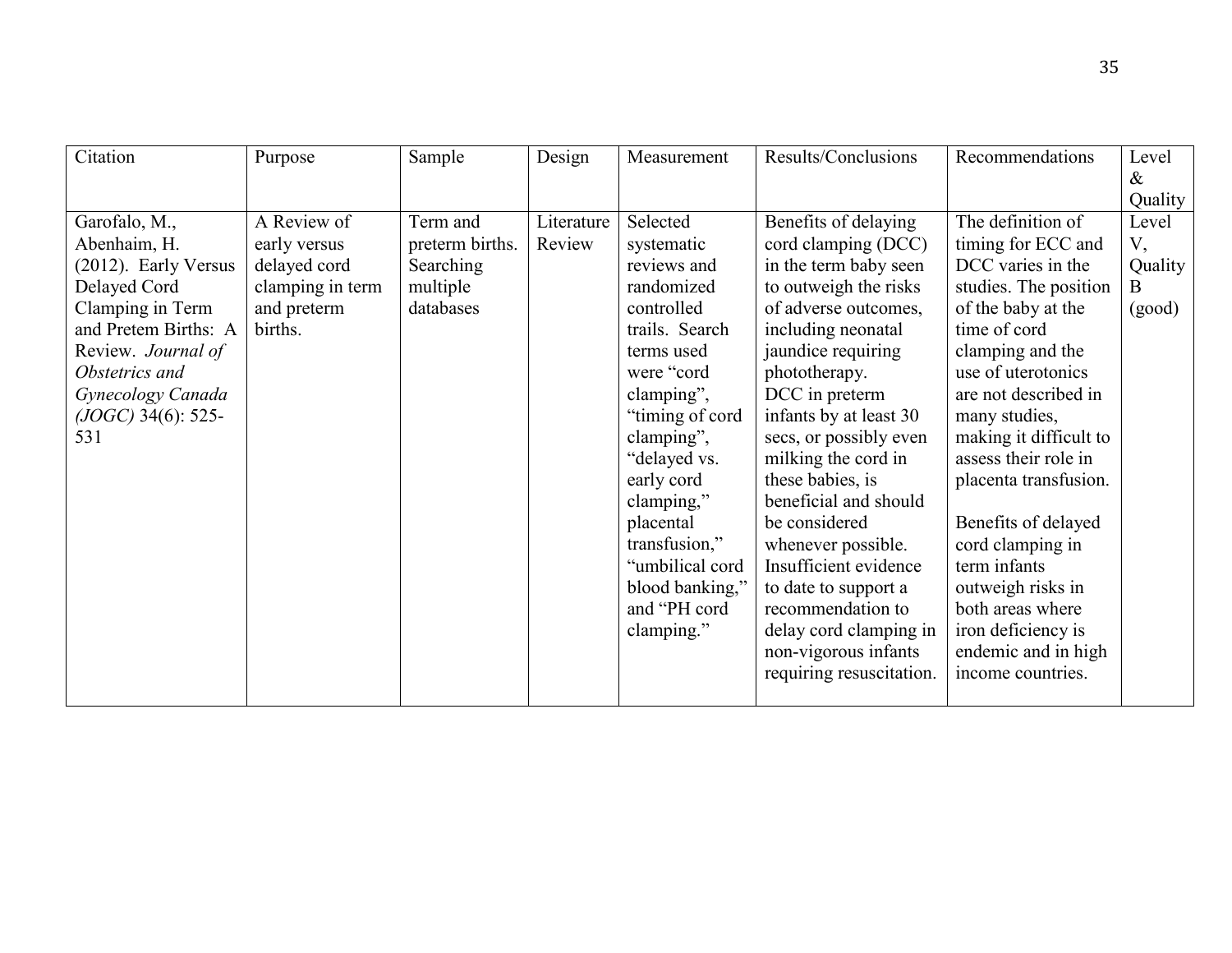| Citation             | Purpose               | Sample           | Design        | Measurement          | Results/Conclusions             | Recommendations        | Level            |
|----------------------|-----------------------|------------------|---------------|----------------------|---------------------------------|------------------------|------------------|
|                      |                       |                  |               |                      |                                 |                        | $\&$             |
| Grajeda, R., Perez-  | Report results        | 88 Low-          | Randomized    | Stopwatch            | Time between birth &            | Urge providers to      | Quality<br>Level |
| Escamilla, R.,       | <b>RCT</b> effect DCC | income           | Control trial | recorded time        | CC significantly                | DCC until it stops     |                  |
| Dewey, K. G.         | of the umbilical      | Guatemalan       |               | elapsed before       | shorter (by $1 \text{ mm}$ ) in | pulsating $&$ to       | Quality          |
| (1997). Delayed      | cord on infant        | women $&$        |               | clamping the         | control group vs. 2             | clamp the cord         | B                |
| clamping of the      | iron status was       | infants.         |               | umbilical cord       | experimental groups.            | while the newborn      | (good)           |
| umbilical cord       | examined.             | Group 1 ICC      |               | relative to          | Hct values infants-all          | is at the level of the |                  |
| improves             | Hypotheses tested     | (control, $n =$  |               | head                 | groups no difference            | placenta. easy, low-   |                  |
| hematologic status   | in this study were    | 29); group 2,    |               | crowning $\&$        | 24 h & clinical                 | cost intervention      |                  |
| of Guatemalan        | as follows: $1)$      | clamping cord    |               | appearance of        | assessment (including           | could result in a      |                  |
| infants at 2 mo. of  | DCC will              | stopped          |               | newborn's            | jaundice) revealed no           | significant decrease   |                  |
| age. American        | enhance               | pulsating,       |               | shoulders.           | significant difference          | in of anemia in        |                  |
| Journal for Clinical | hematologic           | infant placed    |               | 2 blood              | in newborn health               | vulnerable             |                  |
| Nutrition.           | status during         | at the level of  |               | samples              | status across groups.           | populations.           |                  |
| $65(2):425-431.$     | early infancy, and    | placenta ( $n =$ |               | collected            | Polycythemia (%                 |                        |                  |
|                      | 2) placing the        | $30$ ; or group  |               | moms- $1h$           | HCT value $> 0.65$ )            |                        |                  |
|                      | newborn below         | 3, clamping      |               | before birth &       | more likely to occur in         |                        |                  |
|                      | the level of the      | when cord        |               | 2 mo later.          | DCC group $\&$                  |                        |                  |
|                      | placenta, in          | stopped          |               | <b>Blood</b> infants | placement newborn               |                        |                  |
|                      | addition to DCC,      | pulsating, with  |               | 2-mo & Last          | below the level of the          |                        |                  |
|                      | will enhance even     | the newborn      |               | 41 infants in        | placenta 2 groups.              |                        |                  |
|                      | further the           | placed below     |               | study, blood         | Infants DCC higher              |                        |                  |
|                      | hematologic           | the level of     |               | collected 24 h       | Hct at 2 mo. after              |                        |                  |
|                      | status of infants.    | the placenta (n  |               | after Hct.           | delivery vs. control            |                        |                  |
|                      |                       | 29).             |               |                      | group.                          |                        |                  |
|                      |                       |                  |               |                      |                                 |                        |                  |
|                      |                       |                  |               |                      |                                 |                        |                  |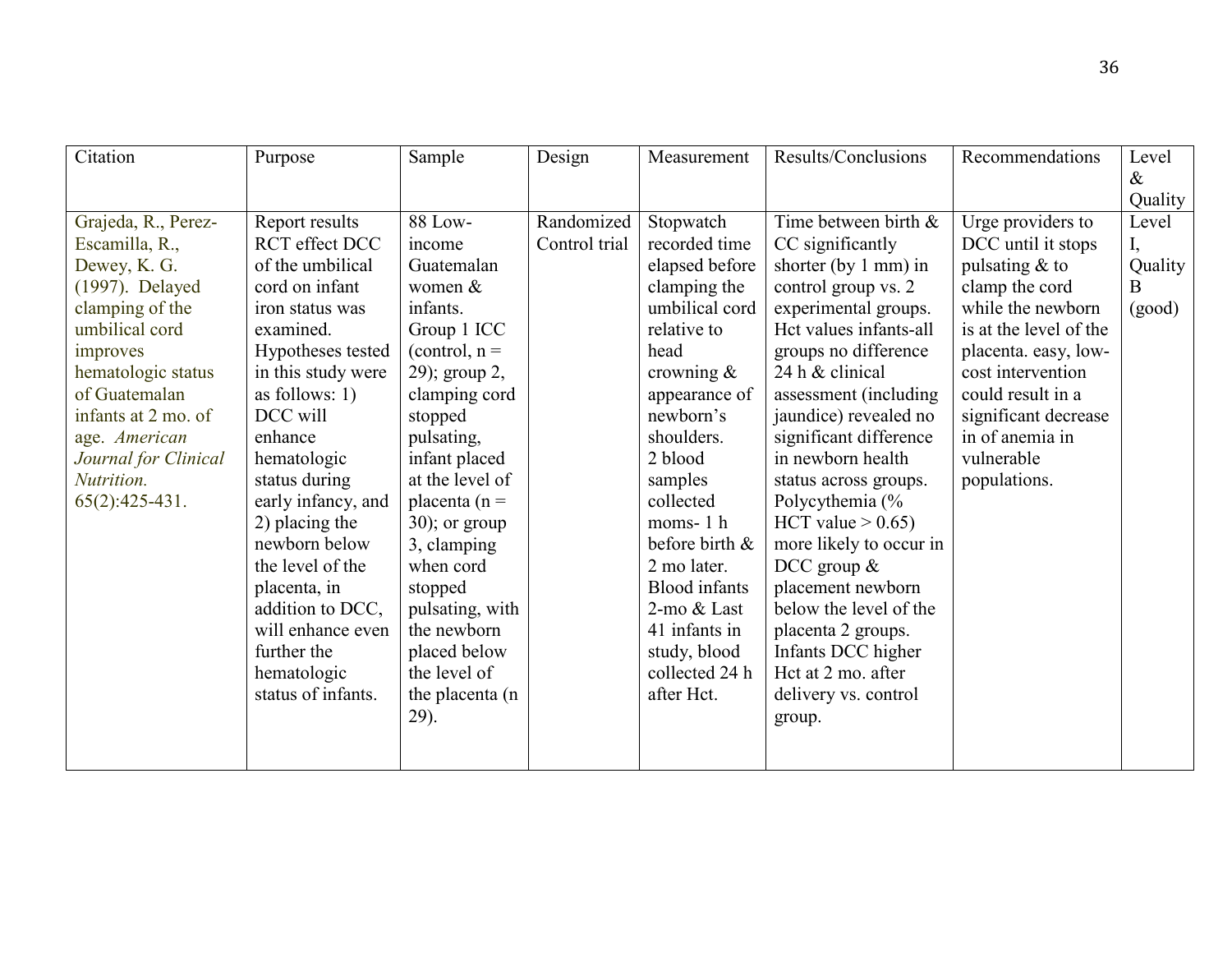| Citation                | Purpose            | Sample          | Design         | Measurement        | Results/Conclusions              | Recommendations       | Level   |
|-------------------------|--------------------|-----------------|----------------|--------------------|----------------------------------|-----------------------|---------|
|                         |                    |                 |                |                    |                                  |                       | $\&$    |
|                         |                    |                 |                |                    |                                  |                       | Quality |
| Gyorkos, T., Maheu-     | To assess the      | Cohort of       | Cohort         | Questionnaire L    | DCC from mean $(\pm SD)$         | DCC is effective in   | Level   |
| Giroux, M., Blouin,     | effectiveness of a | Peruvian        | <b>Studies</b> | $&D$ at hospital   | 57s $(\pm 32)$ pre mean          | improving Hb levels   | Ш.      |
| B., Creed-Kanashiro,    | hospital policy    | mothers, 224    |                | NM.                | $(\pm SD)$ 170s $(\pm 87)$ post. | and anemia status at  | Quality |
| H., Casapia, M.,        | change toward      | mother-infant   |                | In labor moms      | 4 mo pre & post mean             | infants at 8 mo.      | B       |
| Aguilar, E., Silva, H., | delayed cord       | pairs provided  |                | Hb levels          | Hb level 10.4 gdl.               |                       | (good)  |
| Joseph, S., Penny, M.   | clamping (DCC)     | complete        |                | measured           | Infant anemia same.              | Implementation of     |         |
| $(2012)$ . A Hospital   | on infant          | baseline        |                | finger-prick       | 8 mo. pre mean Hb 9.9            | DCC will yield        |         |
| Policy Change           | hemoglobin (Hb)    | hospital data.  |                | blood using        | gdl $& 79.1$ anemic. Post        | benefits.             |         |
| <b>Toward Delayed</b>   | levels and anemia  | Final study     |                | HemoCue.           | Hb 10.7gdl $(+0.9)$ &            |                       |         |
| Cord Clamping is        | status at 4 and 8  | 207 mother-     |                | NM observed &      | proportion anemic                | 22% reduction of      |         |
| Effective in            | months             | infant pairs at |                | recorded           | infants $63.4\%$                 | infant anemia at 8    |         |
| Improving               | postpartum.        | 4 months and    |                | delivery $1st$     | No changes Hb level or           | mo. of age is         |         |
| Hemoglobin Levels       |                    | 184 mother-     |                | shoulder & CC      | anemia status at 4mo &           | associated with cost- |         |
| and Anemia Status of    |                    | infant pairs at |                | with digital       | 8mo. Infants in post             | free intervention.    |         |
| 8-month-old             |                    | 8 months.       |                | chronometer.       | group adjusted mean Hb           |                       |         |
| Peruvian Infants.       |                    |                 |                | 4 & 8 mo.          | level 0.89 gdl higher $\&$       | More research is      |         |
| Journal of Tropical     |                    |                 |                | PP                 | improved anemia status           | needed on the         |         |
| Pediatrics. (58) 6:     |                    |                 |                | questionnaire      | vs. pre group.                   | benefits of DCC       |         |
| 435-440.                |                    |                 |                | health services,   | No Maternal anemia &             | extending into late   |         |
|                         |                    |                 |                | infant health $\&$ | intervention 4 mo. or 8          | infancy/early         |         |
|                         |                    |                 |                | feeding, wt, and   | mo.                              | childhood.            |         |
|                         |                    |                 |                | HB checked         | Anemia 8 mo. infants             |                       |         |
|                         |                    |                 |                | with HemoCue       | due to change in policy          |                       |         |
|                         |                    |                 |                | machine.           | $22.4\%$ .                       |                       |         |
|                         |                    |                 |                |                    |                                  |                       |         |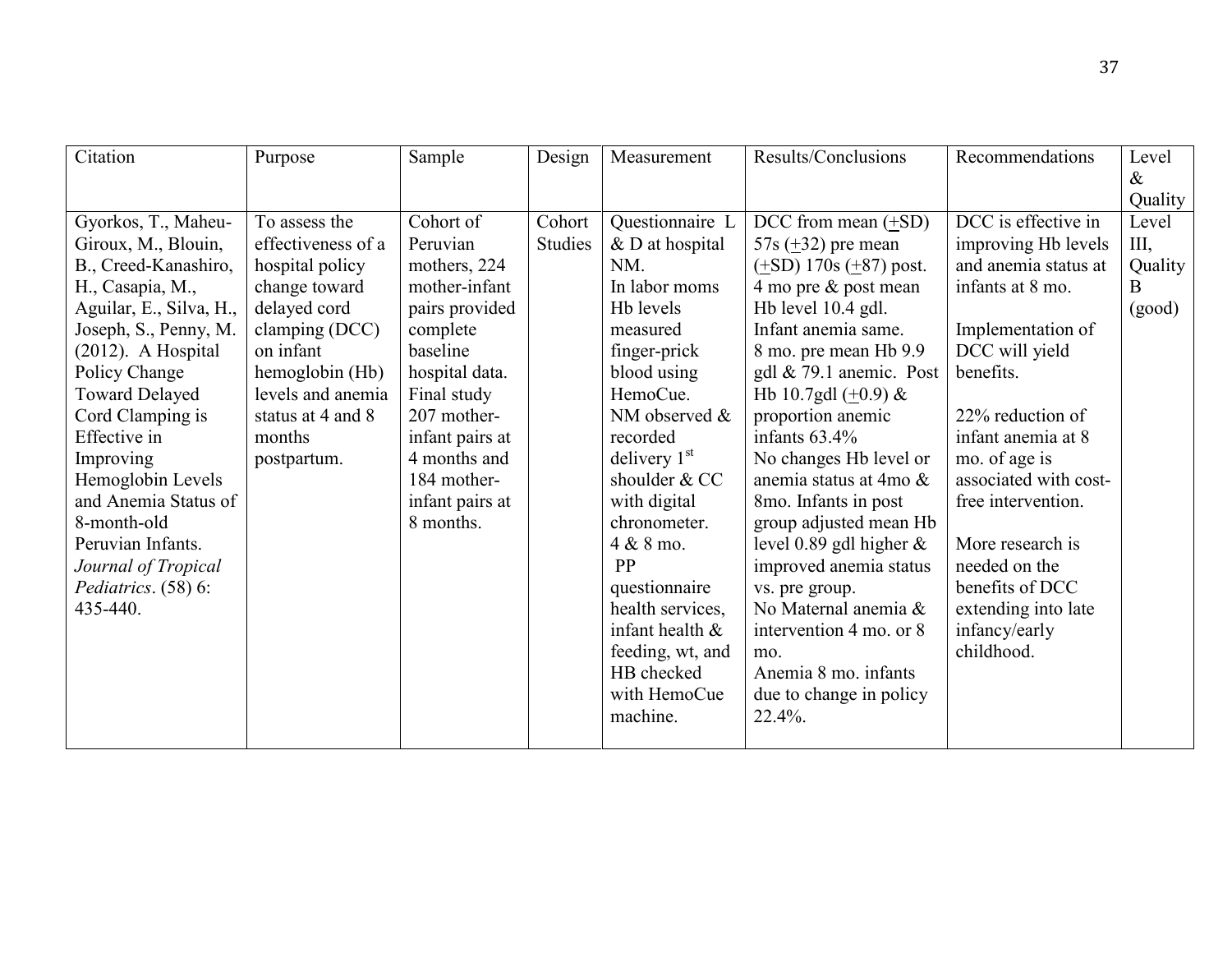| Citation             | Purpose            | Sample        | Design     | Measurement | Results/Conclusions       | Recommendations      | Level   |
|----------------------|--------------------|---------------|------------|-------------|---------------------------|----------------------|---------|
|                      |                    |               |            |             |                           |                      | $\&$    |
|                      |                    |               |            |             |                           |                      | Quality |
| Holvey, N. (2014).   | Implementing       | Newborn and   | Literature | Selected    | DCC improves short $\&$   | Midwives should      | Level   |
| The imperative of    | delayed cord       | maternal      | Review     | systematic  | long-term HCT, Hgb $&$    | practice DCC due to  | V,      |
| implementing         | clamping (DCC)     | outcomes on   |            | reviews and | Fe status newborn,        | the evidence.        | Quality |
| delayed cord         | to improve         | term infants. |            | randomized  | improve neurological $\&$ | Patient's should be  | B       |
| clamping to improve  | maternal and       |               |            | controlled  | cognitive development.    | informed and given   | (good)  |
| maternal and         | neonatal           |               |            | trails      | DCC easy inexpensive      | the choice of DCC.   |         |
| neonatal outcomes.   | outcomes into      |               |            |             | method to reduce          | A review of local    |         |
| British Journal of   | clinical practice. |               |            |             | anemia.                   | and national         |         |
| $Midwifery. 22(9)$ : |                    |               |            |             | DCC full placental        | protocols should be  |         |
| $651 - 6$            |                    |               |            |             | transfusion, supporting   | preformed. DCC       |         |
| 56.                  |                    |               |            |             | transition, from          | should become part   |         |
|                      |                    |               |            |             | intrauterine to extra-    | or routine practice. |         |
|                      |                    |               |            |             | uterine life, reducing    |                      |         |
|                      |                    |               |            |             | hypovolemic damage        |                      |         |
|                      |                    |               |            |             | and its related effects.  |                      |         |
|                      |                    |               |            |             | DCC can be done with      |                      |         |
|                      |                    |               |            |             | skin-to-skin contact      |                      |         |
|                      |                    |               |            |             | with the mother,          |                      |         |
|                      |                    |               |            |             | enabling bonding,         |                      |         |
|                      |                    |               |            |             | breastfeeding, and        |                      |         |
|                      |                    |               |            |             | thermoregulation of       |                      |         |
|                      |                    |               |            |             | newborn.                  |                      |         |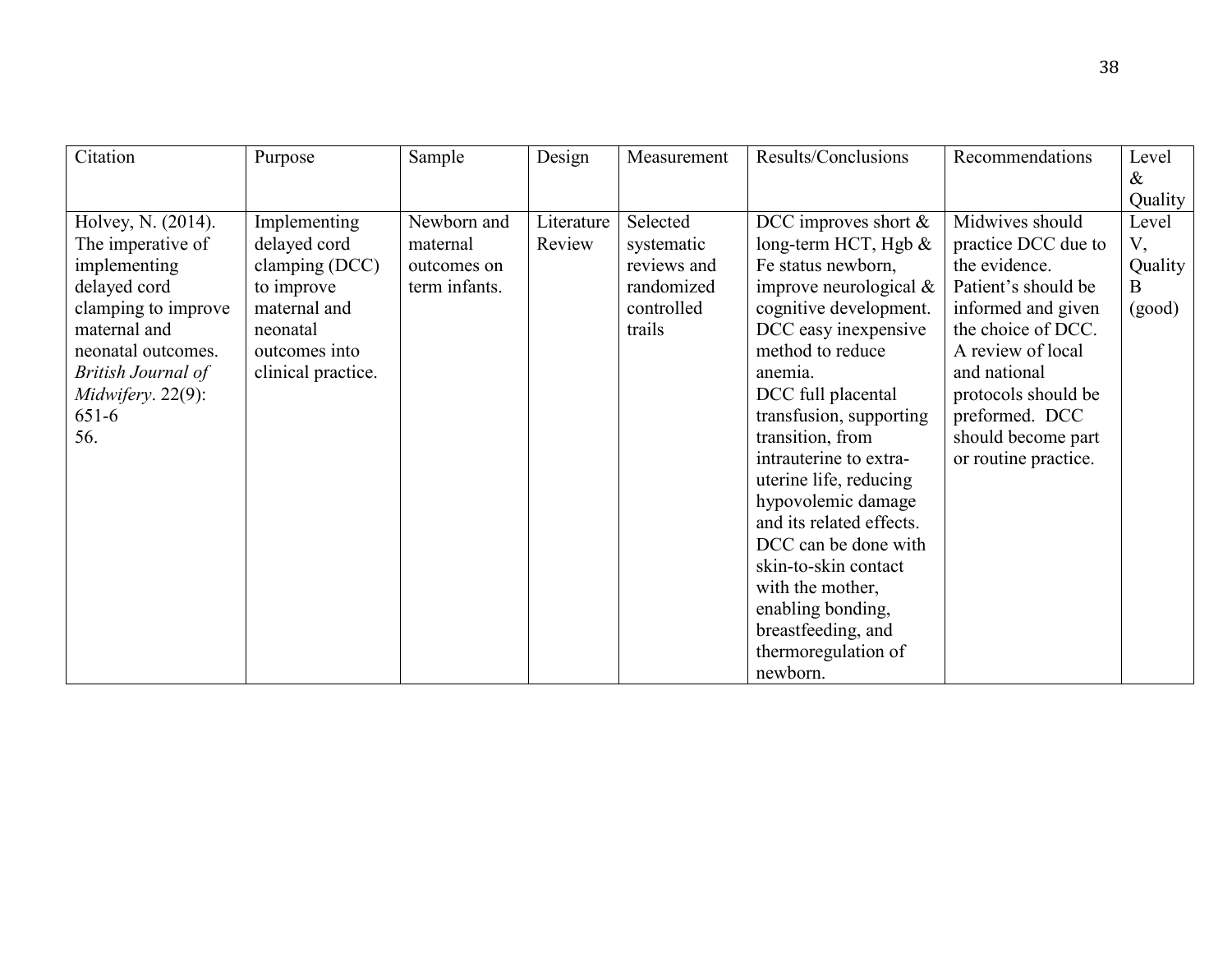| Citation                                                                                                                                             | Purpose                                                                                                                                | Sample                                      | Design               | Measurement                                                                                               | Results/Conclusions                                                                                                                                                                                        | Recommendations                                                                                                                                 | Level<br>&<br>Quality           |
|------------------------------------------------------------------------------------------------------------------------------------------------------|----------------------------------------------------------------------------------------------------------------------------------------|---------------------------------------------|----------------------|-----------------------------------------------------------------------------------------------------------|------------------------------------------------------------------------------------------------------------------------------------------------------------------------------------------------------------|-------------------------------------------------------------------------------------------------------------------------------------------------|---------------------------------|
| Hutchon, D.J. (2012).<br>Immediate or early<br>cord clamping vs.<br>delayed clamping.<br>Journal of Obstetrics<br>and Gynecology.<br>$(32): 724-729$ | Describes how<br>the need for early<br>cord clamping<br>can be avoided in<br>practically all<br>clinical<br>complications of<br>birth. | Term and<br>preterm<br>infants at<br>birth. | Literature<br>Review | Selected<br>systematic<br>reviews,<br>observational<br>reviews, and<br>randomized<br>controlled<br>trails | Intervention of ICC<br>which is shown to<br>cause even minor short-<br>term harm and no<br>benefit should be<br>removed from practice<br>until ongoing research<br>shows clear evidence of<br>its benefit. | On-going studies on<br>preterm babies<br>where the cord is<br>left intact and the<br>fragile babies are<br>cared for close to<br>their mothers. | Level<br>Quality<br>B<br>(good) |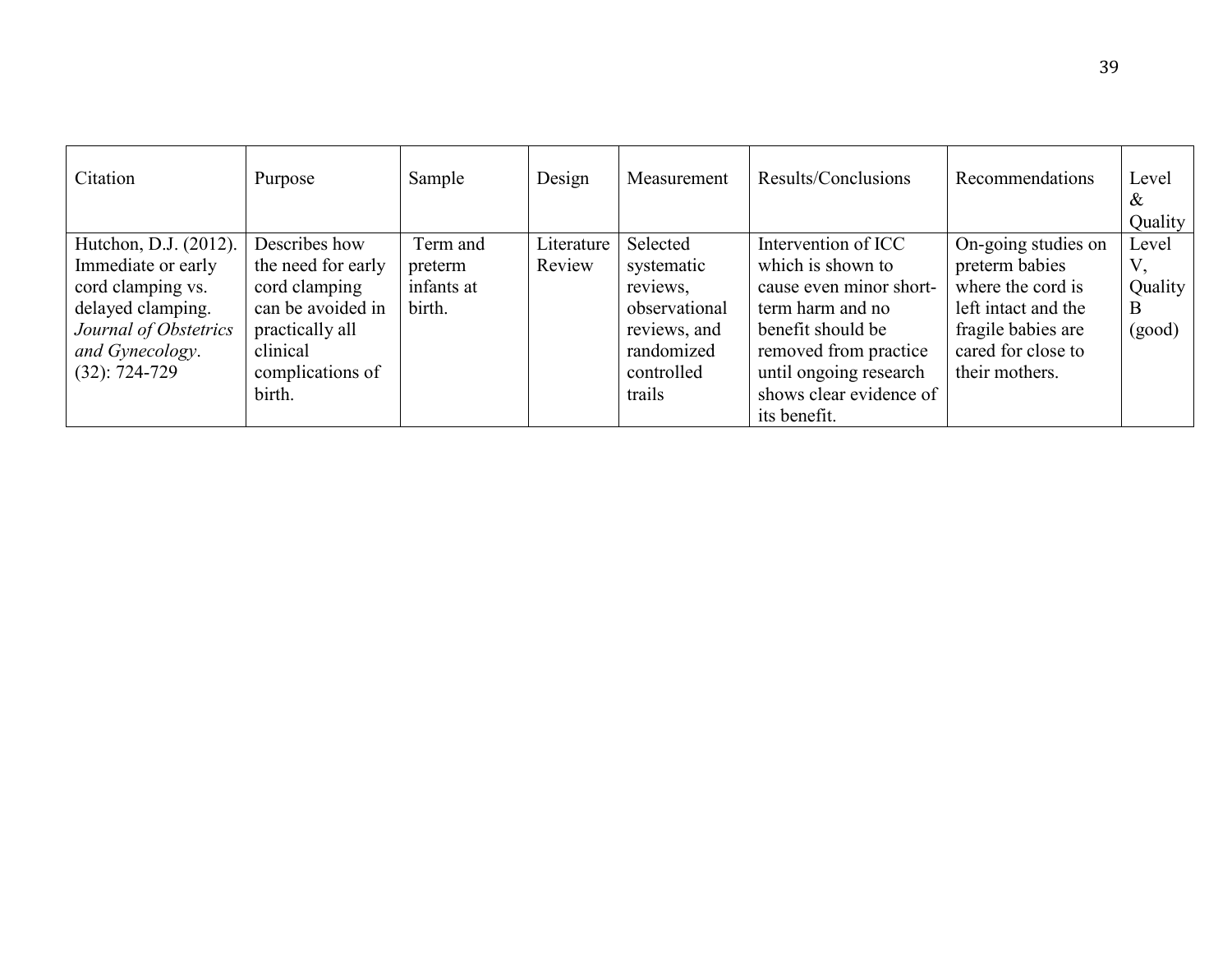| Citation                      | Purpose             | Sample            | Design        | Measurement    | Results/Conclusions   | Recommendations      | Level   |
|-------------------------------|---------------------|-------------------|---------------|----------------|-----------------------|----------------------|---------|
|                               |                     |                   |               |                |                       |                      | $\&$    |
|                               |                     |                   |               |                |                       |                      | Quality |
| Hutton, E., Stoll, K.,        | To investigate      | Women in          | Observational | A stopwatch    | The study             | Since this study     | Level   |
| Taha, N. (2013). An           | actual cord         | active labor,     | study,        | watch to time  | highlighted actual    | delayed umbilical    | Ш,      |
| observational study           | clamping time       | likely to         | Quantitative  | the interval   | time of the umbilical | cord clamping for    | Quality |
| of umbilical cord             | and                 | deliver during    |               | from the time  | cord and found that   | the healthy term     | B       |
| clamping practice of          | circumstances at a  | the period of     |               | the infant was | almost one-half of    | newborn has          | (good)  |
| maternity care                | large tertiary care | time the          |               | born as far as | infants observed had  | become a part of     |         |
| providers in a tertiary       | center.             | research          |               | the umbilicus  | their umbilical cord  | recommended          |         |
| care center. Birth:           |                     | assistant was     |               | until the time | clamped within 15     | management of        |         |
| <b>Issues in Perinatal</b>    |                     | present,          |               | the umbilical  | seconds. Midwives     | third stage of labor |         |
| <i>Care.</i> $40(1)$ : 39-45. |                     | planned a         |               | cord was       | and family            | and resuscitation    |         |
| $\dot{\text{doi:}}$           |                     | vaginal birth     |               | clamped        | physicians were       | guidelines. It       |         |
| 10.1111/birt.12027.           |                     | & were under      |               | before cutting | more likely to delay  | would be             |         |
|                               |                     | the care of a     |               |                | clamping the          | informative to       |         |
|                               |                     | practitioner      |               |                | umbilical cord        | repeat a study like  |         |
|                               |                     | who had           |               |                | compared to           | this one to          |         |
|                               |                     | agreed to be      |               |                | obstetricians.        | determine            |         |
|                               |                     | observed in       |               |                |                       | compliance with      |         |
|                               |                     | the study. 101    |               |                |                       | the current          |         |
|                               |                     | practitioners.    |               |                |                       | standards of care.   |         |
|                               |                     | 96 singleton      |               |                |                       |                      |         |
|                               |                     | births $& 2$ sets |               |                |                       |                      |         |
|                               |                     | of twins.         |               |                |                       |                      |         |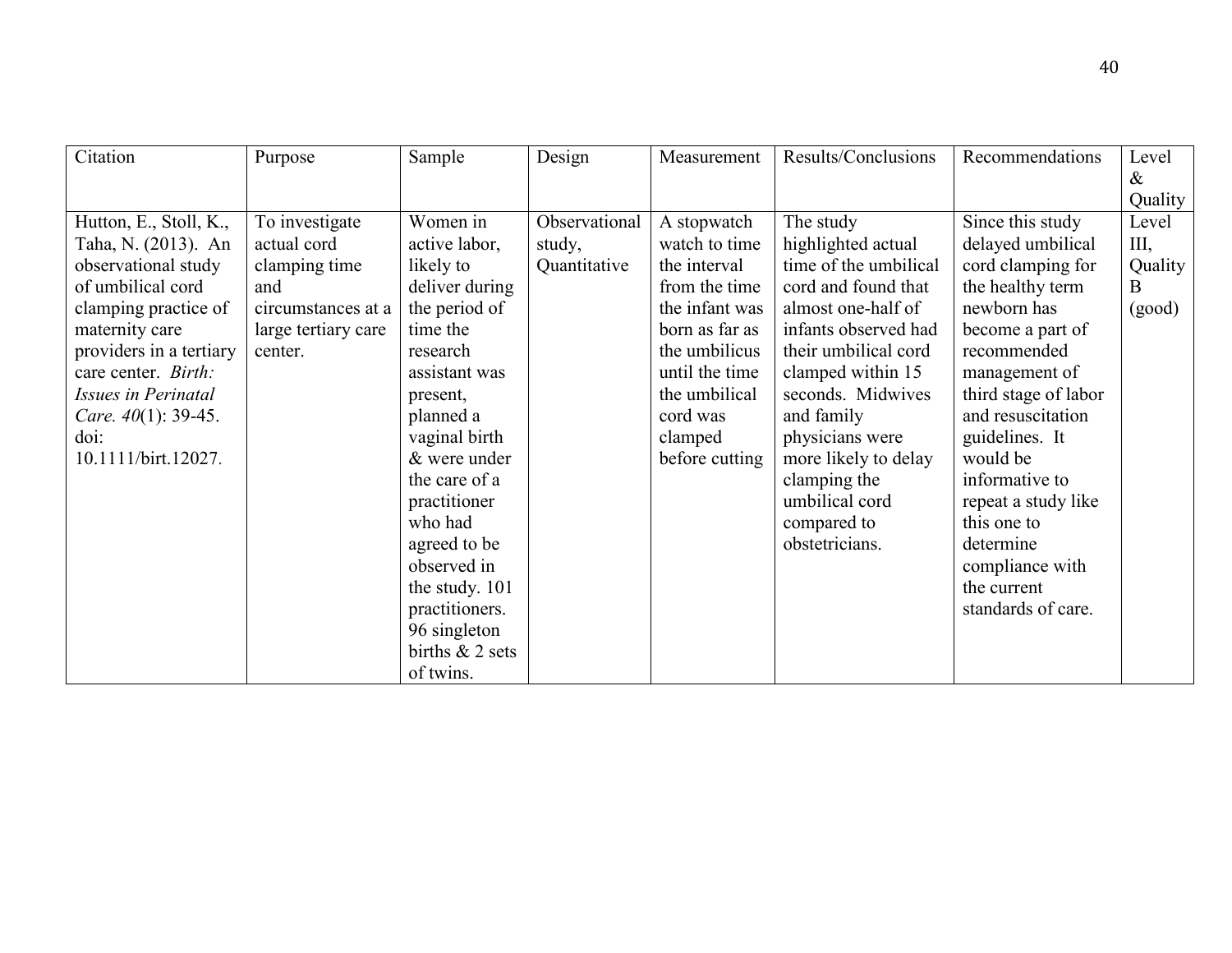| Citation                  | Purpose             | Sample          | Design       | Measurement          | Results/Conclusions      | Recommendations     | Level   |
|---------------------------|---------------------|-----------------|--------------|----------------------|--------------------------|---------------------|---------|
|                           |                     |                 |              |                      |                          |                     | &       |
|                           |                     |                 |              |                      |                          |                     | Quality |
| Kugelman, A.,             | The purpose of      | Prior to        | Prospective, | Mean BP $\&$         | DCC compared with        | DCC seems to be     | Level   |
| Borenstein-Levin, L.,     | this study was to   | delivery, 35    | masked,      | initial Hct as       | ICC in premature         | safe in             |         |
| Riskin, A.,               | test whether        | neonates were   | randomized,  | the primary          | neonates was             | premature           | Quality |
| Chistyakov, I., Ohel,     | delayed versus      | randomly        | controlled   | outcome              | associated with a        | neonates, and may   | B.      |
| G., Gonen, R., Bader,     | immediate cord      | assigned to     | study        | variables and        | tendency for higher      | be beneficial when  | (good)  |
| D. (2007).                | clamping would      | immediate       |              | an expected          | diastolic blood          | compared            |         |
| Immediate versus          | result in higher    | cord clamping   |              | 10 to $15%$          | pressure and initial Hct | with ICC.           |         |
| Delayed Umbilical         | blood pressure      | $(ICC)$ at 5 to |              | increase by          | (especially in vaginal   | The differences     |         |
| Cord Clamping in          | (BP) and            | 10 seconds,     |              | DCC (a $\frac{1}{4}$ | deliveries). DCC         | between the two     |         |
| <b>Premature Neonates</b> | hematocrit (Hct),   | and a           |              | $0.05$ ; power       | resulted in decreased    | methods were        |         |
| Born $\leq$ 35 Weeks. :   | and to assess its   | comparable      |              | $80\%$               | need for mechanical      | modest and the      |         |
| A Prospective,            | clinical effects on | group of $30$   |              |                      | ventilation and          | clinical            |         |
| Randomized,               | the neonatal        | neonates were   |              |                      | surfactant in neonates   | relevance needs to  |         |
| Controlled Study.         | course in           | randomly        |              |                      | $< 1500$ g.              | be assessed further |         |
| American Journal of       | premature           | assigned to     |              |                      |                          | by larger studies   |         |
| Perinatology. 24(5):      | neonates ( $\le$ 35 | delayed cord    |              |                      |                          | $\alpha$            |         |
| 307-315: doi              | weeks).             | clamping        |              |                      |                          | a meta-analysis of  |         |
| 10.1055/s-2007-           |                     | $(DCC)$ at 30   |              |                      |                          | current data.       |         |
| 981434.                   |                     | to 45 seconds   |              |                      |                          |                     |         |
|                           |                     |                 |              |                      |                          |                     |         |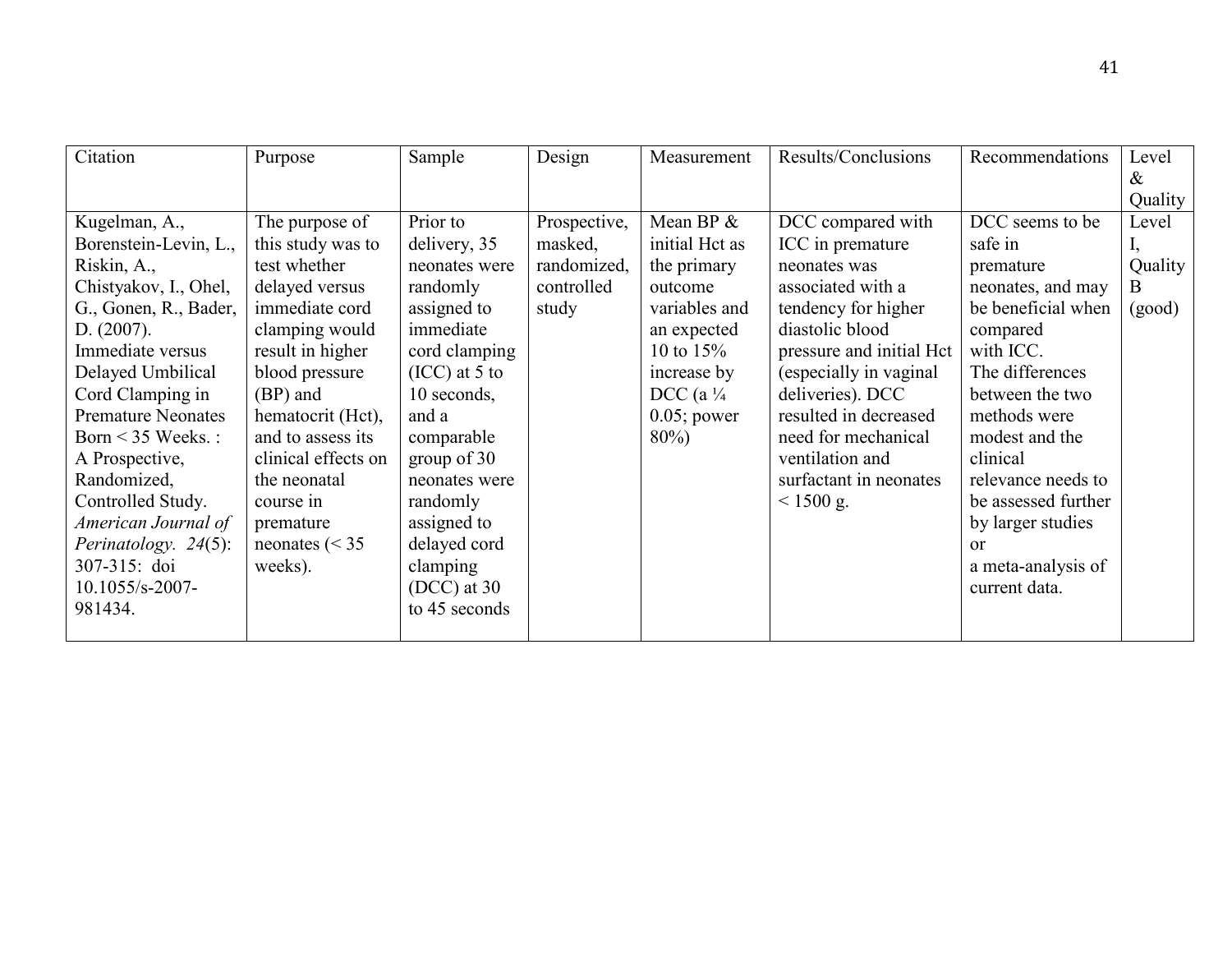| Citation              | Purpose             | Sample           | Design     | Measurement       | Results/Conclusions       | Recommendations       | Level   |
|-----------------------|---------------------|------------------|------------|-------------------|---------------------------|-----------------------|---------|
|                       |                     |                  |            |                   |                           |                       | $\&$    |
|                       |                     |                  |            |                   |                           |                       | Quality |
| Mercer, J. S. (2001). | The purpose of      | RCT term and     | Literature | DCC for           | The literature contains   | There is no evidence  | Level   |
| Current best          | this article is to  | preterm          | Review     | preterm infants,  | many unsubstantiated      | that early cord       | V,      |
| evidence: A review    | evaluate the        | infants $\&$     |            | term "delayed"    | references to the fact    | clamping is better,   | Quality |
| of the literature on  | literature on cord- | well-designed    |            | meant no longer   | that delaying cord        | and evidence is       | Β       |
| umbilical cord        | clamping            | controlled       |            | than 30 to $45$   | clamping leads to a       | lacking regarding     | (good)  |
| clamping. Journal of  | practices           | trials were      |            | seconds Term      | variety of harmful        | long-term harm from   |         |
| Midwifery &           | published           | included in the  |            | infants,          | effects. Currently, the   | immediate or          |         |
| Women's Health:       | between 1980 and    | summaries        |            | "delay" ranges    | belief that delayed       | delayed cord          |         |
| 46(6) 402-414.        | 2001 to provide     | found in         |            | from 3 min to     | cord clamping causes      | clamping. Until we    |         |
|                       | the best possible   | Appendices A     |            | cessation of      | polycythemia is so        | have sufficient       |         |
|                       | foundation for      | and B. Other     |            | pulsations in     | prevalent that one        | appropriate evidence  |         |
|                       | clinical practice.  | studies,         |            | cord or up to 10  | often finds it stated in  | showing otherwise,    |         |
|                       |                     | review           |            | min. ECC          | the literature as an      | it is better to mimic |         |
|                       |                     | articles, expert |            | ranged from       | accepted fact not         | nature than to        |         |
|                       |                     | committee        |            | immediate to      | needing scientific        | interfere with the    |         |
|                       |                     | reports, $\&$    |            | before 1 min.     | references $(10-12,76)$ . | intricate, complex,   |         |
|                       |                     | case studies     |            | for term infants. |                           | and only partially    |         |
|                       |                     | are referred to  |            | For preterm       |                           | understood design of  |         |
|                       |                     | as appropriate   |            | infants, most     |                           | the physiologic       |         |
|                       |                     | throughout the   |            | studies defined   |                           | neonatal transition.  |         |
|                       |                     | text.            |            | ECC as            |                           |                       |         |
|                       |                     |                  |            | immediate, 2      |                           |                       |         |
|                       |                     |                  |            | studies           |                           |                       |         |
|                       |                     |                  |            | immediate         |                           |                       |         |
|                       |                     |                  |            | $=20$ sec delay.  |                           |                       |         |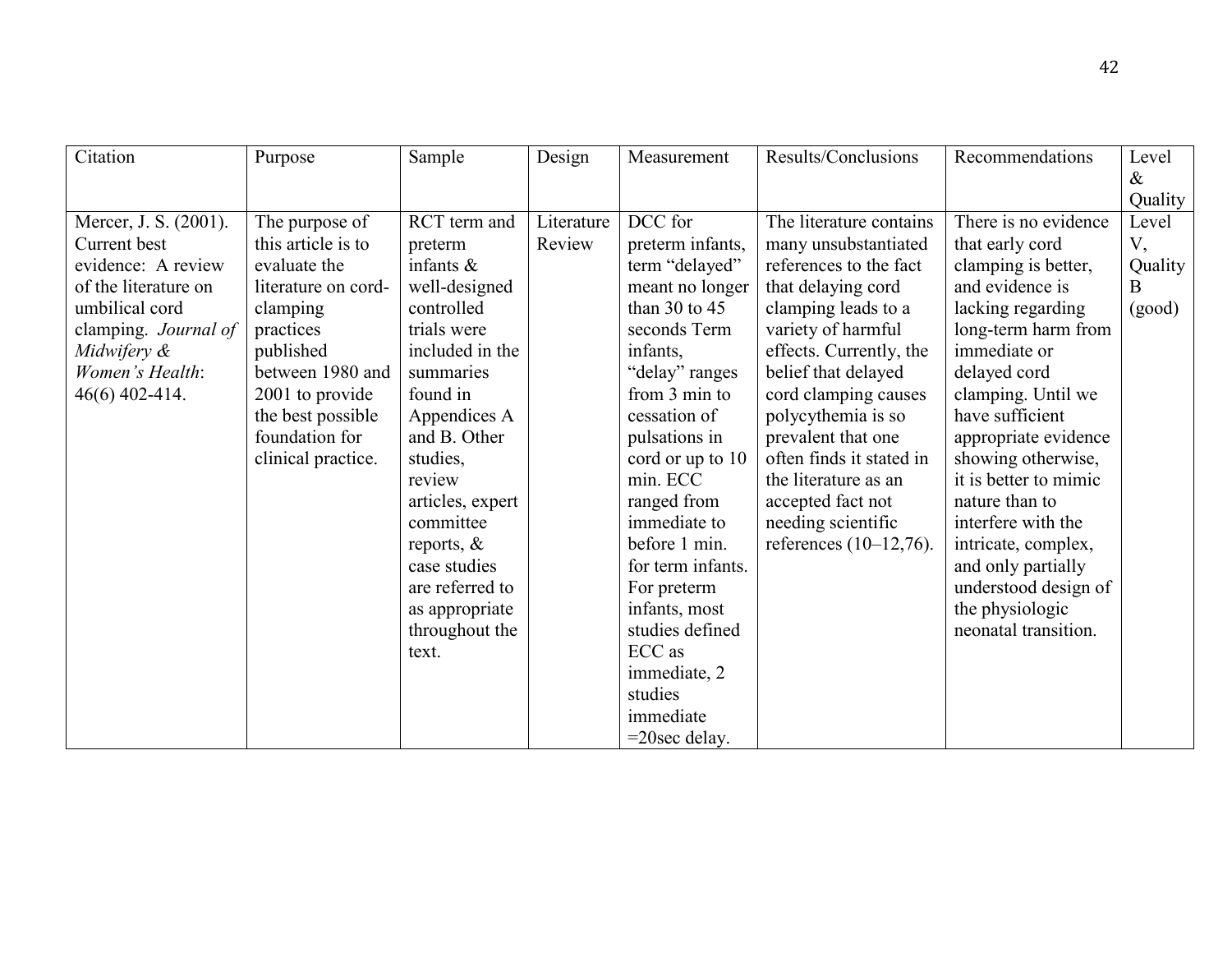| Citation               | Purpose             | Sample          | Design        | Measurement     | Results/Conclusions     | Recommendations     | Level   |
|------------------------|---------------------|-----------------|---------------|-----------------|-------------------------|---------------------|---------|
|                        |                     |                 |               |                 |                         |                     | $\&$    |
|                        |                     |                 |               |                 |                         |                     | Quality |
| Mercer, J. S., Nelson, | The purpose was     | <b>ACNM</b>     | Questionnaire | 9 multiple-     | Descriptive statistics  | The controversies   | Level   |
| C. C., Skovgaard, R.   | to identify and     | members who     |               | choice. 6       | fairly equal            | and lack of         | Ш,      |
| L. (2000). Umbilical   | describe the        | returned the    |               | clinical        | distribution of         | consensus           | Quality |
| cord clamping beliefs  | current cord        | questionnaire   |               | questions on    | respondents across 3    | regarding cord      | B       |
| and practices of       | clamping beliefs    | before the      |               | CC practice     | CC practices. CC        | clamping            | (good)  |
| American Nurse-        | and practices of    | deadline        |               | normal babies;  | interval when the       | recommendations     |         |
| Midwives. Journal      | American nurse-     | constituted the |               | CC practices    | neonate appeared        | and policies are    |         |
| of Midwifery $\&$      | midwives            | sample for this |               | distressed      | distressed, EC was      | clearly represented |         |
| Women's Health:        | and to specify the  | study. A        |               | babies,         | the predominate         | in the responses of |         |
| $45(1)$ 58-66.         | resources they use  | simple          |               | placement of    | practice (89%). Only    | these experienced   |         |
|                        | to provide a        | computer-       |               | infant          | 6.4% and 4.5%           | midwives. The       |         |
|                        | rationale for their | randomized      |               | immediately     | chose IC and LC,        | nearly equal        |         |
|                        | practice.           | sample of 303   |               | after birth,    | respectively. Beliefs   | distribution        |         |
|                        |                     | CNMs was        |               | management      | question $(87%)$ place  | between early,      |         |
|                        |                     | selected from   |               | nuchal cord is  | the infant on the       | intermediate, and   |         |
|                        |                     | the 4,114       |               | present,        | mother's abdomen        | late cord clamping  |         |
|                        |                     | active          |               | management      | after birth.            | is a natural        |         |
|                        |                     | members of      |               | meconium-       | Last question asked     | ramification of an  |         |
|                        |                     | the ACNM in     |               | stained         | 2 references or         | inadequate          |         |
|                        |                     | March, 1998.    |               | amniotic fluid. | resources underlying    | scientific          |         |
|                        |                     |                 |               | Distressed      | the respondent's        | knowledge base      |         |
|                        |                     |                 |               | infant, pale,   | rationale for practice. |                     |         |
|                        |                     |                 |               | no reflexes,    | 78% sited no            |                     |         |
|                        |                     |                 |               | $HR > 100$ .    | references.             |                     |         |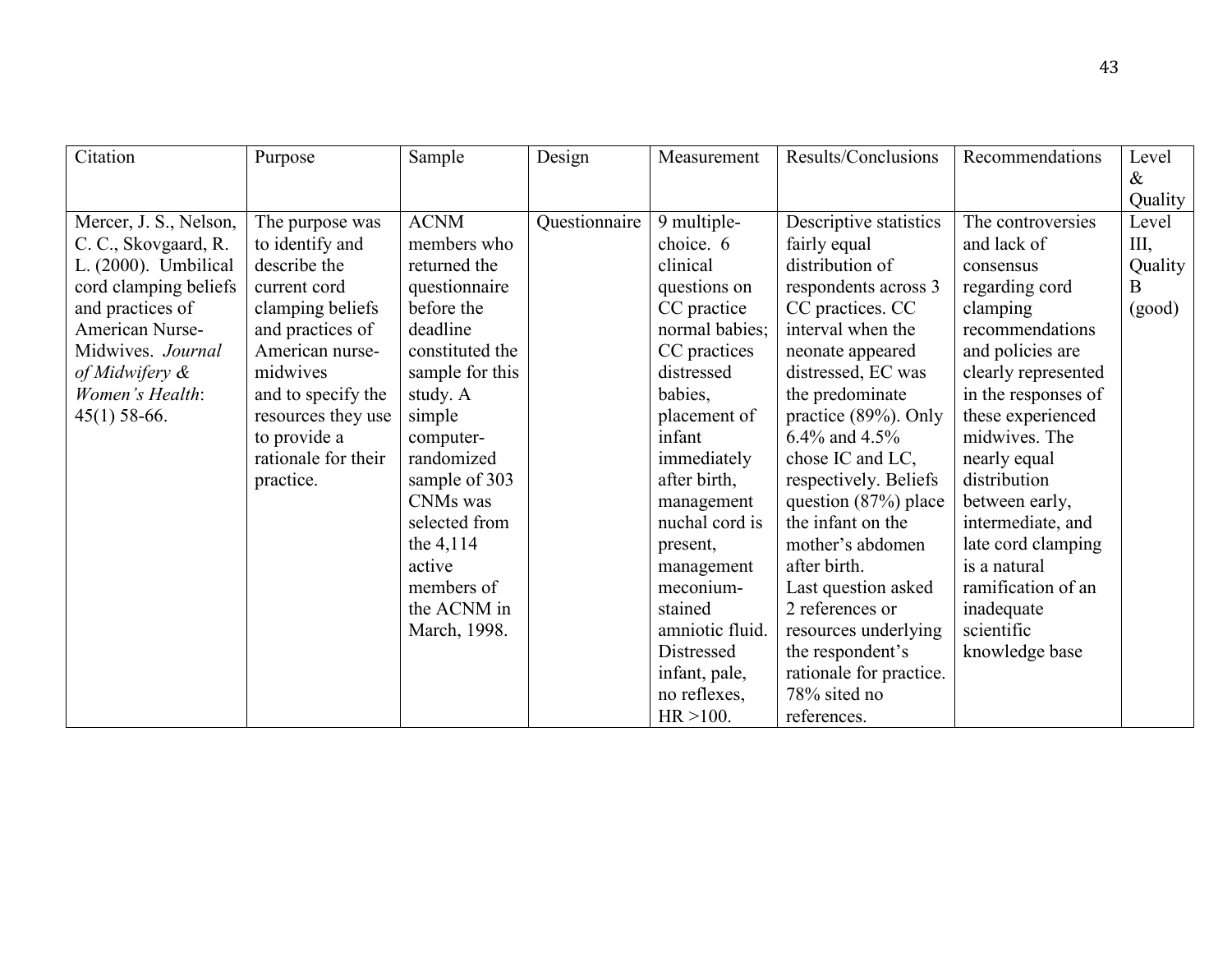| Citation               | Purpose            | Sample          | Design      | Measurement                                                                                  | Results/Conclusions                                                                                                | Recommendations                                                                 | Level            |
|------------------------|--------------------|-----------------|-------------|----------------------------------------------------------------------------------------------|--------------------------------------------------------------------------------------------------------------------|---------------------------------------------------------------------------------|------------------|
|                        |                    |                 |             |                                                                                              |                                                                                                                    |                                                                                 | $\&$             |
|                        | To describe the    | 7 sites         |             |                                                                                              | 4 main themes:                                                                                                     |                                                                                 | Quality<br>Level |
| Oddie, S., Rhodes, P.  |                    |                 | Qualitative | Semistructured                                                                               |                                                                                                                    | Ongoing studies                                                                 |                  |
| $(2014)$ . Barriers to | range of practices | included; 33    | Study.      | Interviews                                                                                   | variability in                                                                                                     | need to be done to                                                              | III,             |
| deferred cord          | employed by        | practitioners   |             | lasting $20-40$                                                                              | guidelines; assessing                                                                                              | resolve                                                                         | Quality          |
| clamping in preterm    | units conducting   | were            |             | min, digitally                                                                               | eligibility; competing                                                                                             | uncertainties:                                                                  | B                |
| infants. Archives of   | deferred cord      | interviewed: 7  |             | recorded and                                                                                 | priorities; anxiety                                                                                                | about optimal form                                                              | (good)           |
| Disease in             | clamping at very   | midwives, 7     |             | transcribed.                                                                                 | about timing;                                                                                                      | or combination of                                                               |                  |
| Childhood. Fetal       | preterm birth.     | neonatologists, |             | Transcripts were                                                                             | persisting                                                                                                         | placental                                                                       |                  |
| Neonatal Edition.      |                    |                 |             | anonymous $\&$                                                                               | uncertainty.                                                                                                       | transfusion                                                                     |                  |
| doi:                   |                    | pediatricians,  |             | coded, following                                                                             | Study uncovered                                                                                                    | techniques; case                                                                |                  |
| 10.1136/archdischild-  |                    | 6 neonatal      |             | a process of                                                                                 | variation in nature &                                                                                              | selection;                                                                      |                  |
| 2014-305968.           |                    | nurses, 7       |             | constant                                                                                     | implementation of                                                                                                  | positioning of the                                                              |                  |
|                        |                    | obstetricians   |             | comparison $&$                                                                               | placental transfusion                                                                                              | baby; duration of                                                               |                  |
|                        |                    | and 4           |             | using qualitative                                                                            | techniques at very                                                                                                 | delay, and timing                                                               |                  |
|                        |                    | managers.       |             | data software                                                                                | preterm birth.                                                                                                     | of uterontonics.                                                                |                  |
|                        |                    |                 |             | $(NVivo10)$ .                                                                                | Application most                                                                                                   |                                                                                 |                  |
|                        |                    |                 |             | Common themes                                                                                | effective where                                                                                                    | Stabilization                                                                   |                  |
|                        |                    |                 |             |                                                                                              |                                                                                                                    |                                                                                 |                  |
|                        |                    |                 |             |                                                                                              |                                                                                                                    |                                                                                 |                  |
|                        |                    |                 |             |                                                                                              |                                                                                                                    |                                                                                 |                  |
|                        |                    |                 |             |                                                                                              |                                                                                                                    |                                                                                 |                  |
|                        |                    |                 |             |                                                                                              |                                                                                                                    |                                                                                 |                  |
|                        |                    |                 |             |                                                                                              |                                                                                                                    |                                                                                 |                  |
|                        |                    |                 |             |                                                                                              |                                                                                                                    |                                                                                 |                  |
|                        |                    |                 |             |                                                                                              |                                                                                                                    |                                                                                 |                  |
|                        |                    |                 |             | were identified<br>between sites,<br>professional<br>groups and<br>individual<br>clinicians. | significant<br>interdisciplinary<br>dialogue (including<br>NM) guideline<br>Development and<br>unit participation. | with cord intact<br>may promote<br>transitional<br>cardiovascular<br>stability. |                  |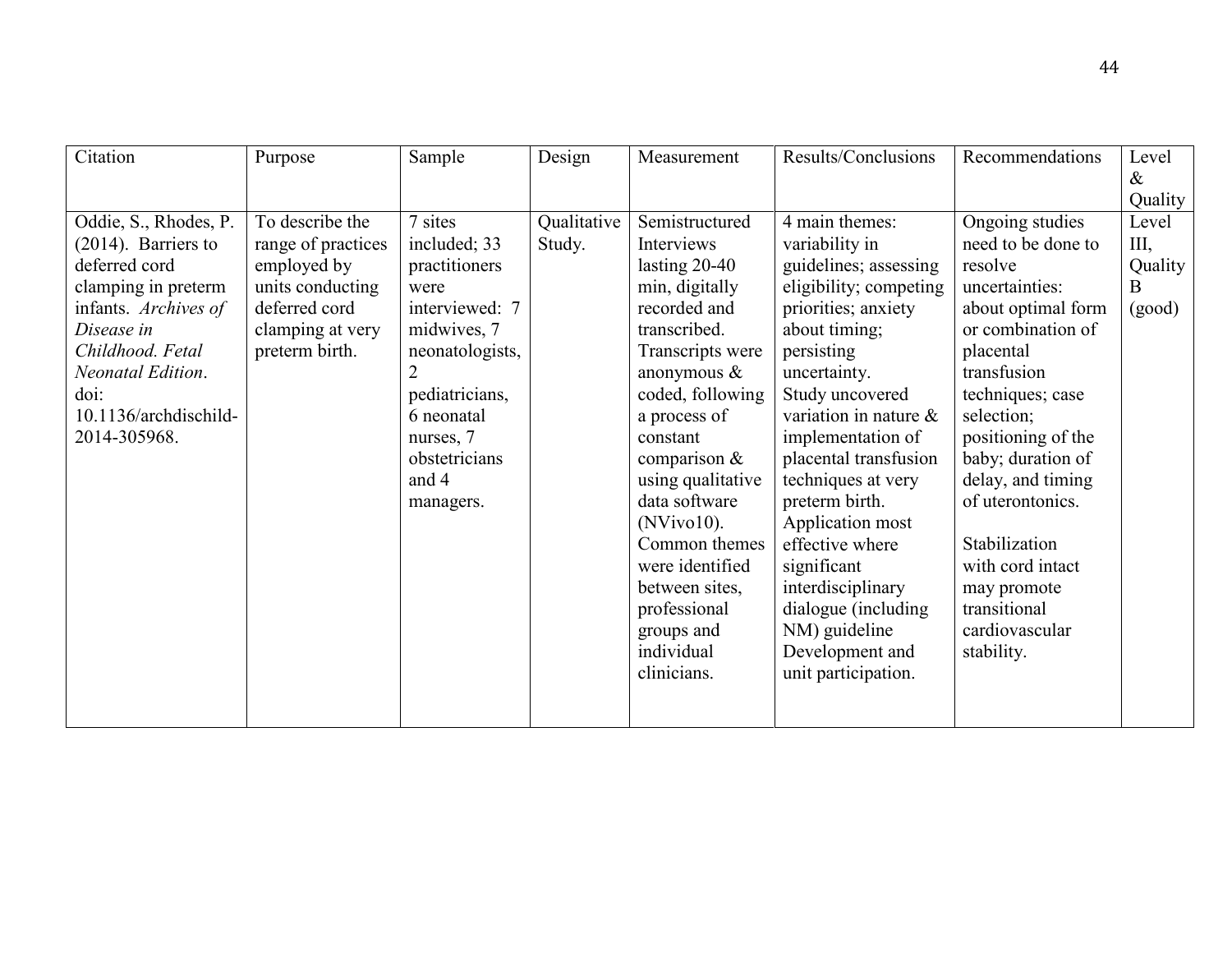| Citation               | Purpose            | Sample          | Design        | Measurement   | Results/Conclusions   | Recommendations       | Level   |
|------------------------|--------------------|-----------------|---------------|---------------|-----------------------|-----------------------|---------|
|                        |                    |                 |               |               |                       |                       | &       |
|                        |                    |                 |               |               |                       |                       | Quality |
| Ononeze, A. O.,        | The purpose of     | Obstetricians   | Quantitative  | A             | 9.3% of respondents   | Obstetricians are     | Level   |
| & Hutchon, D. R.       | this study         | from $43$       | non-          | questionnaire | indicated they always | reluctant to practice | Ш,      |
| $(2009)$ . Attitude of | therefore was to   | different units | experimental  | comprised of  | adhered to the        | delayed cord          | Quality |
| obstetricians towards  | determine the      | in UK, other    | studies,      | two questions | recommendation on     | clamping in spite of  | B       |
| delayed cord           | views and          | EU countries,   | Questionnaire | exploring     | delayed cord          | the proven benefits   | (good)  |
| clamping:              | attitudes of       | USA, Canada,    |               | whether or    | clamping, $53.4\%$    | of this simple        |         |
| A questionnaire-       | obstetricians      | Australia etc.  |               | not           | adhered to the        | clinical practice.    |         |
| based                  | towards delayed    |                 |               | obstetricians | recommendation on     | Difficulty in         |         |
| study. Journal Of      | cord clamping      |                 |               | practice      | delayed cord          | implementation        |         |
| Obstetrics &           | $(30-120$ seconds) |                 |               | delayed cord  | clamping, on some     | was the main          |         |
| Gynaecology,           | in preterm         |                 |               | clamping in   | occasions and 37.2%   | reason given          |         |
| 29(3), 223-224. doi:   | deliveries.        |                 |               | preterm       | never practiced       | although in reality   |         |
| 10.1080/               |                    |                 |               | delivery.     | delayed cord          | this is not the case. |         |
| 01443610802712918.     |                    |                 |               |               | clamping.             |                       |         |
|                        |                    |                 |               |               |                       |                       |         |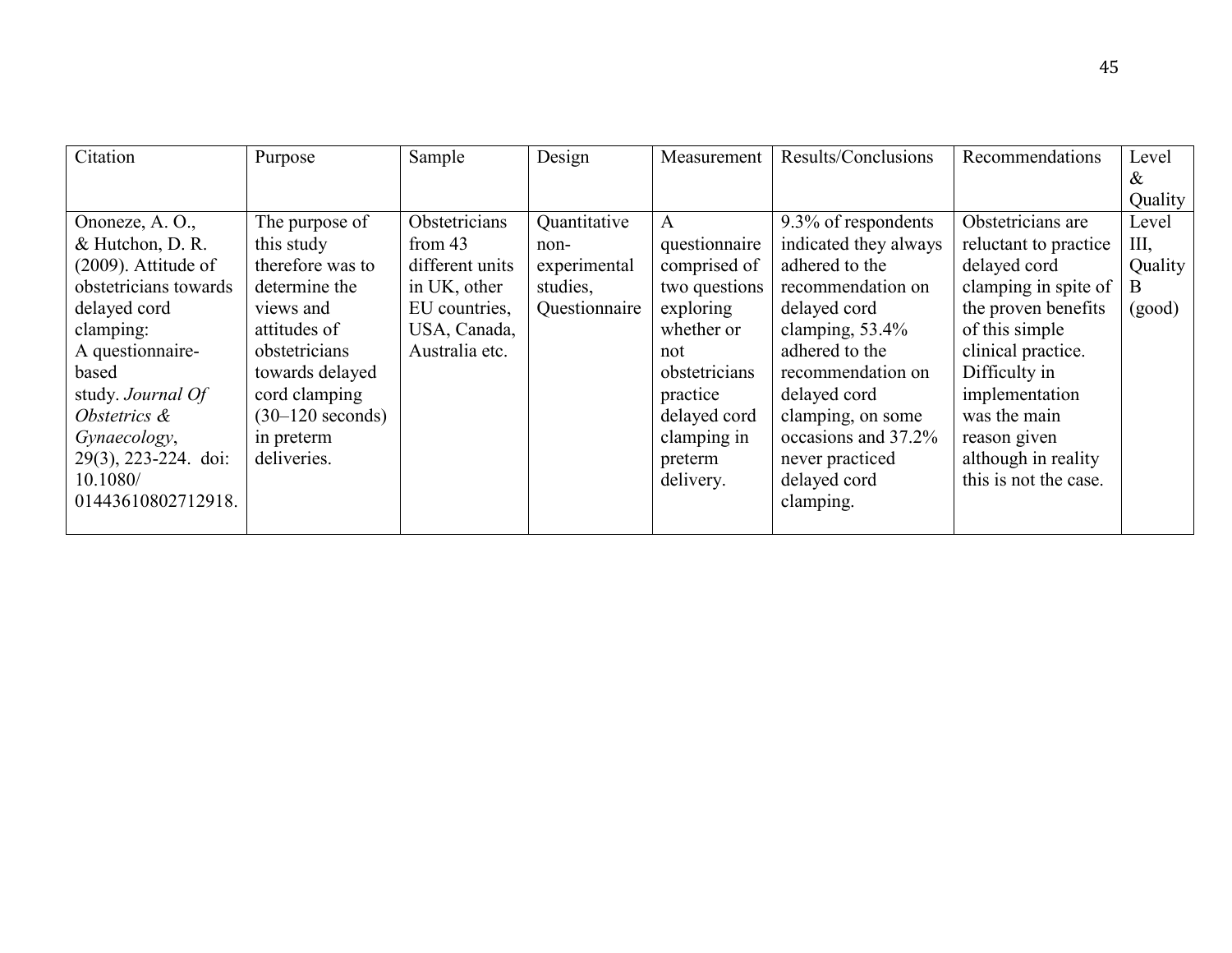| Citation             | Purpose         | Sample                  | Design     | Measurement     | Results/Conclusions        | Recommendations         | Level   |
|----------------------|-----------------|-------------------------|------------|-----------------|----------------------------|-------------------------|---------|
|                      |                 |                         |            |                 |                            |                         | $\&$    |
|                      |                 |                         |            |                 |                            |                         | Quality |
| Rabe, H., Diaz-      | The effect of   | Fifteen studies         | Literature | Randomized      | DCC fewer infants          | Additional placental    | Level   |
| Rossello, J., Duley, | timing of       | $(738 \text{ infants})$ | Review     | controlled      | requiring transfusions     | blood to preterm        | V,      |
| L., Dowell, T.       | umbilical cord  | were eligible           |            | trials          | anemia (seven trials,      | baby by DCC 30 to       | Quality |
| $(2012)$ . Effect if | clamping and    | for inclusion.          |            | comparing       | 392 infants; risk ratio    | 120 sec, rather than    | B       |
| timing of umbilical  | other           | Participants            |            | early with      | $(RR)$ 0.61, 95%           | ECC, seems to be        | (good)  |
| cord clamping and    | strategies to   | were between            |            | delayed         | confidence interval        | asso.with less need     |         |
| other strategies to  | influence       | 24 and 36               |            | clamping of     | $(CI)$ 0.46 to 0.81), less | for transfusion, better |         |
| influence placental  | placental       | weeks'                  |            | the umbilical   | intraventricular           | circulatory stability,  |         |
| transfusion at       | transfusion at  | gestation at            |            | cord and other  | hemorrhage (US dx all      | less intraventricular   |         |
| preterm birth on     | preterm birth   | birth. The              |            | strategies to   | grades) 10 trials, 539     | hemorrhage (all         |         |
| maternal and infant  | on maternal and | maximum                 |            | influence       | infants (RR 0.59, 95%      | grades) $&$ lower risk  |         |
| outcomes. Cochrane   | infant outcomes | delay in cord           |            | placental       | CI 0.41 to 0.85) $&$       | for necrotizing         |         |
| Database System      |                 | clamping was            |            | transfusion for | lower risk necrotizing     | enterocolitis.          |         |
| Review.              |                 | 180 seconds.            |            | births before   | enterocolitis (five        | Insufficient data for   |         |
| 8:CD003248.          |                 |                         |            | 37 completed    | trials, 241 infants, RR    | reliable conclusions    |         |
|                      |                 |                         |            | weeks'          | 0.62, 95% CI 0.43 to       | about the               |         |
|                      |                 |                         |            | gestation.      | $0.90$ ) vs. ICC           | comparative effects     |         |
|                      |                 |                         |            | Three review    | bilirubin conc. higher     | on any of the           |         |
|                      |                 |                         |            | authors         | infants allocated DCC      | primary outcomes        |         |
|                      |                 |                         |            | assessed        | vs. ICC (seven trials,     | for this review.        |         |
|                      |                 |                         |            | eligibility and | 320 infants, mean          |                         |         |
|                      |                 |                         |            | trial quality.  | difference 15.01           |                         |         |
|                      |                 |                         |            |                 | mmol/L, 95% CI 5.62        |                         |         |
|                      |                 |                         |            |                 | to $24.40$ ). No studies   |                         |         |
|                      |                 |                         |            |                 | on women outcome.          |                         |         |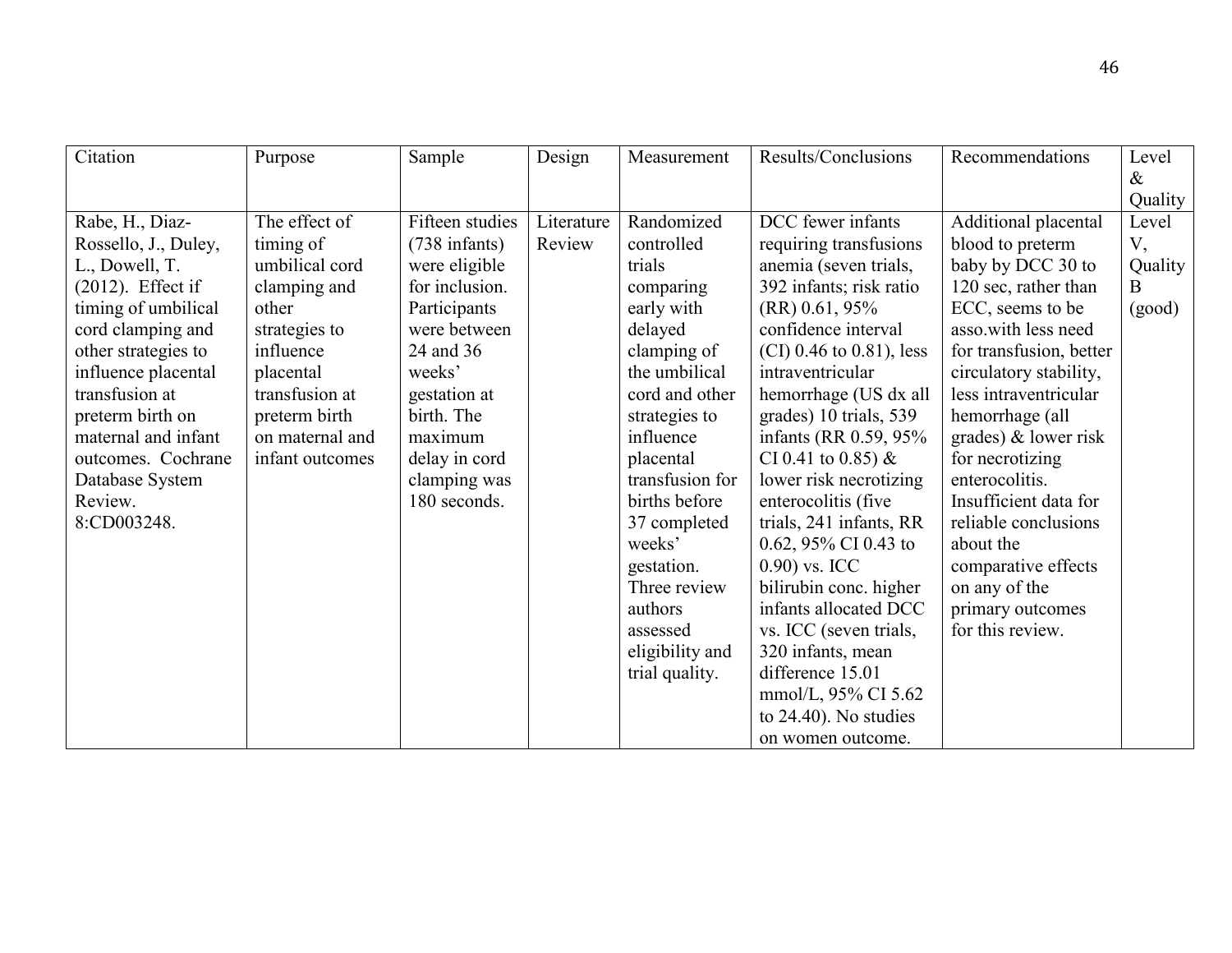| Citation                                                                                                                                                                                                                                                                                                                        | Purpose                                                                                                                                                                              | Sample                                                                                                                                                 | Design                             | Measurement                                                                                                                                                                                                                             | Results/Conclusions                                                                                                                                                                                                                                                                                                                                                                                                                                                                                       | Recommendations                                                                                                      | Level                                      |
|---------------------------------------------------------------------------------------------------------------------------------------------------------------------------------------------------------------------------------------------------------------------------------------------------------------------------------|--------------------------------------------------------------------------------------------------------------------------------------------------------------------------------------|--------------------------------------------------------------------------------------------------------------------------------------------------------|------------------------------------|-----------------------------------------------------------------------------------------------------------------------------------------------------------------------------------------------------------------------------------------|-----------------------------------------------------------------------------------------------------------------------------------------------------------------------------------------------------------------------------------------------------------------------------------------------------------------------------------------------------------------------------------------------------------------------------------------------------------------------------------------------------------|----------------------------------------------------------------------------------------------------------------------|--------------------------------------------|
|                                                                                                                                                                                                                                                                                                                                 |                                                                                                                                                                                      |                                                                                                                                                        |                                    |                                                                                                                                                                                                                                         |                                                                                                                                                                                                                                                                                                                                                                                                                                                                                                           |                                                                                                                      | $\&$                                       |
| Ranjit, T., Nesargi,<br>S., Rao, P. N., Sahoo,<br>J., Ashok, C.,<br>Chandrakala, B. S.,<br>Bhat, S. (2015).<br>Effect of early versus<br>delayed cord<br>clamping on<br>hematological status<br>of preterm infants at<br>6 wk of age. Indian<br>Journal of Pediatrics<br>$82(1)$ : 29-34. doi<br>10.1007/s12098-013-<br>1329-8. | To compare the<br>effect of early<br>cord clamping<br>$(ECC)$ vs.<br>delayed cord<br>clamping (DCC)<br>on hematocrit and<br>serum ferritin at 6<br>wk of life in<br>preterm infants. | 100 preterm<br>infants born<br>between 30<br>$0/7$ and 36 6/7<br>weeks were<br>randomized to<br>either early or<br>delayed cord<br>clamping<br>groups. | Randomized,<br>controlled<br>trial | In the ECC<br>group cord<br>clamping was<br>immediately<br>after delivery<br>of the baby<br>and in the<br>DCC the cord<br>was clamped<br>after 2<br>minutes of the<br>delivery.<br>HCT and<br>serum ferritin<br>were drawn at<br>6 wks. | Mean Hct $(27.3+)$<br>3.8% vs. $31.8 \pm 3.5\%$ ,<br>p value $0.00$ ) & mean<br>serum Fe $(136.9 + 83.8)$<br>ng/mL vs. $178.9 + 92.8$<br>$ng/mL$ , p value $0.037$ )<br>6 wk significantly<br>higher infants<br>randomized to DCC<br>group. Het day 1 was<br>significantly higher in<br>the DCC group<br>$(50.8 \pm 5.2\% \text{ vs. } 58.5 \pm 1.01)$<br>5.1%, p value $0.00$ ).<br>DCC also, requires a<br>longer duration of<br>phototherapy and had<br>trends towards higher<br>risk of polycythemia. | DCC by 2 min,<br>significantly<br>improves the Hct<br>value at birth and<br>continues at least 6<br>wks after birth. | Quality<br>Level<br>Quality<br>B<br>(good) |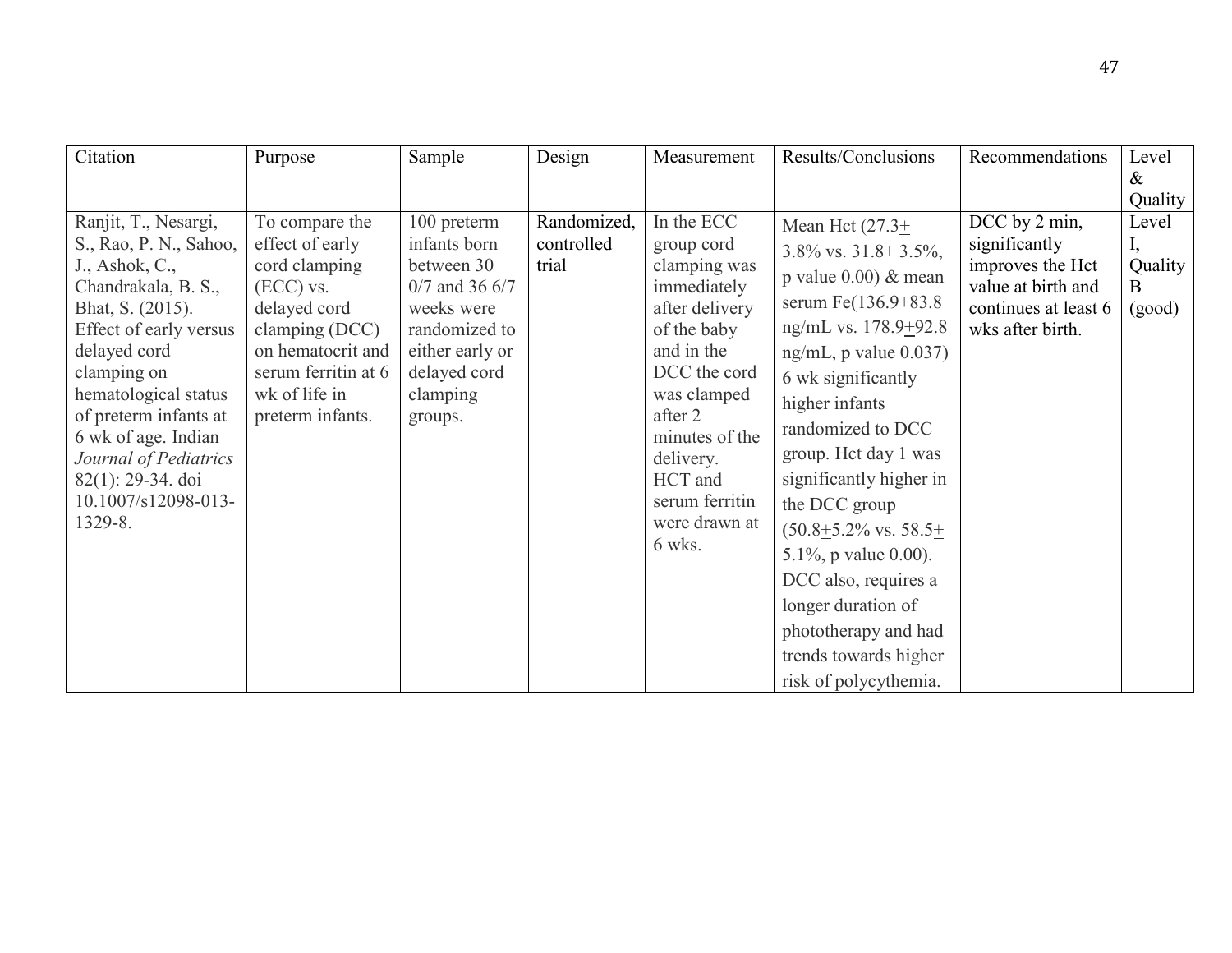| Citation               | Purpose             | Sample          | Design        | Measurement       | Results/Conclusions             | Recommendations      | Level    |
|------------------------|---------------------|-----------------|---------------|-------------------|---------------------------------|----------------------|----------|
|                        |                     |                 |               |                   |                                 |                      | &        |
|                        |                     |                 |               |                   |                                 |                      | Quality  |
| Vain, N. E.,           | To assess whether   | 391 mothers     | Randomized    | Wt.               | 77 introitus group $\&$         | Mothers could        | Level I, |
| Satragno, D. S.,       | gravity affects the | were eligible   | control trail | immediately at    | 78 abdomen group                | safely be allowed to | Quality  |
| Gorenstein, A. N.,     | volume of           | which included  |               | birth at level of | ineligible after                | hold their baby on   | B        |
| Gordillo,              | placental           | a normal        |               | the vagina with   | randomization (eg,              | their abdomen or     | (good)   |
| J. E., Berazategui, J. | transfusion         | pregnancy,      |               | an electronic 1   | C-birth, forceps                | chest. This change   |          |
| P., Alda,              |                     | admitted at     |               | g precision       | delivery, short                 | in practice might    |          |
| M. G., & Prudent, L.   |                     | term, during    |               | scale (STW - 6    | umbilical cord or               | increase obstetric   |          |
| M. (2014). Effect of   |                     | the first stage |               | BB, Electronic    | nuchal cord). Mean              | compliance with      |          |
| gravity on volume of   |                     | of labor and in |               | <b>Balanzas</b>   | wt. 56 g (SD 47,                | the procedure,       |          |
| placental              |                     | whom a          |               | CAM, Buenos       | 95% CI 50-63) for               | enhance maternal-    |          |
| transfusion: A         |                     | vaginal         |               | Aires,            | 197 babies in the               | infant bonding, and  |          |
| multicenter,           |                     | uncomplicated   |               | Argentina)        | introitus group                 | decrease iron        |          |
| randomized, non-       |                     | delivery.       |               | with a            | compared 53 $g$ (45,            | deficiency in        |          |
| inferiority trial. The |                     |                 |               | coefficient of    | 46-59) 194 babies in            | infancy.             |          |
| Lancet, 384(9939),     |                     |                 |               | variation of      | the abdomen group,              |                      |          |
| 235-40.                |                     |                 |               | $0.0006$ g. 2     | supporting non-                 |                      |          |
| doi:http://dx.doi.org/ |                     |                 |               | min, CC in        | inferiority 2                   |                      |          |
| 10.1016/S0140-         |                     |                 |               | newborn           | approaches                      |                      |          |
| 6736(14)               |                     |                 |               | babies of both    | (difference $3 \text{ g}, 95\%$ |                      |          |
| 60197-5                |                     |                 |               | groups, $&$ they  | CI -5.8 to $12.8$ ;             |                      |          |
|                        |                     |                 |               | wt. again scale.  | $p=0.45$ ).                     |                      |          |
|                        |                     |                 |               | Venous Hct        | Position baby before            |                      |          |
|                        |                     |                 |               | and bilirubin     | CC does not affect              |                      |          |
|                        |                     |                 |               | values were       | volume placental                |                      |          |
|                        |                     |                 |               | obtained at 36-   | transfusion.                    |                      |          |
|                        |                     |                 |               | 48 h.             |                                 |                      |          |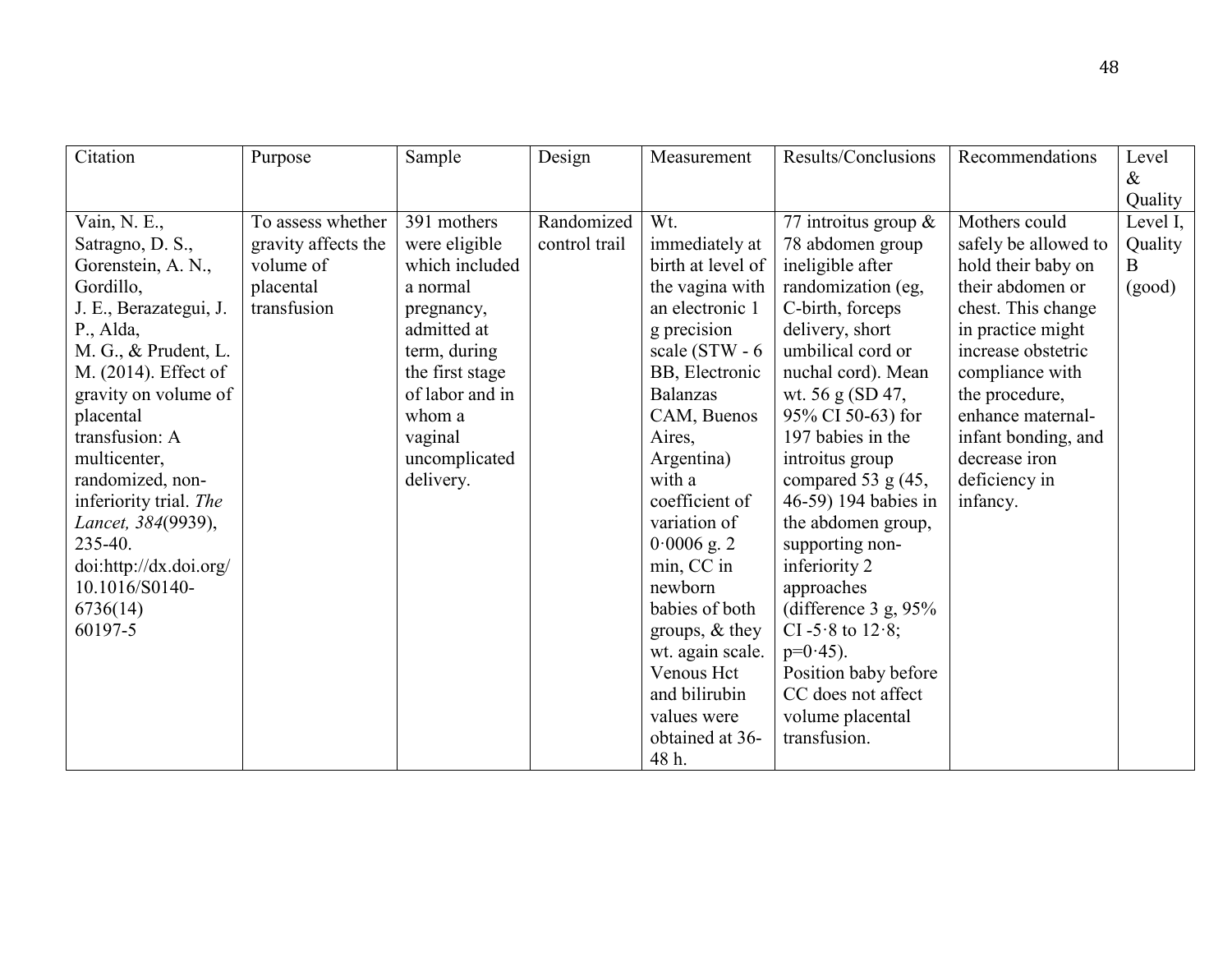| Citation                       | Purpose                    | Sample          | Design       | Measurement      | Results/Conclusions  | Recommendations   | Level   |
|--------------------------------|----------------------------|-----------------|--------------|------------------|----------------------|-------------------|---------|
|                                |                            |                 |              |                  |                      |                   | $\&$    |
|                                |                            |                 |              |                  |                      |                   | Quality |
| Yigit, M. B., Kowalski, W.     | 1) construct               | A lumped        | Quantitative | A neonatal       | Placenta transfusion | Findings          | Level   |
| J., Hutchon, D. J., Pekkan,    | physiologically            | parameter       | Quasi-       | and pediatric    | improves             | contribute to the | $II$ ,  |
| K. (2015). Transition from     | $\alpha$ accurate $\alpha$ | model (LPM)     | experimental | circulatory      | ventricular          | literature by     | Quality |
| fetal to neonatal circulation: | detailed                   | of the fetal    | study.       | <b>LPM</b>       | functions and        | demonstrating the | B       |
| Modeling the effect of         | lumped                     | cardio-         |              | framework        | hemodynamic          | link between      | (good)  |
| umbilical cord clamping.       | parameter                  | respiratory     |              | was              | stability. Delayed   | placental         |         |
| Journal of Biomechanics.       | model (LPM)                | system          |              | constructed      | cord clamping        | transfusion in    |         |
| 48(9) 1662-1670. doi: 10.      | transition from            | covering the    |              | and              | improves             | DCC and           |         |
| 1016/j.jbiomech.2015.02.040    | fetal-to-                  | late-gestation  |              | represented a    | oxygenation at       | increased         |         |
|                                | neonatal                   | to neonatal     |              | fetal circuit.   | birth.               | cardiorespiratory |         |
|                                | circulation at             | period. The     |              | Compliance       |                      | performance in    |         |
|                                | birth 2)                   | LPM was         |              | $(C)$ chambers   |                      | the term infant.  |         |
|                                | investigate $\&$           | validated       |              | were used to     |                      |                   |         |
|                                | compare 2 CC               | with <i>in</i>  |              | model major      |                      |                   |         |
|                                | scenarios,                 | vivo clinical   |              | vascular         |                      |                   |         |
|                                | DCC & ICC,                 | data and then   |              | compartments,    |                      |                   |         |
|                                | based on their             | used to predict |              | which were       |                      |                   |         |
|                                | relative                   | the effects of  |              | connected        |                      |                   |         |
|                                | impacts on                 | cord clamping   |              | with linear      |                      |                   |         |
|                                | hemodynamics               | procedures on   |              | resistance $(R)$ |                      |                   |         |
|                                | & respiration              | hemodynamics    |              | components       |                      |                   |         |
|                                | in the                     | and vital       |              | that represent   |                      |                   |         |
|                                | transitioning              | gases.          |              | the viscous      |                      |                   |         |
|                                | circulation of a           |                 |              | drag.            |                      |                   |         |
|                                | term infant.               |                 |              |                  |                      |                   |         |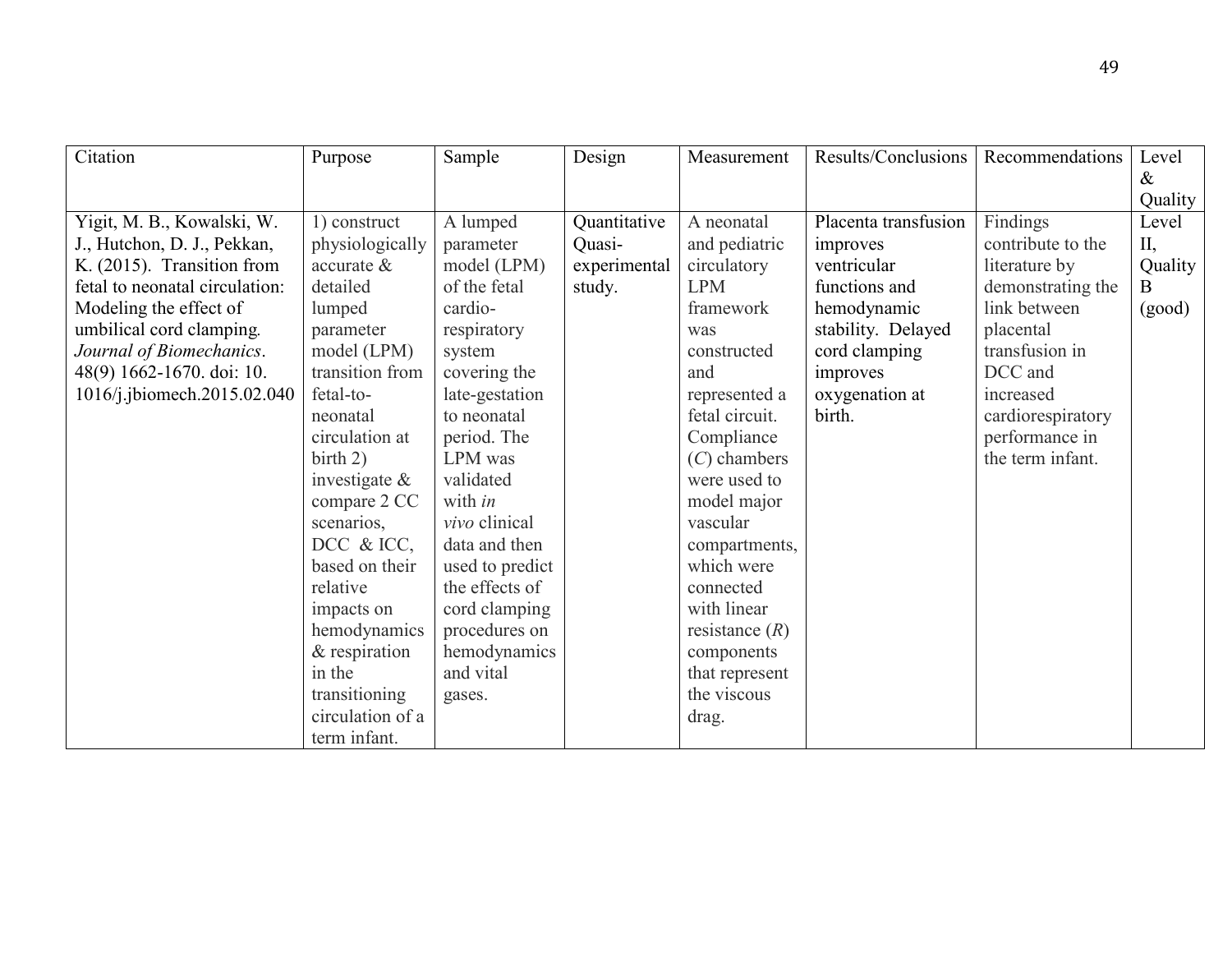#### **Chapter IV: Discussion**

My research question is: Does delayed cord clamping impact transitional outcomes for the newborn*?* The John Hopkins Research Evidence Appraisal Tool was used to appraise 20 scholarly articles related to this topic. The results were then reviewed to evaluate trends and gaps in the literature and to identify inferences for change in midwifery practice and future research needs. Imogene King's Theory of Goal Attainment was applied to the concept of delayed cord clamping and the impact on transitional outcomes of the newborn and maternal birth experience. It focuses on the interpersonal system of interaction, communication, transaction, role and stress, which extrapolate to the midwives' role in educating parents on DCC and discussing this option for their birth plan.

#### **Advantages of Delayed Cord Clamping**

Delayed cord clamping (DCC) after delivery has been documented as a suitable technique for placental transfusion in both term and preterm births, delivered vaginally or by Cesarean section. Numerous studies included in the matrix reinforce the statement that delayed cord clamping does impact transitional outcomes for the newborn as opposed to immediate cord clamping. The effects of delayed cord clamping include: better short and long-term anemia status and hematological values, improved ventricular functions, higher blood pressure at four hours of age, lower arterial O2 saturation at four hours of age, no significant difference in jaundice, a decreased need for mechanical ventilation and surfactant in preterm newborns, improved oxygenation, and a lower incidence of necrotizing enterocolitis (Baenziger et al., 2007; Grajeda et al., 1997; Gyorkos et al, 2012; Kugelman et al., 2007; Ranjit et al., 2015, Yigit et al., 2015). These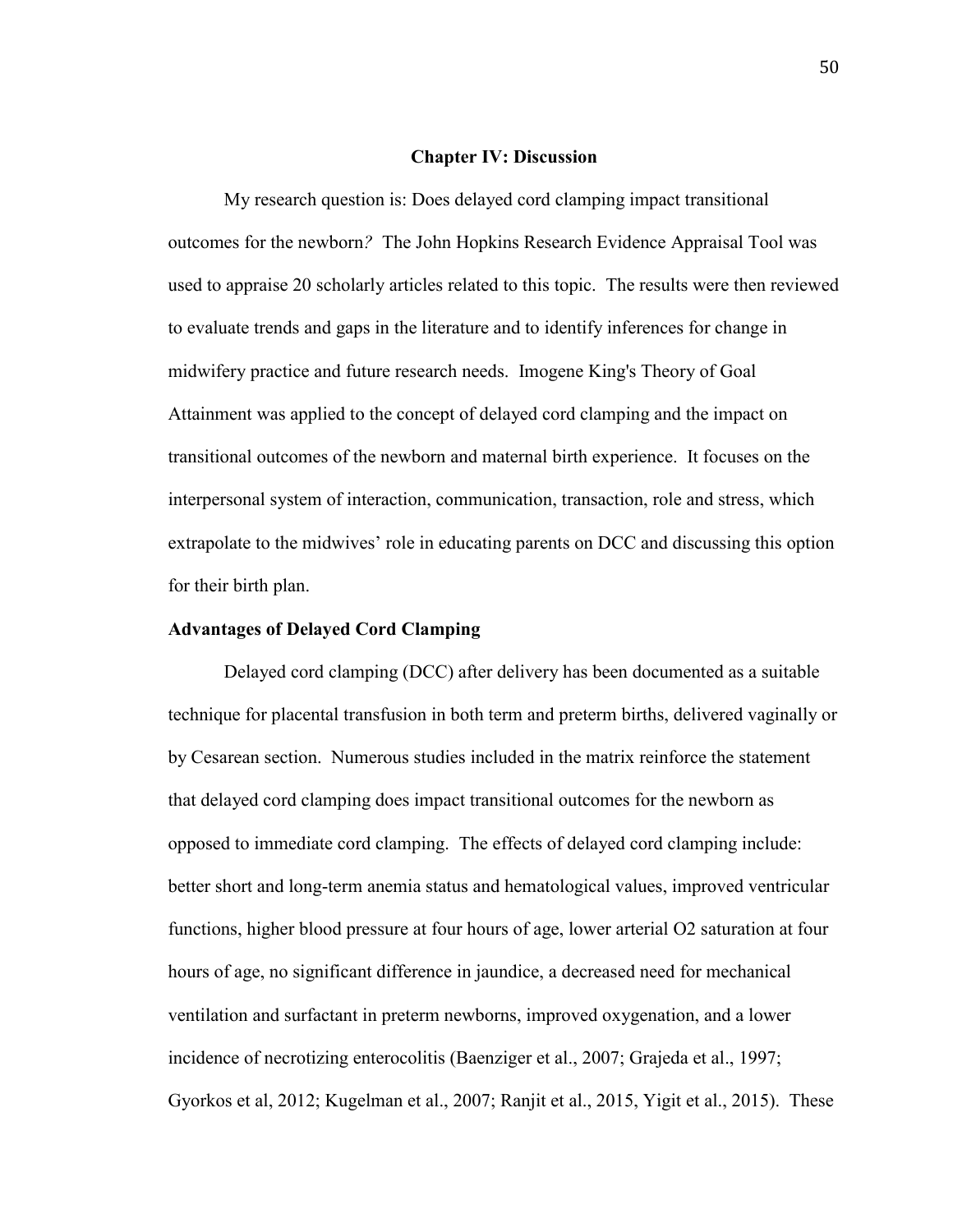recurring results were reviewed in multiple Level I, II, and III studies of good quality based on the John Hopkins Research Evidence Appraisal Tool. The same conclusion of results provided evidence and support for delayed cord clamping. It does need to be acknowledged that many of the studies used Cesarean sections deliveries, very preterm infants, infants requiring resuscitation, and mothers with high-risk pregnancies as exclusion criteria in evaluating DCC.

Kugelman et al. (2007) piloted a prospective, randomized control study that focused solely on DCC compared with immediate cord clamping in preterm neonates 24 weeks and 34 weeks six days gestation. The researchers found that DCC in preterm neonates, as compared with ICC, was associated with a tendency for higher diastolic blood pressure, higher initial Hct and resulted in decreased need for mechanical ventilation and surfactant in neonates < 1500 g (Kugelman et al., 2007). The study concluded that DCC is feasible and seems to be safe in preterm neonates (Kugelman et al., 2007). These results are similar to other studies with a sample population of preterm infants who had experienced delayed cord clamping (Aziz et al., 2012; Oskar et al., 2007). The lack of literature focusing on very preterm infants needs to be assessed further by larger studies or by a meta-analysis of current data; a longer evaluation on morbidity and mortality is needed.

#### **Effects on the Third Stage of Labor**

One recent study was conducted to identify the effects of DCC versus ICC on maternal postpartum hemorrhage and on the proportion of valid blood gas samples (Andersson et al., 2013). The results suggested that DCC did not have a significant effect on maternal postpartum hemorrhage or valid cord gases. Concluding delayed cord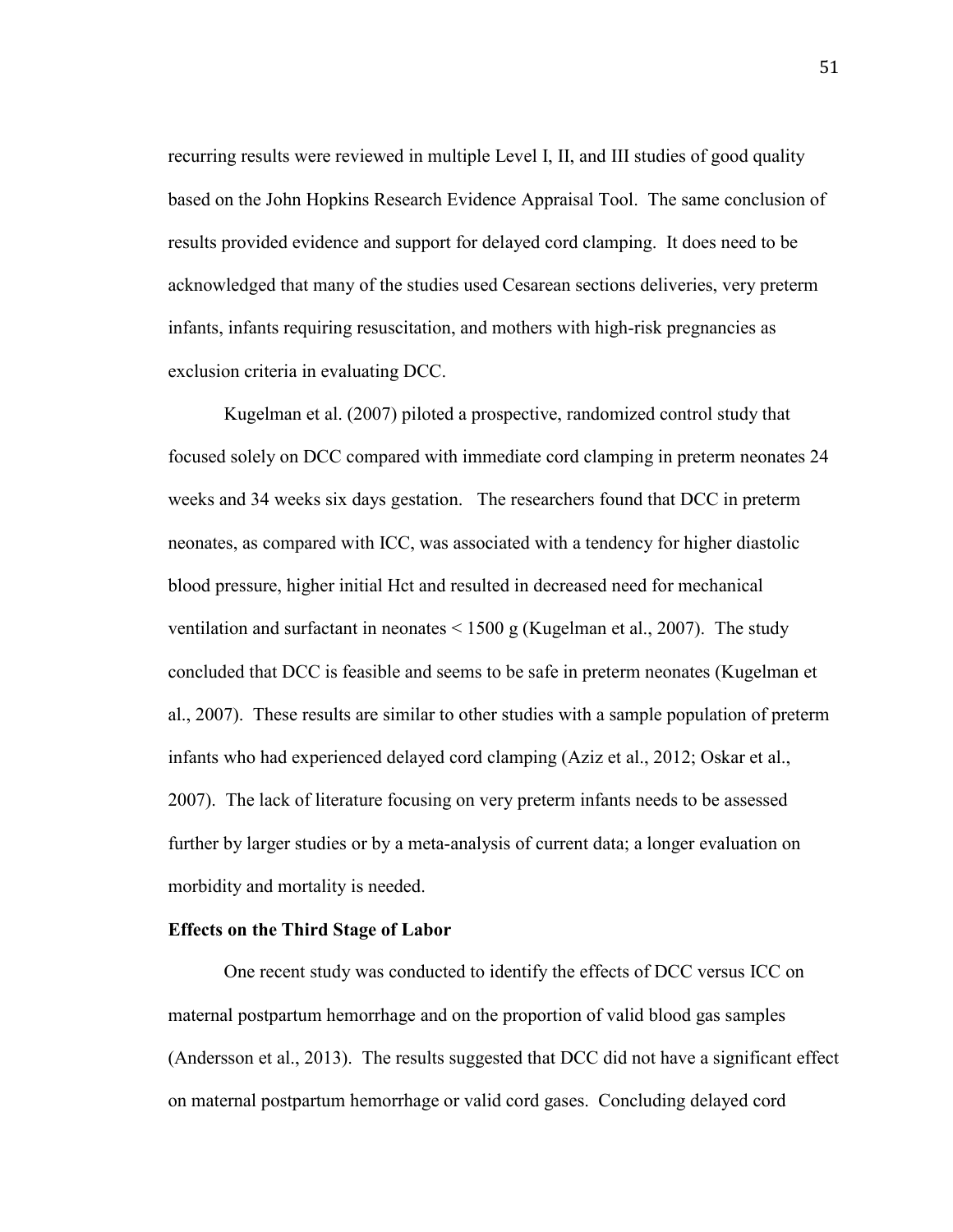clamping is a proven method backed by evidence from an obstetric perspective and has no negative effect on maternal outcomes or the birth experience. In fact, delayed cord clamping permits the mother and newborn to remain connected which allows for newborn cares to be preformed on the mother enabling skin-to-skin contact, bonding, breastfeeding, and thermoregulation of the newborn. This study was a Level I randomized control trial and was given a good quality rating due to a smaller sample size of 382 term deliveries.

The limited research available on this topic indicates a gap in the literature in evaluating delayed cord-clamping effects on the third stage of labor. Also, studies were excluded in the appraisal of the literature that included delayed cord clamping and the effects on the third stage of labor because either cord traction and/or cord milking was performed after the birth. It would be of interest to further examine the role of delayed cord clamping effects on the third stage of labor now that quantitative blood loss is being measured at births instead of an estimate of blood loss.

#### **Practice Differences**

Delayed cord clamping has been recommended as an intervention because of the impact on newborn outcomes, yet there is still no constancy with the exact timeframe for practice which varies from 45 seconds to five minutes in both preterm and term infants. In a study by Aziz et. al. (2012) delayed cord clamping was implemented after a staff orientation on the technique. A policy of DCC for 45 seconds was instituted for all eligible babies born between 24-33 weeks. Results of the study concluded that delayed cord clamping in preterm babies seems safe, applicable, practical and has a very small influence on early neonatal outcomes (Aziz et al., 2012). The study also supported a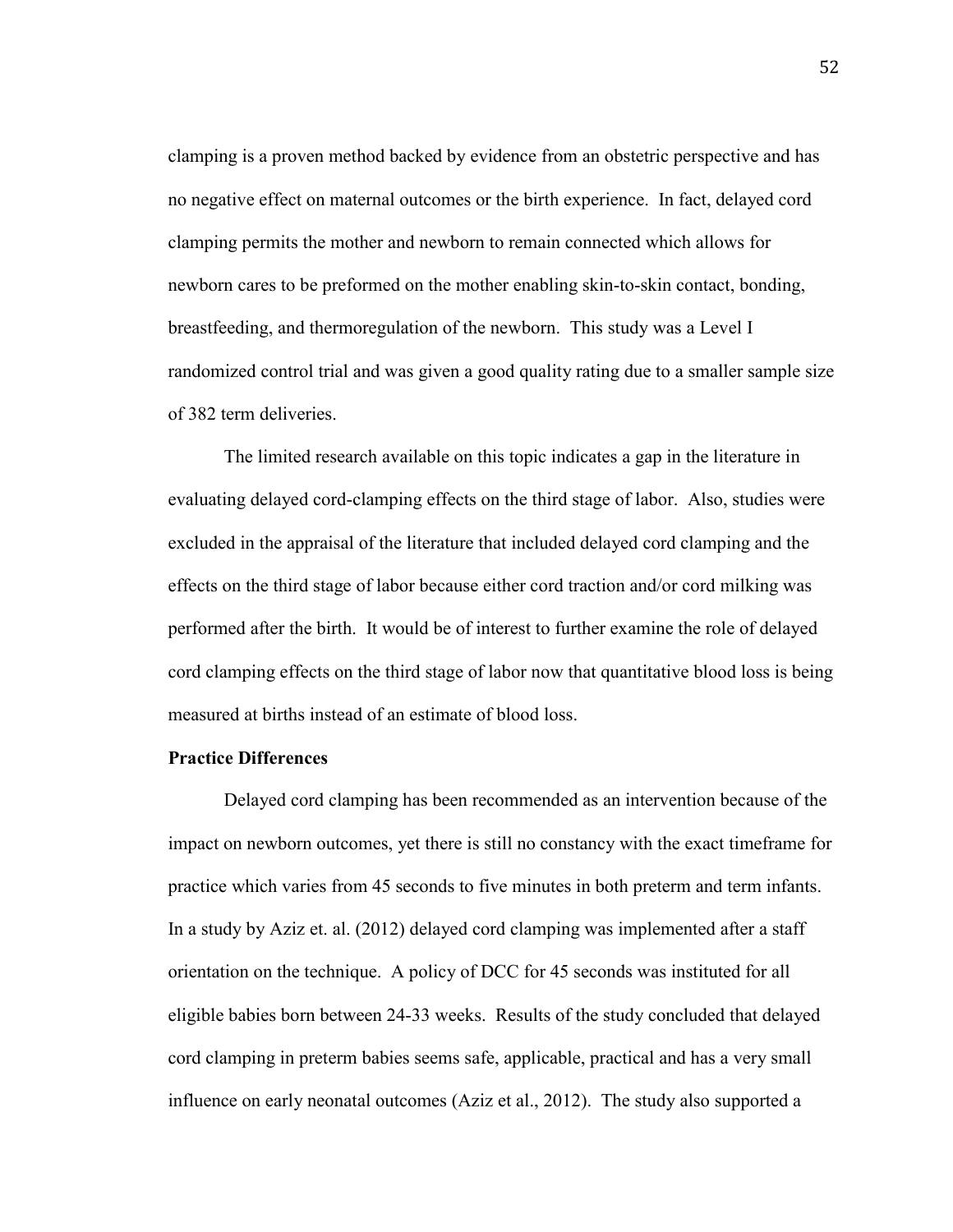consideration of a "hands-off," gentler approach to facilitating transition in very premature babies.

 This study by Aziz et al. (2012) was appraised to be of good quality and is considered a Level III in terms of strength of evidence. Limitations of the study included no randomization, even though the patients who were eligible for DCC were similar birth weight and gestation. Also, the rates of compliance were measured only for deliveries that met qualifications for DCC and not measured to meet the protocol. Other limitations included human, clinical, and administrative influences. Also, if the neonatal team missed a precipitous delivery or lack of documentation, it was coded as noncompliant. During the study compliance and protocol also changed as the delivering team evolved regarding reasons for abandoning DCC. An area for further study on this topic would be extending DCC to 60 seconds in preterm babies up to 36 weeks gestational.

A study by Gyorkos et al. (2012) assessed the effectiveness of a hospital policy change toward DCC on infant anemia and hemoglobin (Hgb) level at four and eight months of age. Results from the change in hospital policy resulted in a change in infant Hgb and anemia at four months and at eight months of age. Hemoglobin increased to 10.7 gdl  $(+0.9)$  and the proportion of anemic infants decreased to 63.4% (Gyorkos et al., 2012). Data from long-term follow-up of the cohort indicated a change in hospital policy from early to delayed cord clamping is effective in improving hematological and anemia values at eight months of age. These findings come from a Level III study appraised to be of good quality through the Johns Hopkins Research Appraisal Tool. A limitation of the study was that it was an observational study, and delayed cord clamping was implemented after a policy change. Also, there was limited data obtained on infant diet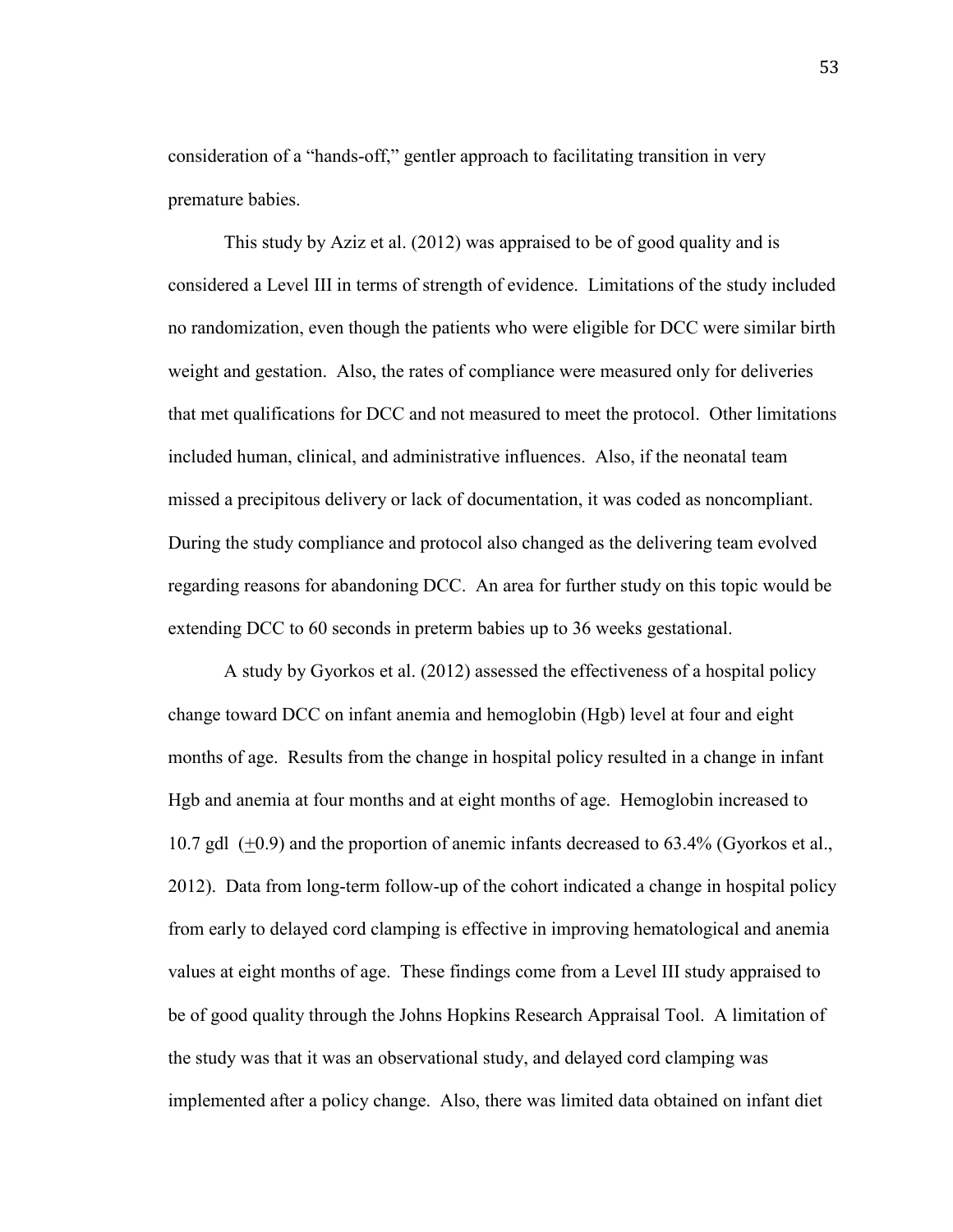and nutrition since birth. A final limitation of this study was the gap in the research regarding how long the impact of delayed cord clamping extends into late infancy/early childhood.

A study by Vain et al. (2014) researched the effect of gravity on the volume of placental transfusion and found identical amounts of placental transfusion if the baby was held at the vaginal introitus or in the mother arms. Vain et al. (2014) recommend that mothers be allowed to hold their newborns while delayed cord clamping is being implemented not only to increase compliance of the procedure, but to also enhance maternal-infant bonding.

#### **Implications for Midwifery Practice**

Although there is considerable room for additional research evaluating the impact of delayed cord clamping on newborn and the maternal birth experience, there is significant data to change current practice of cord clamping. The results of this critical appraisal of the literature encourage midwives and all OB providers to practice and promote delayed cord clamping in both preterm and term infants regardless of the delivery method. Midwives have the capability to model, advocate, and promote change in practice by preforming delayed cord clamping at every delivery unless the term or preterm infant requires positive-pressure ventilation; in this case, the cord should be clamped and cut immediately to allow for effective ventilation. The review of the critical appraisal of the literature also encourages midwives to educate all mothers and staff members present at births on the practice of delayed cord clamping. Midwives have a voice in both the development of policies and change in practice based on learned skills and personal preference rather than evidence-based practice. Midwives are in strategic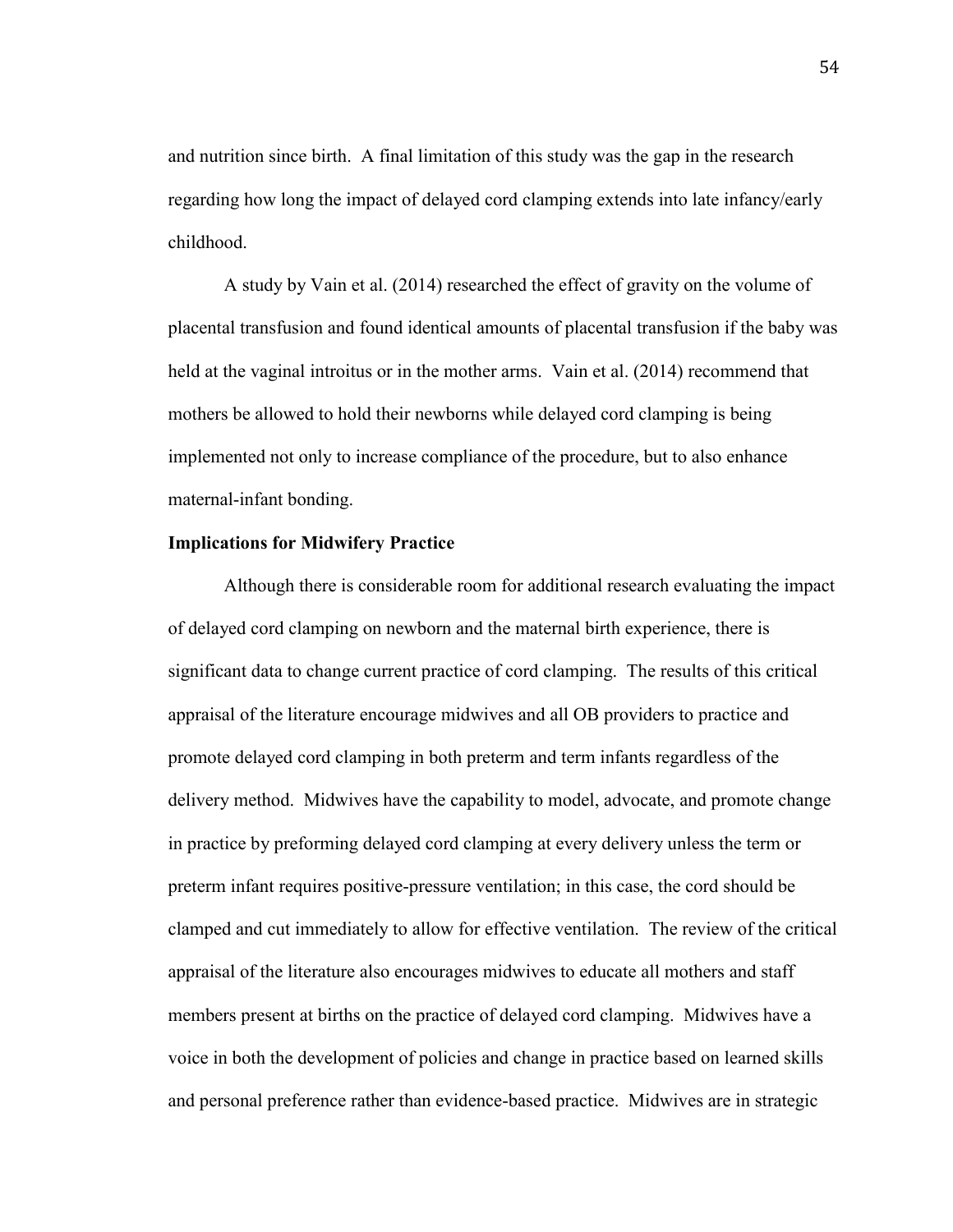positions to be able to evaluate the efficacy of current practice and policies to impact positive benefits to the newborn during and after birth.

#### **Recommendations for Nursing Research**

Significant research has been focused on preterm and term infants' responses to delayed cord clamping. It is repeatedly cited in the research that newborns will experience a placental transfusion which contains red blood cells and stem cells, an increase in Hgb and Hct, an increase in blood volume, a decrease in newborns with anemia, higher blood pressure, a reduced need for blood transfusion, a reduced incidence of intraventricular hemorrhage, a reduced incidence of necrotizing enterocolitis, and improved cerebral oxygenation. The dearth of studies investigating delayed cord clamping and the physiological responses of infants that need resuscitation necessitates further research. A possible study includes research on very preterm babies whose cord is left intact and the fragile infants are cared for in close proximity to their mothers.

A particular area where more research is needed includes the benefits of delayed cord clamping extending into late infancy/early childhood. Out of all of the studies that were appraised in this review, the longest follow-up time was eight-months post birth. More research needs to be done on the benefits of delayed cord clamping and maternal outcomes such as a better birth experience. Currently, literature on delayed cord clamping and maternal impact on birth has only researched the mothers' response during the third stage of labor. Further work also needs to include mothers with high-risk pregnancies and the timing and initiation of delayed cord clamping.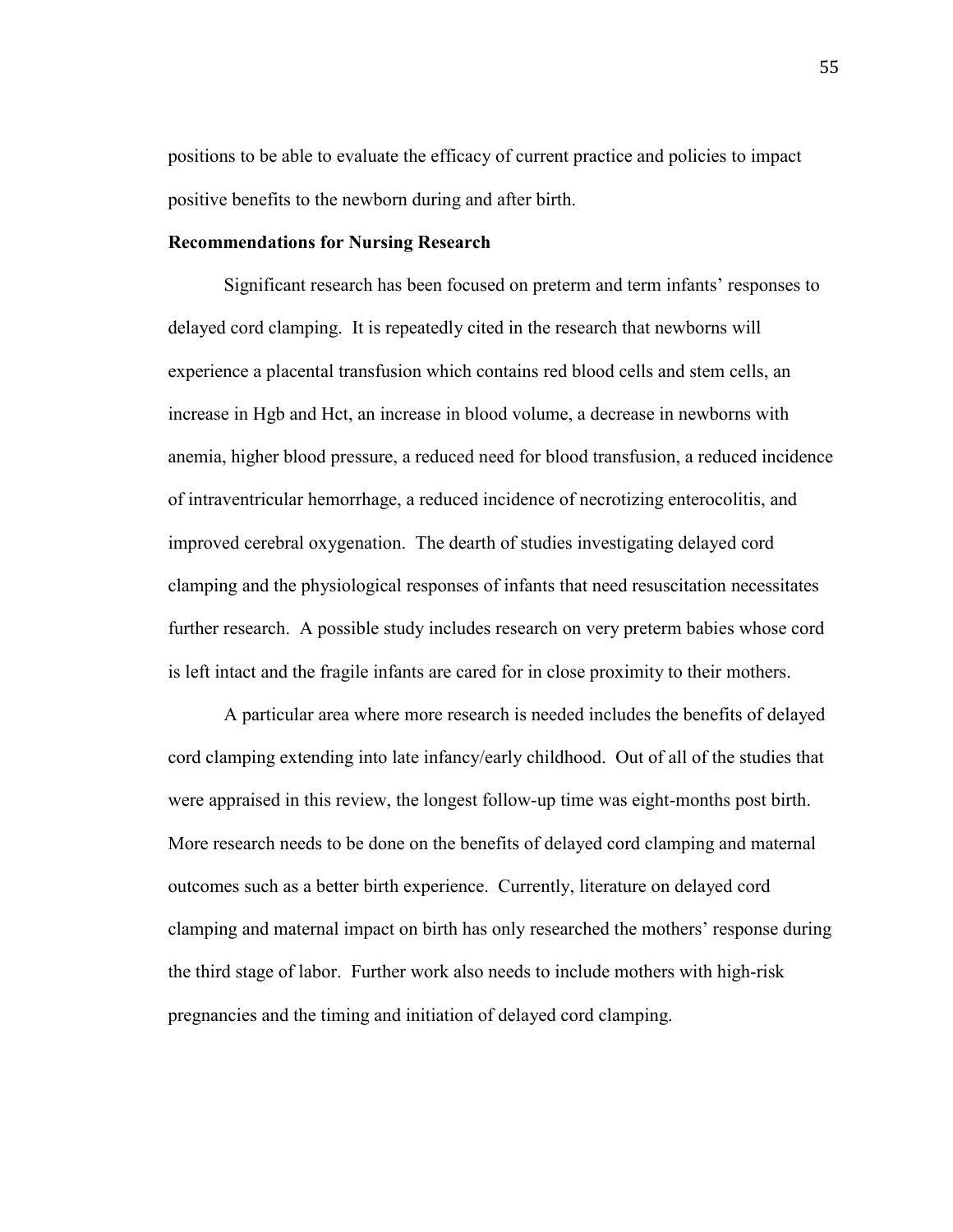#### **Integration of Imogene King's Theory of Goal Attainment**

Midwifery is providing hands-on, holistic care and support for women and their families before, during, and after birth. The role of the midwife is to listen, provide education and advocate for women during pregnancy, labor and birth. Imogene's King Theory of Goal Attainment is based of the idea that the nurse and patient communicate information, set goals together, and then take actions to achieve those goals (Nursing Theory, 2015). It describes an interpersonal relationship that allows a person to grow and develop in order to attain certain life goals.

Integrating Imogene King's Theory of Goal Attainment into midwifery, birth, and delayed cord clamping is supported in current literature. Communication and goal setting is represented in scholarly research defining the impact of delayed cord clamping in terms of implementation of the practice. Practicing delayed cord clamping to reinforce the impact of the newborn supports Imogene King's focus on the interpersonal system that concentrates on interaction, communication, transaction, role and stress of the patient. The midwife's role is to educate parents on DCC, discuss this technique for their birth plan, and preform this practice during birth to meet the patient's goal, making it a positive birth experience. The social system concept of the theory is based on organization, authority, power, status, and decision-making. This system allows the midwife to change her practice and initiate delayed cord clamping for every birth. Also, it is the midwife's responsibility to educate other providers and nurses on the benefits of delayed cord clamping for newborns and mothers. Imogene's Theory of Goal Attainment provides midwives with a theoretical framework to improve and change current practice and patient care for mothers and newborns after birth with delayed cord clamping.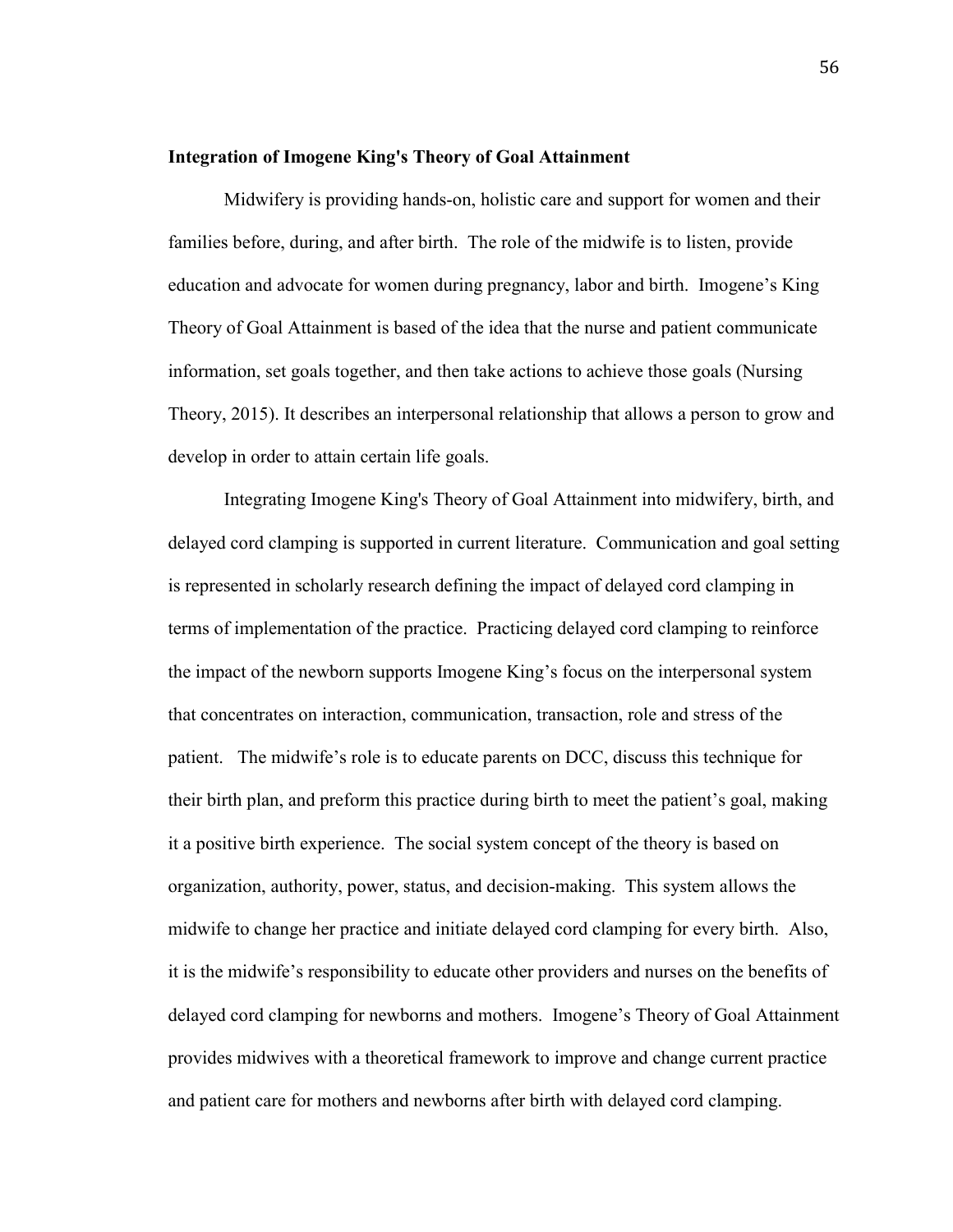#### **Conclusion**

The key results of this critical review emphasize the impact of delayed cord clamping on the newborn. The literature supports delayed cord clamping due to significant health benefits to the newborn. DCC provides a placental transfusion which contains red blood cells and stem cells, increases Hgb and Hct, increases blood volume, decreases anemia in newborns, increases blood pressure soon after delivery, reduces a need for blood transfusion, reduces incidence intraventricular hemorrhage, reduces incidence of necrotizing enterocolitis, improves cerebral oxygenation, and has no impact on active management of the third stage of labor. Preforming delayed cord clamping and keeping the newborn connected to the mother by the placenta and umbilical cord requires minimal training and is free. DCC health effects include illness prevention, health promotion and an increase in mother-infant bonding. Midwives have the ability to practice, advocate and promote this change that allow for delayed cord clamping after one minute post birth or until pulsation ceases. Implementation of this practice will require a collaborative multiple disciplinary approach that can be initiated by midwives. Imogene King's Theory of Goal Attainment provides a theoretical framework to improve patient care for those caring for mothers and newborns during birth. The midwifery model of care, practice and knowledge can be strengthened through increased research focused on the impact of delayed clamping and transitional outcomes of the newborn.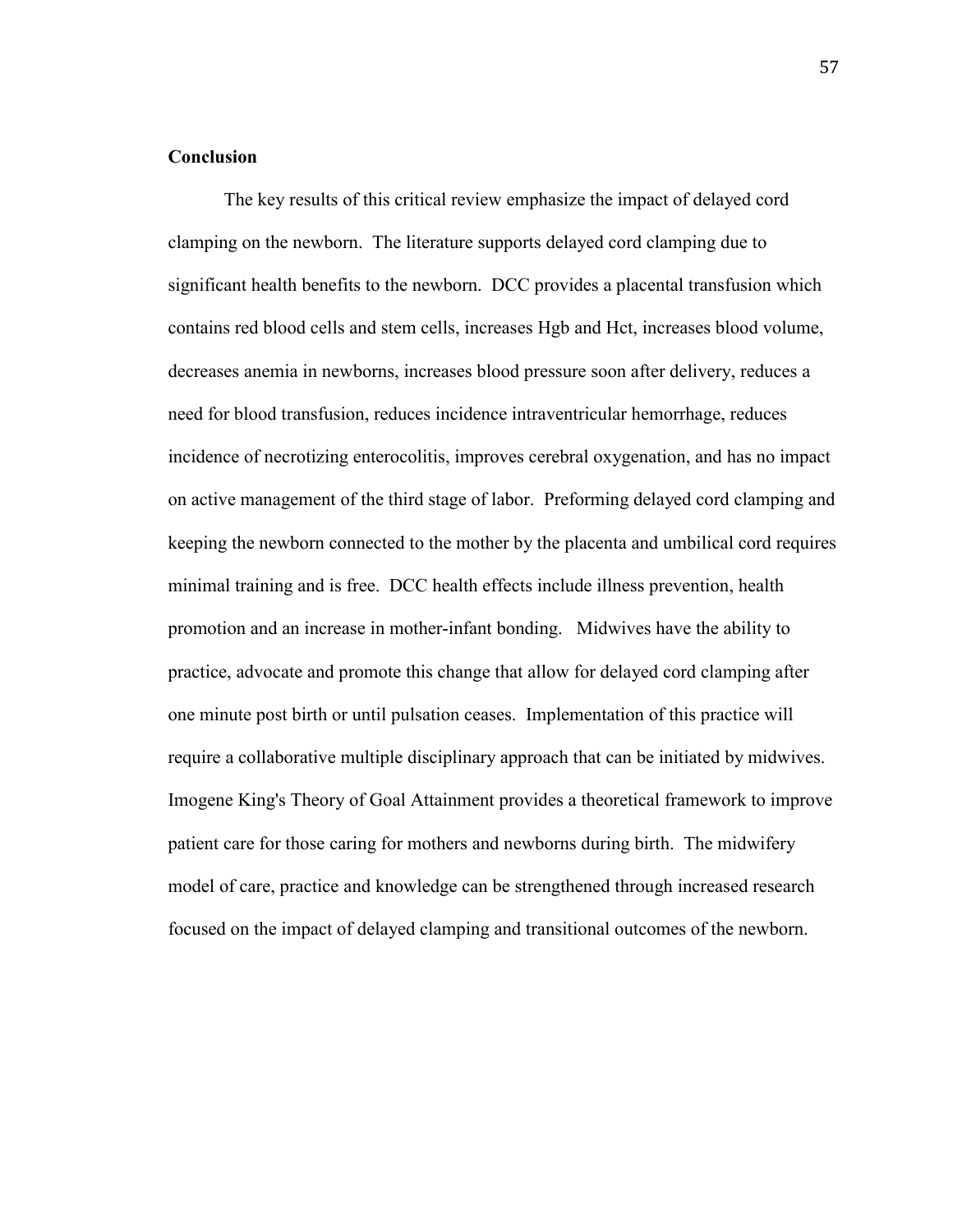#### **References**

- American College of Nurse-Midwives (ACNM) (2014). Position Statement on Delayed Umbilical Cord Clamping. Retrieved from:
- http://www.midwife.org/ACNM/files/ACNMLibraryData/UPLOADFILENAME/000000 000290/Delayed-Umbilical-Cord-Clamping-May-2014.pdf
- Andersson, O., Hellström-Westas, L., Andersson, D., Clausen, J., Domellöf, M. (2013). Effects of delayed compared with early umbilical cord clamping on maternal postpartum hemorrhage and cord blood gas sampling: A randomized trial. *Acta Obstetricia et Gynecologica Scandinavica*. 92(5), 567. doi:10.1111/j.1600- 0412.2012.01530.x
- Andersson, O., Hellstrom-Westas, L., Andersson, D., Domellof, M. (2011). Effect of delayed versus early umbilical cord clamping on neonatal outcomes andiron status at 4 months: a randomized controlled trail. *British Medical Journal*. 343:d7157.
- Aziz, K.,Chinnery, H., Lacaze-Masmonteil, T. (2012). A single-center experience of implementing delayed cord clamping in babies born at less than 33 weeks' gestational age. *National Association of Neonatal Nurses*. 12(6): 371-376. doi: 10.1097/ANC.0b013e3182761246
- Baenziger, O., Stolkin, F., Keel, M., von Siebenthal, K., Fauchere, J., Das Kundu, S., Dietz, V., Bucher, H., Wolf, M. (2007). The influence of the timing of cord clamping on postnatal cerebral oxygenation in preterm neonates: A randomized, controlled trial. *Pediatrics*, 119(3): 455-459. doi:10.1542/peds.2006-2725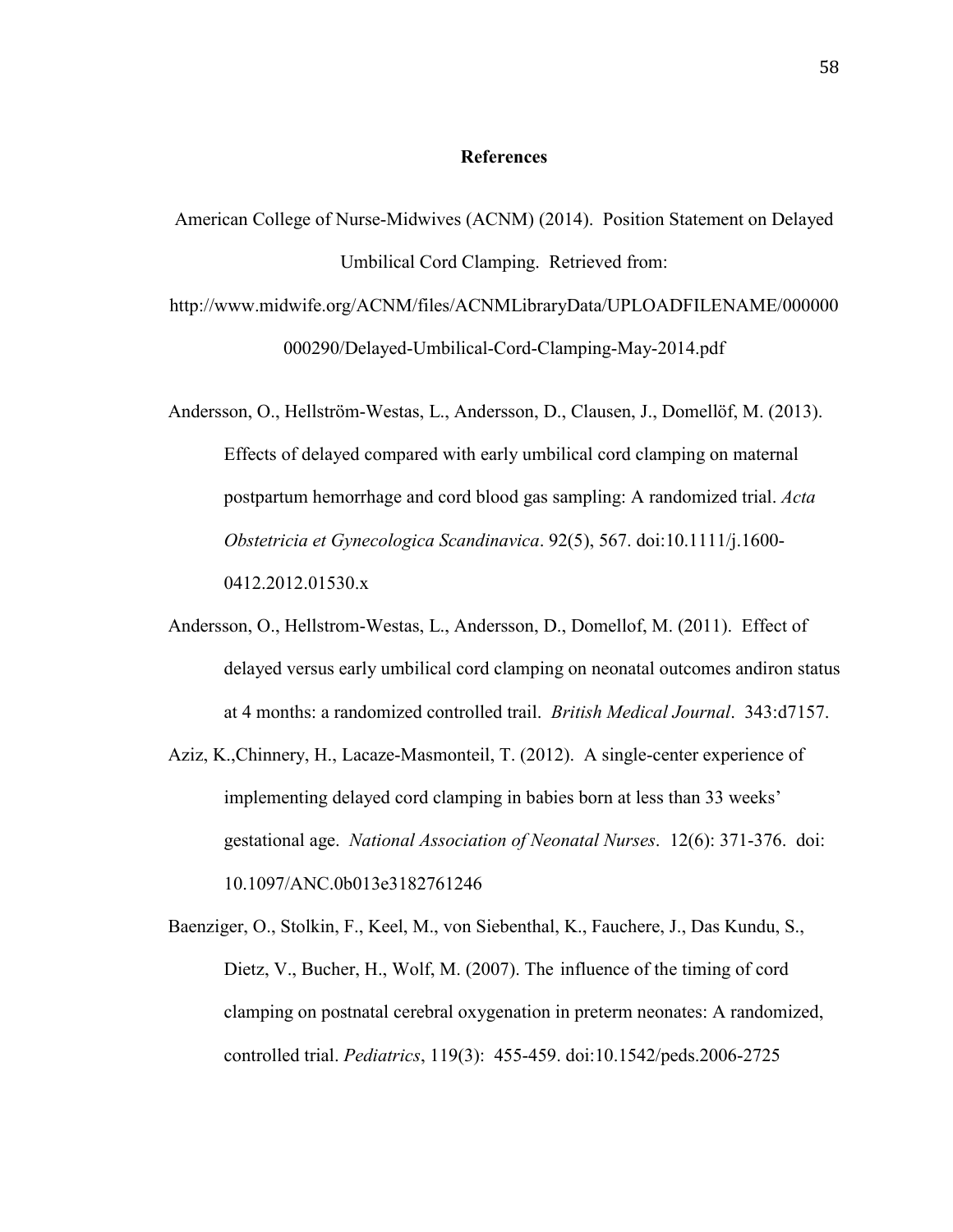- Cord Clamping.com (n.d). Delayed cord clamping cord clamping information  $\&$ research. Retrieved from: https://cord-clamping.com/
- Coggins, M., Mercer, J. (2009). Delayed cord clamping advantages for infants. *Association of Women's Health, Obstetric, and Neonatal Nurses (AWHONN)*. (13)2: 132-13.
- Conner, S. N., Macones, G. A. (2014). Delayed umbilical cord clamping. *Contemporary OB/GYN,* 59(6), 46.
- Dearholt, S. L. Dang, D. (2012). John Hopkins nursing evidence-based practice: Model and guidelines. Indianapolis, IN: Sigma Theta Tau International.
- Downey, C.L., Bewley, S. (2012). Historical perspectives on umbilical cord clamping and neonatal transition: *Journal of the Royal Society of Medicine*. 105(8):325-9.
- Eichenbaum-Pikser, G. and Zasloff, J. S. (2009), Delayed Clamping of the Umbilical Cord: A Review With Implications for Practice. *Journal of Midwifery & Women's Health*, 54: 321–326. doi: 10.1016/j.jmwh.2008.12.012
- Garofalo, M., Abenhaim, H. (2012). Early versus delayed cord clamping in term and preterm birth: a review. *Journal Obstetrics and Gynecology Canada*. 34(6): 525-31.
- Grajeda, R., Perez-Escamilla, R., Dewey, K. G. (1997). Delayed clamping of the umbilical cord improves hematologic status of Guatemalan infants at 2 mo. of age. *American Journal for Clinical Nutrition*. 65(2):425-431.
- Gyorkos, T., Maheu-Giroux, M., Blouin, B., Creed-Kanashiro, H., Casapia, M., Aguilar, E., Silva, H., Joseph, S., Penny, M. (2012). A Hospital Policy Change Toward Delayed Cord Clamping is Effective in Improving Hemoglobin Levels and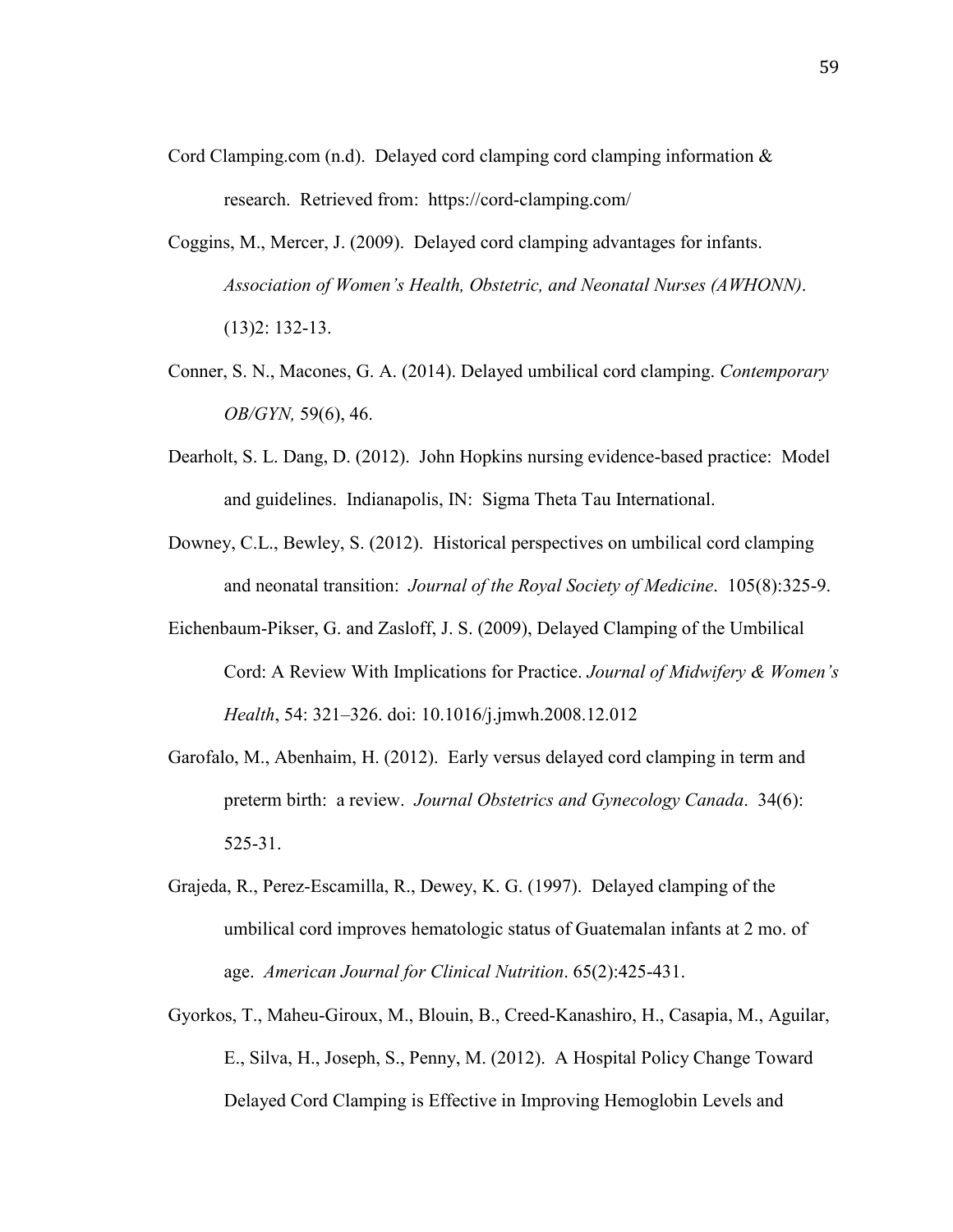Anemia Status of 8-month-old Peruvian Infants. *Journal of Tropical Pediatrics*. (58) 6: 435-440.

- Holvey, N. (2014). The imperative of implementing delayed cord clamping to improve maternal and neonatal outcomes. *British Journal of Midwifery*. 22(9): 651-656.
- Hutchon, D.J. (2012). Immediate or early cord clamping vs. delayed clamping. *Journal of Obstetrics and Gynecology*. (32): 724-729.
- Hutton, E., Stoll, K., Taha, N. (2013). An observational study of umbilical cord clamping practice of maternity care providers in a tertiary care center. *Birth: Issues in Perinatal Care*. 40(1):39-45. doi: 10.1111/birt.12027.
- Jaleel, R., Deeba, F., Khan, A. (2009). Timing of umbilical cord clamping and neonatal haematological status. Retrieved from: <http://www.ncbi.nlm.nih.gov/pubmed/19579737>
- Khan, R. U., El-Refaey, H. (2006). *Pathophysiology of postpartum hemorrhage and third stage of labor*. Duncow, UK: Sapiens Publishing.
- Kugelman, A., Borenstein-Levin, L., Riskin, A., Chistyakov, I., Ohel, G., Gonen, R., Bader, D. (2007). Immediate versus Delayed Umbilical Cord Clamping in Premature Neonates Born < 35 Weeks. : A Prospective, Randomized, Controlled Study. *American Journal of Perinatology*. 24(5): 307-315: doi 10.1055/s-2007- 981434.
- Mercer, J. S. (2001). Current best evidence: A review of the literature on umbilical cord clamping. *Journal of Midwifery & Women's Health*: 46(6) 402-414.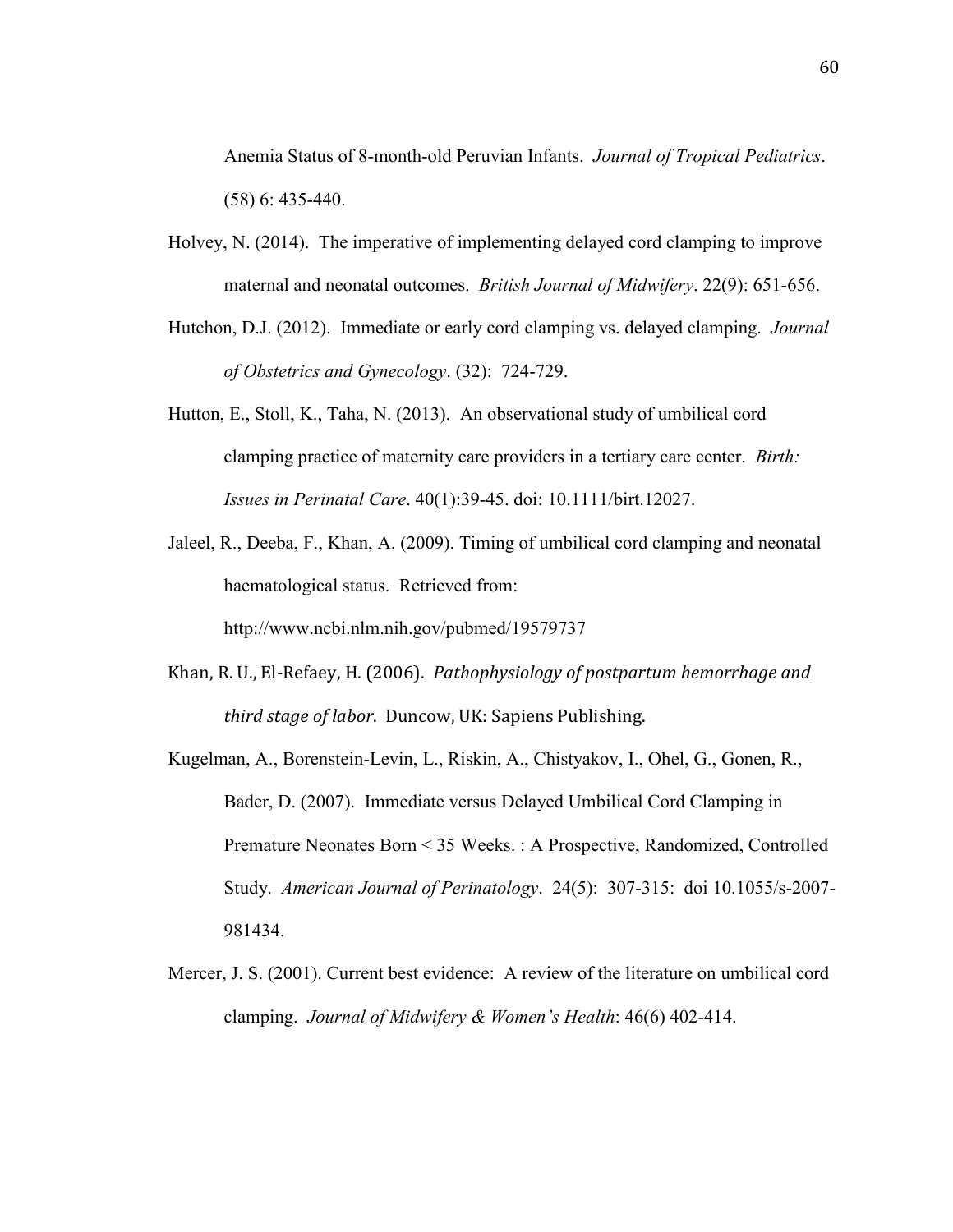Mercer, J. S., Nelson, C. C., Skovgaard, R. L. (2000). Umbilical cord clamping beliefs and practices of American Nurse-Midwives. *Journal of Midwifery & Women's Health*: 45(1) 58-66.

Nursing Theory (2015). Imogene King - Nursing Theorist. Retrieved from: <http://www.nursing-theory.org/nursing-theorists/Imogene-King.php>

Oddie, S., Rhodes, P. (2014). Barriers to deferred cord clamping in preterm infants. *Archives of Disease in Childhood. Fetal Neonatal Edition*. Doi:

10.1136/archdischild-2014-305968.

- Ononeze, A. O., Hutchon, D. R. (2009). Attitude of obstetricians towards delayed cord clamping: A questionnaire-based study. *Journal of Obstetrics & Gynaecology*, 29(3), 223-224. doi: 10.1080/01443610802712918.
- Rabe, H., Diaz-Rossello, J., Duley, L., Dowell, T. (2012). Effect if timing of umbilical cord clamping and other strategies to influence placental transfusion at preterm birth on maternal and infant outcomes. *Cochrane Database System Review*. 8:CD003248.
- Raju, T.N. (2013). Timing of umbilical cord clamping after birth for optimizing placental transfusion. *Current Opinion in Pediatrics*. 25(2): 180-7.

Ranjit, T., Nesargi, S., Rao, P. N., Sahoo, J., Ashok, C., Chandrakala, B. S., Bhat, S. (2015). Effect of early versus delayed cord clamping on hematological status of preterm infants at 6 wk of age. *Indian Journal of Pediatrics*, 82(1): 29-34. doi 10.1007/s12098-013-1329-8.

The American Academy of Pediatrics (2013). Don't rush to cut the cord. Retrieved from: http://www.aappublications.org/content/34/4/17

61